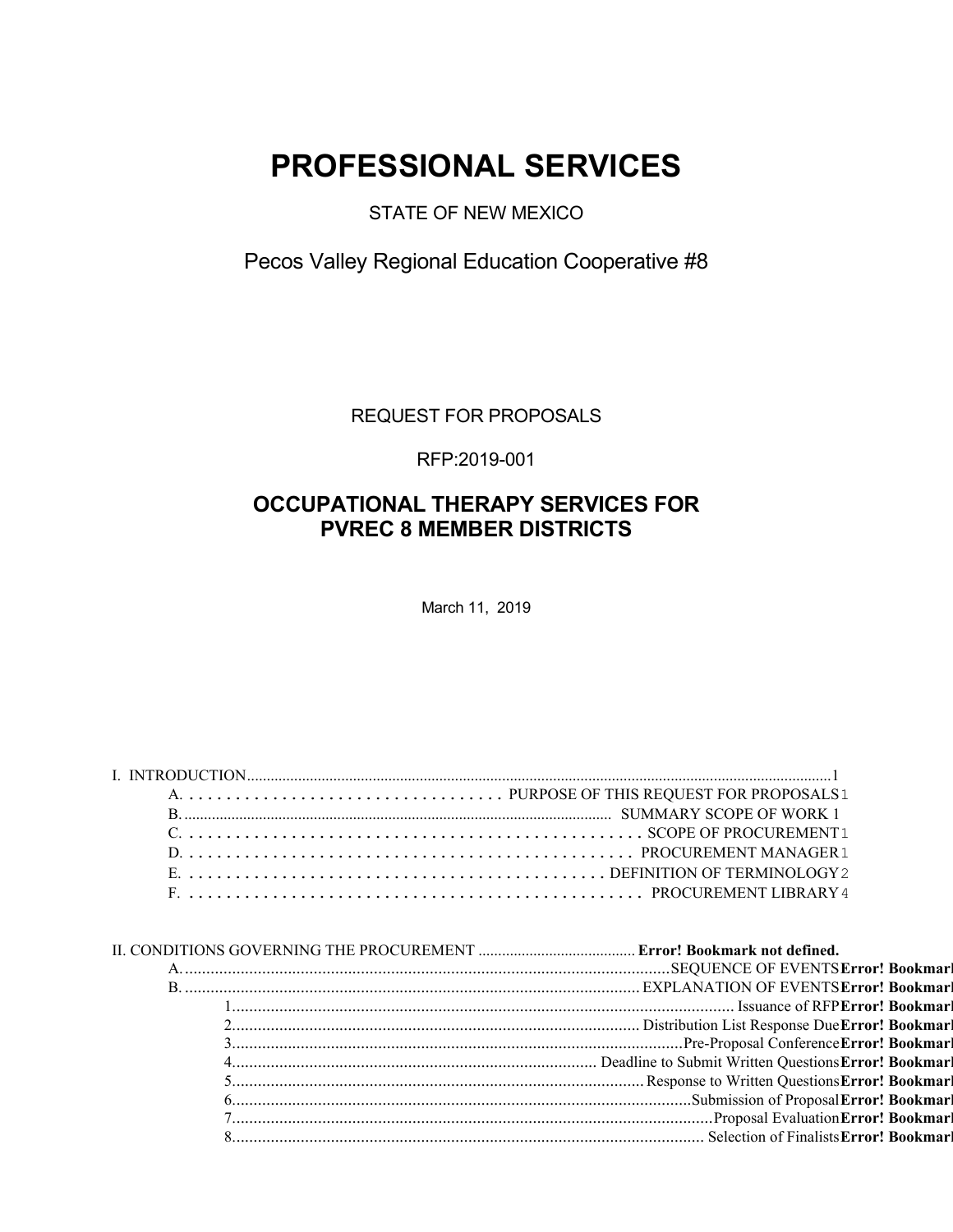Related Services for PVREC Member Districts: Dexter, Hagerman, Lake Arthur, Loving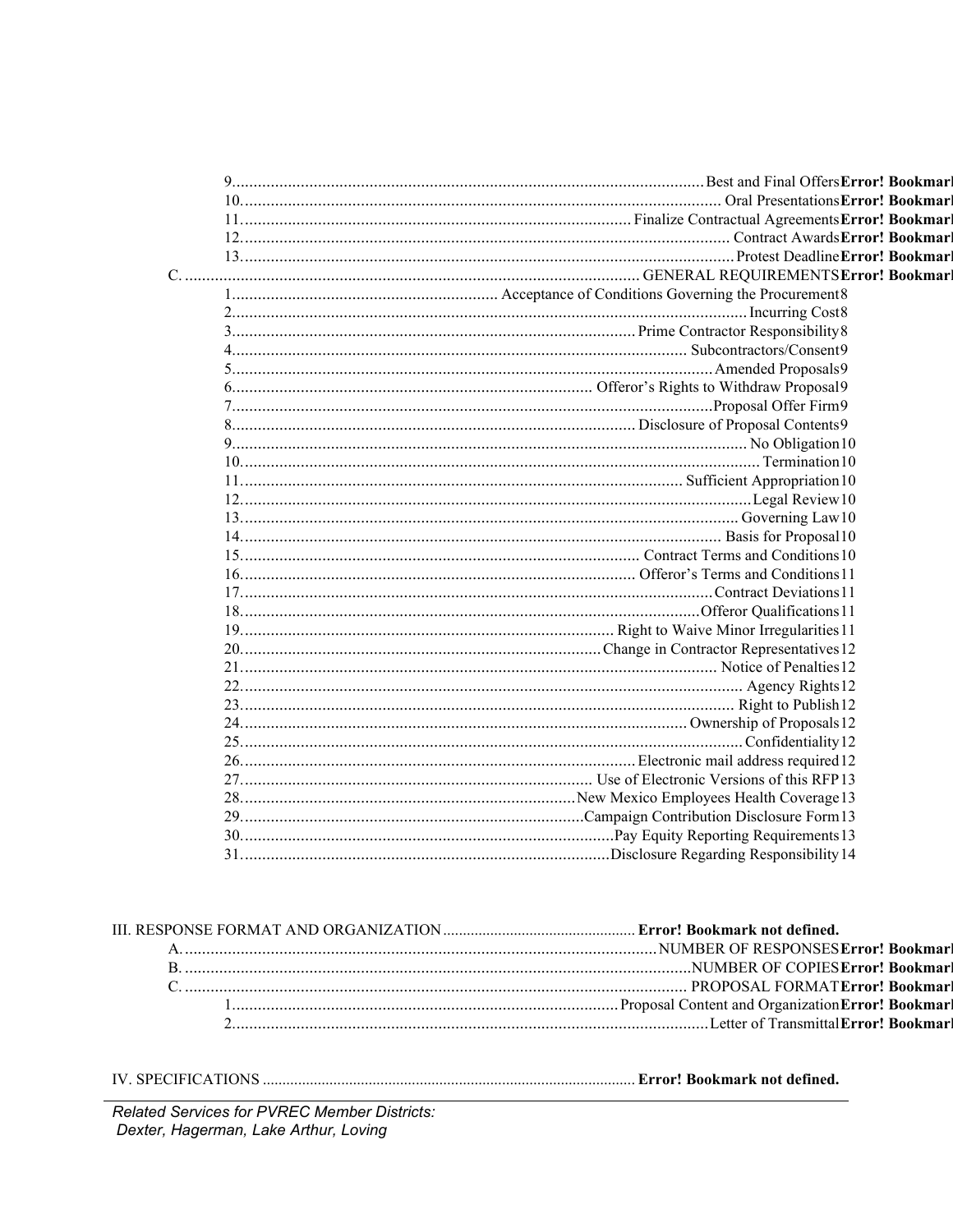| <b>Related Services for PVREC Member Districts:</b> |
|-----------------------------------------------------|

*Dexter, Hagerman, Lake Arthur, Loving*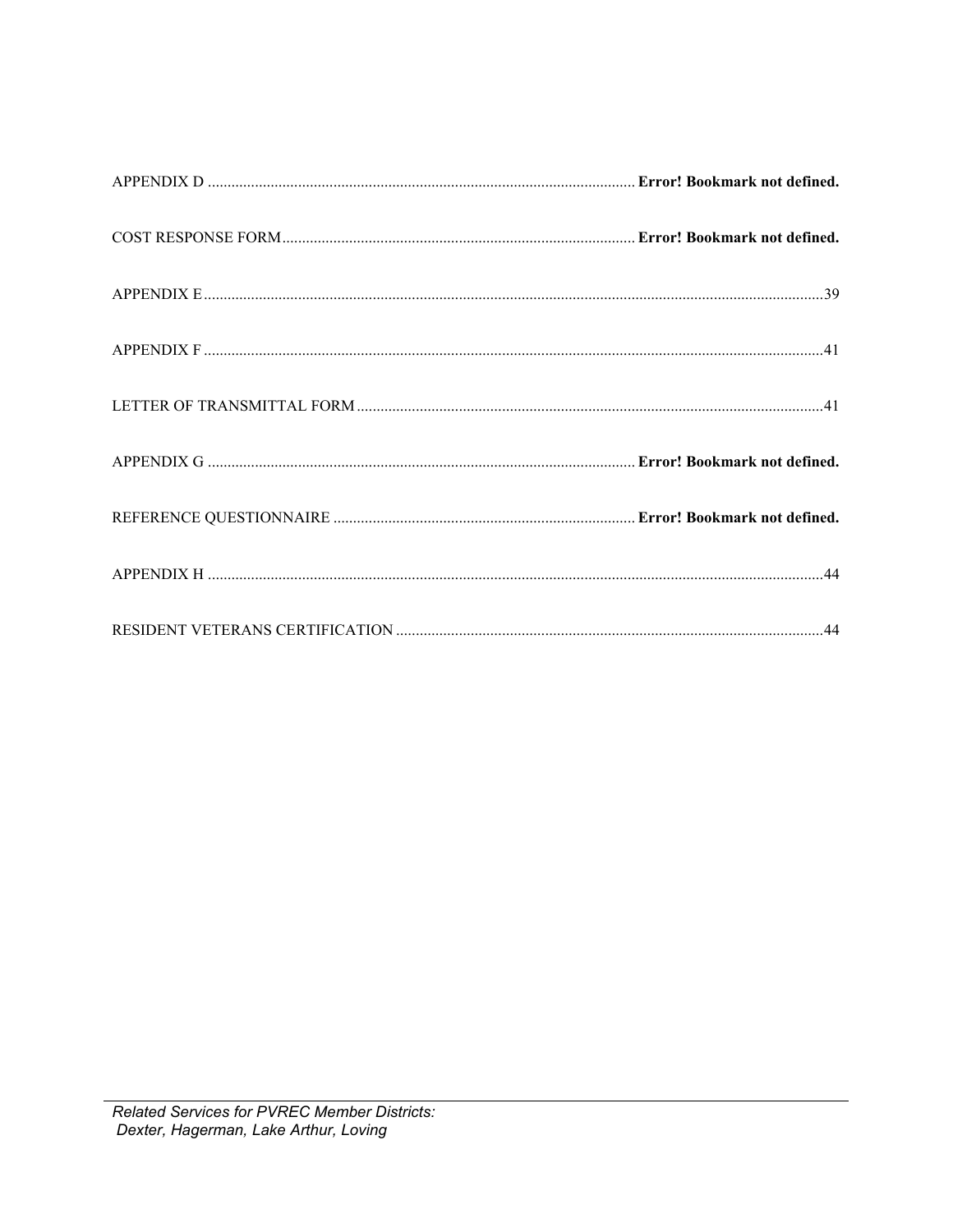### <span id="page-4-0"></span>**I. INTRODUCTION**

### <span id="page-4-1"></span>A. PURPOSE OF THIS REQUEST FOR PROPOSALS

The Pecos Valley Regional Education Cooperative #8 (PVREC8), an educational cooperative established by the Dexter Consolidated Schools, Hagerman Municipal Schools, Lake Arthur Municipal Schools, and Loving Municipal Schools under the Regional Cooperative Education Act (22-2B.1-22-2B-6, NMSA 1978), is requesting proposals for onsite occupational therapy services for and and/or all of the member districts: Dexter, Hagerman, Lake Arthur, and Loving Schools.

The purpose of this Request for Proposals (RFP) is to select an offeror(s) to provide said services for any and/or all PVREC8 member districts located in the New Mexico communities of Dexter, Hagerman, Lake Arthur, and Loving.

### <span id="page-4-2"></span>B. SUMMARY SCOPE OF WORK

The initial scope of work shall consist of providing on site Occupational Therapy Services for any and/or all of the following PVREC8 Member Districts: Dexter, Hagerman, Lake Arthur, and Loving.

The initial contract(s) shall begin on **May 1, 2019** or as soon as possible thereafter and end on **June 30, 2020.**

### <span id="page-4-3"></span>C. SCOPE OF PROCUREMENT

The Agency reserves the option of renewing the initial contract(s) on an annual basis for 3 additional years or any portion thereof. In no case will the contract(s), including all renewals thereof, exceed a total of four years in duration.

### <span id="page-4-4"></span>D. PROCUREMENT MANAGER

The Agency has designated a Procurement Manager who is responsible for the conduct of this procurement whose name, address and telephone number are listed below.

| Name:            | Kelley Alsup, Deputy Director                  |
|------------------|------------------------------------------------|
| Agency Name:     | Pecos Valley Regional Education Cooperative #8 |
| Mailing Address: | 2218 W. Grand Avenue                           |
|                  | Artesia, NM 88210                              |
| Phone Number:    | 505.748.6100                                   |

*Related Services for PVREC Member Districts: Dexter, Hagerman, Lake Arthur, Loving*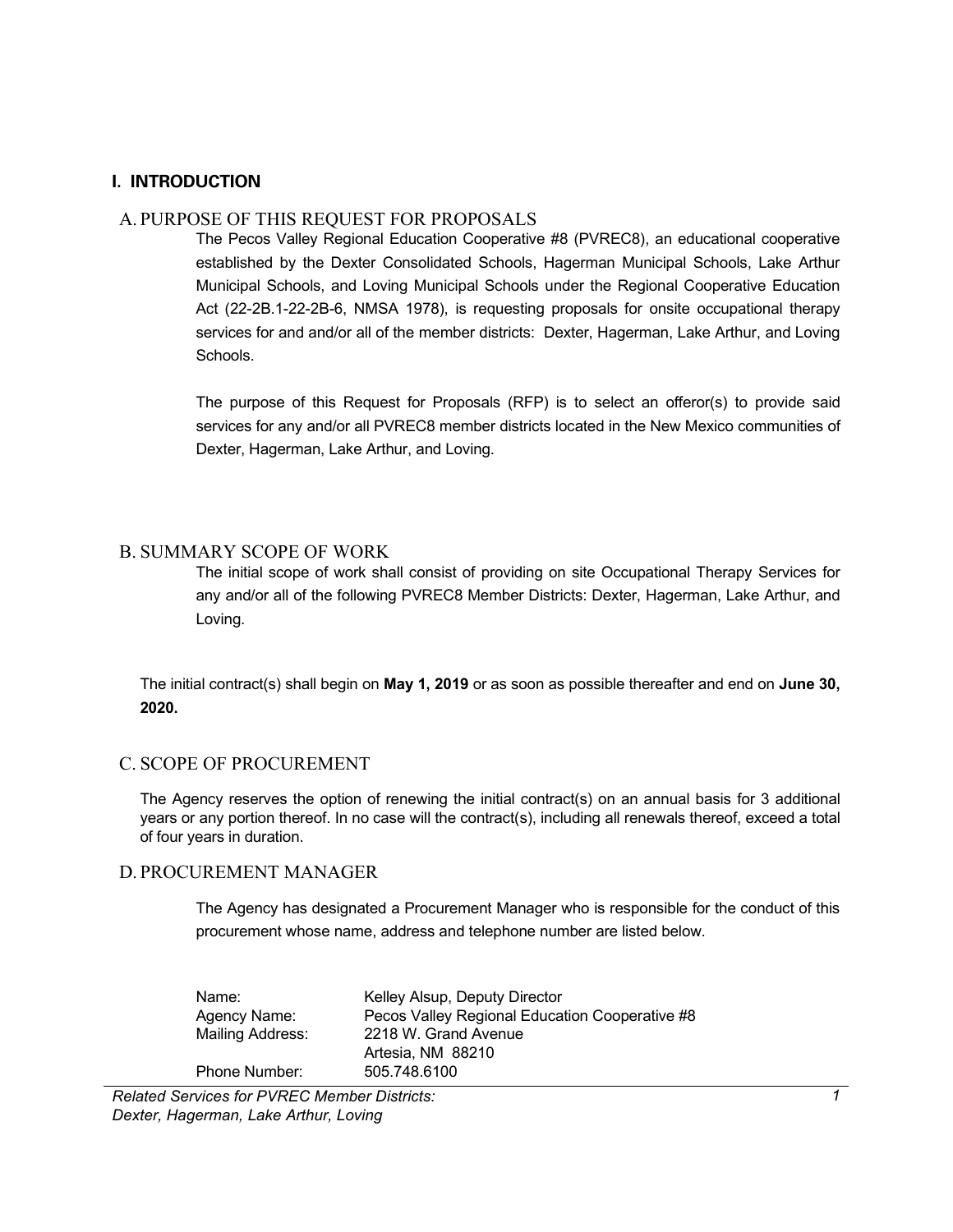Fax Number: 505.748.6160 E-mail: kalsup@pvrec8.com

#### **All deliveries via express carrier should be addressed as follows:**

Name: Kelley Alsup Agency Name: Pecos Valley Regional Education Cooperative Street Address: 2218 W. Grand Avenue City/State/Zip Code: Artesia, NM 88210

Any inquiries or requests regarding this procurement should be submitted to the Procurement Manager in writing. Offerors may contact ONLY the Procurement Manager regarding the procurement. Other agency employees do not have the authority to respond on behalf of the Agency.

**Protests of the solicitation or award must be delivered by mail to the Procurement Manager.** pursuant to NMSA 1978, § 13-1-172, ONLY protests delivered directly to the Procurement Manager in writing and in a timely fashion will be considered to have been submitted properly and in accordance with statute, rule and this Request for Proposals. Emailed protests will not be considered.

### <span id="page-5-0"></span>E. DEFINITION OF TERMINOLOGY

"Agency" means the Pecos Valley Regional Education Cooperative #8

"Award" means the final execution of the contract document.

"Business Hours" means 8:00 AM thru 5:00 PM Mountain Standard or Mountain Daylight Time, whichever is in effect on the date given.

"Close of Business" means 5:00 PM Mountain Standard or Daylight Time, whichever is in use at that time.

"Contract" means any agreement for the procurement of items of tangible personal property, services or construction.

"Contractor" means any business having a contract with a state agency or local public body.

"Determination" means the written documentation of a decision of a procurement officer including findings of fact required to support a decision. A determination becomes part of the procurement file to which it pertains.

"Desirable" – the terms "may", "can", "should", "preferably", or "prefers" identify a desirable or discretionary item or factor.

*Related Services for PVREC Member Districts: Dexter, Hagerman, Lake Arthur, Loving* "Evaluation Committee" means a body appointed to perform the evaluation of Offerors' proposals.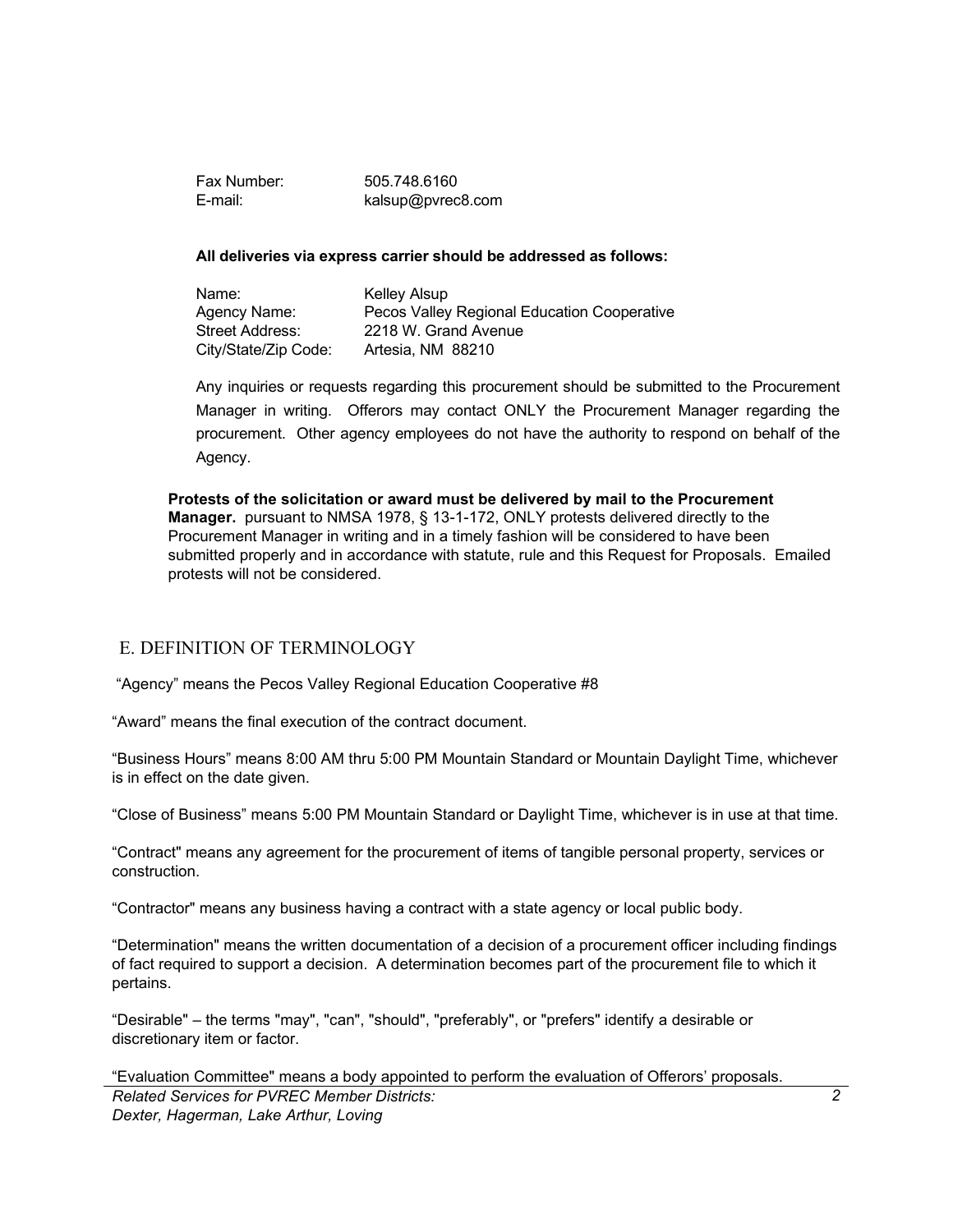"Evaluation Committee Report" means a report prepared by the Procurement Manager and the Evaluation Committee for contract award. It will contain written determinations resulting from the procurement.

"Finalist" means an Offeror who meets all the mandatory specifications of this Request for Proposals and whose score on evaluation factors is sufficiently high to merit further consideration by the Evaluation Committee.

"Hourly Rate" means the **proposed fully loaded maximum hourly rates** that include travel, per diem, fringe benefits and any overhead costs for contractor personnel, as well as subcontractor personnel if appropriate.

"IT" means Information Technology.

"Mandatory" – the terms "must", "shall", "will", "is required", or "are required", identify a mandatory item or factor. Failure to meet a mandatory item or factor will result in the rejection of the Offeror's proposal.

"Minor Technical Irregularities" anything in the proposal that does not affect the price quality and quantity or any other mandatory requirement.

"Offeror" is any person, corporation, or partnership who chooses to submit a proposal.

"Procurement Manager" means any person or designee authorized by a state agency or local public body to enter into or administer contracts and make written determinations with respect thereto.

"Procuring Agency" means all State of New Mexico agencies, commissions, institutions, political subdivisions and local public bodies allowed by law to entertain procurements.

"Request for Proposals (RFP)" means all documents, including those attached or incorporated by reference, used for soliciting proposals.

"Responsible Offeror" means an Offeror who submits a responsive proposal and who has furnished, when required, information and data to prove that his financial resources, production or service facilities, personnel, service reputation and experience are adequate to make satisfactory delivery of the services, or items of tangible personal property described in the proposal.

"Responsive Offer" or means an offer which conforms in all material respects to the requirements set forth in the request for proposals. Material respects of a request for proposals include, but are not limited to price, quality, quantity or delivery requirements.

"Staff" means any individual who is a full-time, part-time, or an independently contracted employee with the Offerors' company.

"State (the State)" means the State of New Mexico.

"State Agency" means any department, commission, council, board, committee, institution, legislative body, agency, government corporation, educational institution or official of the executive, legislative or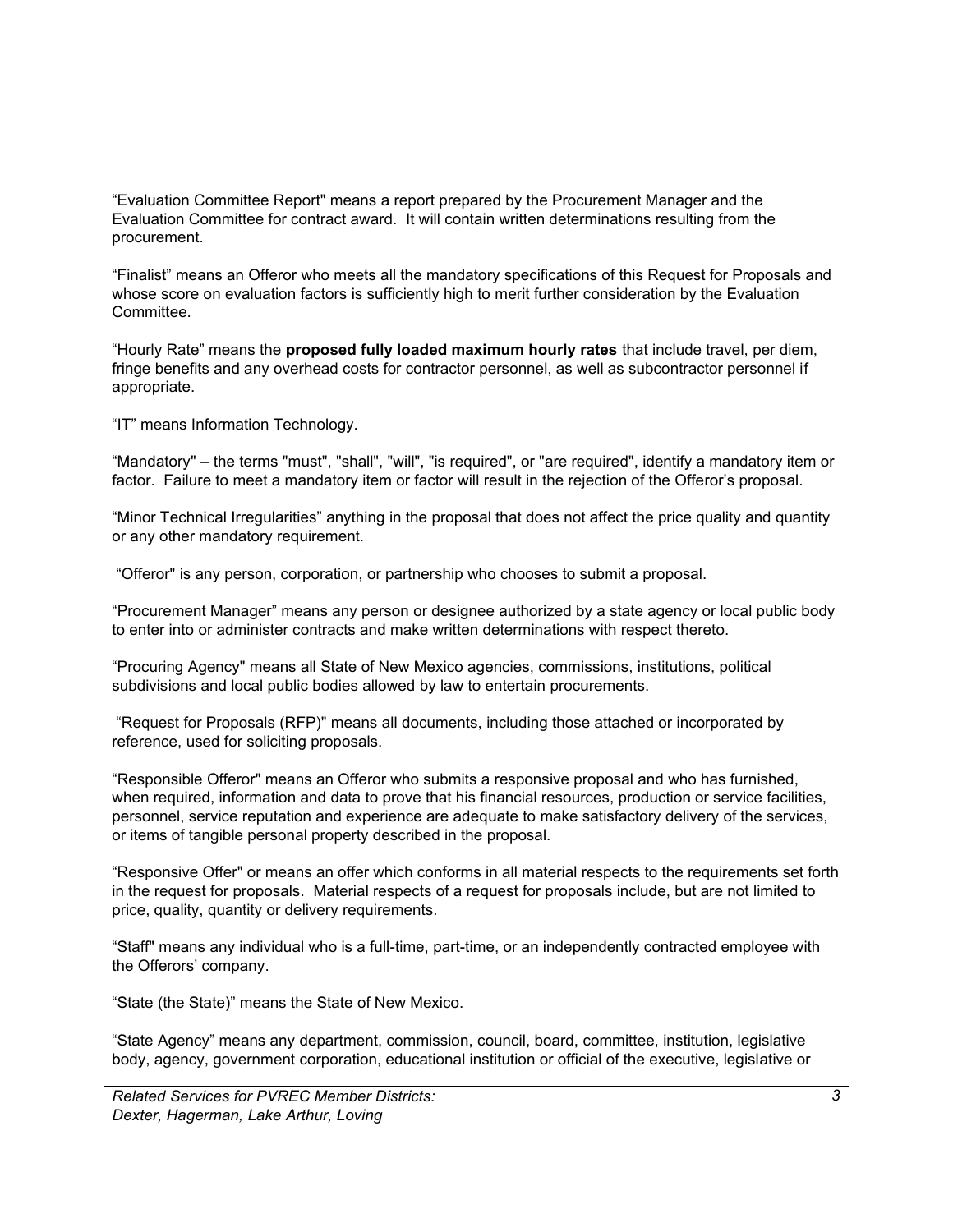judicial branch of the government of this state. "State agency" includes the purchasing division of the general services department and the state purchasing agent but does not include local public bodies.

### F. PROCUREMENT LIBRARY

<span id="page-7-0"></span>A procurement library has been established. Offerors are encouraged to review the material contained in the Procurement Library by selecting the link provided in the electronic version of this document through your own internet connection or by contacting the Procurement Manager and scheduling an appointment. The library contains information listed below:

Procurement Regulations and Request for Proposal – RFP instructions: http://www.generalservices.state.nm.us/statepurchasing/ITBs RFPs and Bid Tabulation.aspx.

### **II. CONDITIONS GOVERNING THE PROCUREMENT**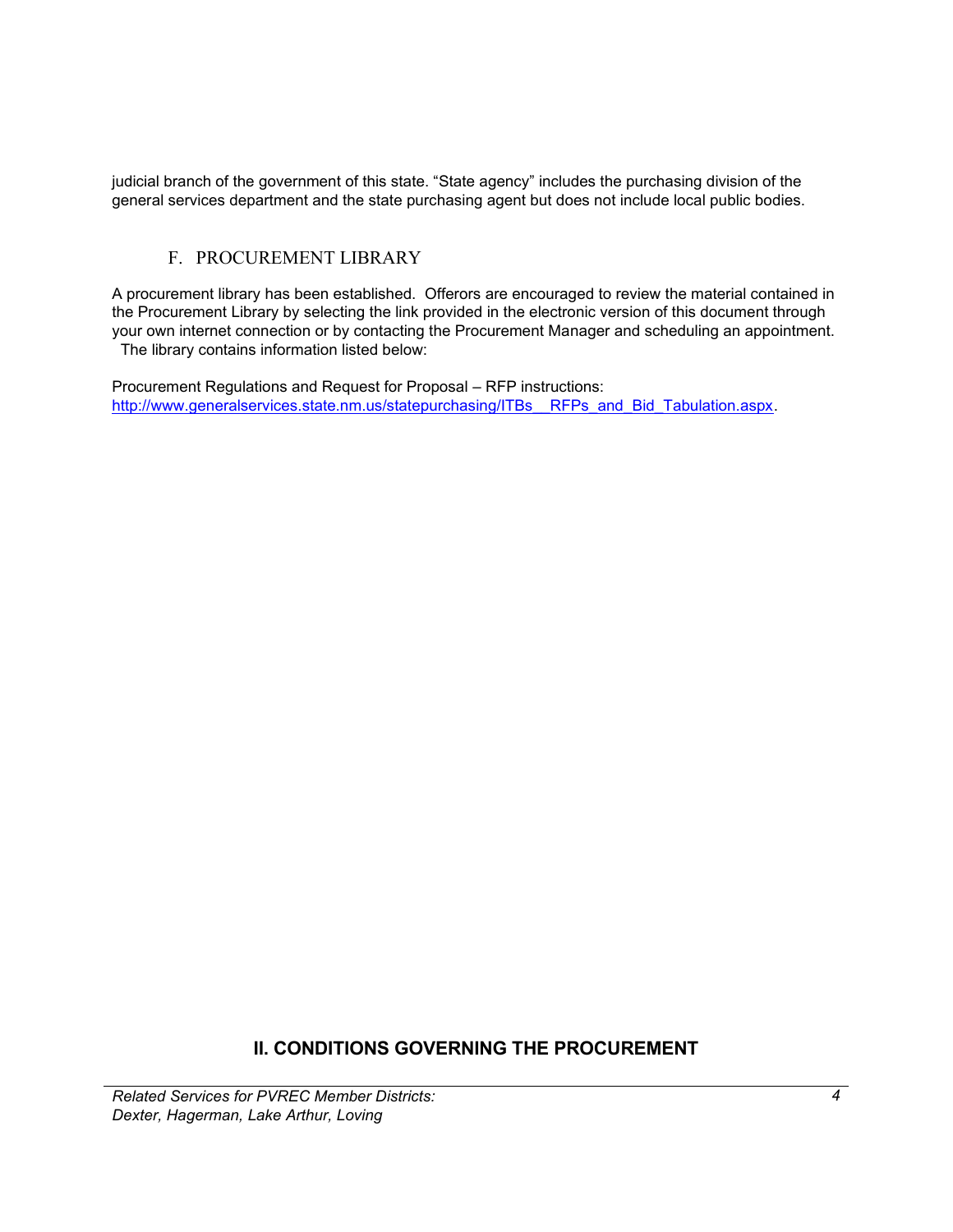This section of the RFP contains the schedule for the procurement, describes the major procurement events and the conditions governing the procurement.

### A. SEQUENCE OF EVENTS

The Procurement Manager will make every effort to adhere the following schedule:

|     | <b>Action</b>                                | <b>Responsibility</b>       | <b>Date</b> |
|-----|----------------------------------------------|-----------------------------|-------------|
|     |                                              |                             |             |
| 1.  | <b>Issue of RFP</b>                          | Agency                      | 03/11/19    |
|     |                                              |                             |             |
| 2.  | Distribution of List Response                | <b>Potential Offers</b>     | 03/18/19    |
|     | (Appendix A Form)                            |                             |             |
| 3.  | Deadline to submit additional questions      | <b>Potential Offers</b>     | 03/20/19    |
|     |                                              |                             |             |
| 4.  | Response to Written Questions/RFP Amendments | Agency                      | 03/28/19    |
|     |                                              |                             |             |
| 5.  | Submission of Proposal                       | Offeror                     | 04/22/19    |
|     |                                              |                             |             |
| 6.  | Proposal Evaluation                          | <b>Evaluation Committee</b> | 04/24/19    |
|     |                                              |                             |             |
| 7.  | <b>Selection of Finalists</b>                | <b>Evaluation Committee</b> | 04/24/19    |
|     |                                              |                             |             |
| 8.  | <b>Finalize Contract</b>                     | Agency, Offeror             | 04/24/19    |
| 9.  | <b>Contract Award</b>                        | Agency                      | 04/24/19    |
|     |                                              |                             |             |
| 10. | <b>Protest Deadline</b>                      | Offeror                     | 04/30/19    |

### B. EXPLANATION OF EVENTS

The following paragraphs describe the activities listed in the sequence of events shown in Section II, Paragraph A.

1. Issue of RFP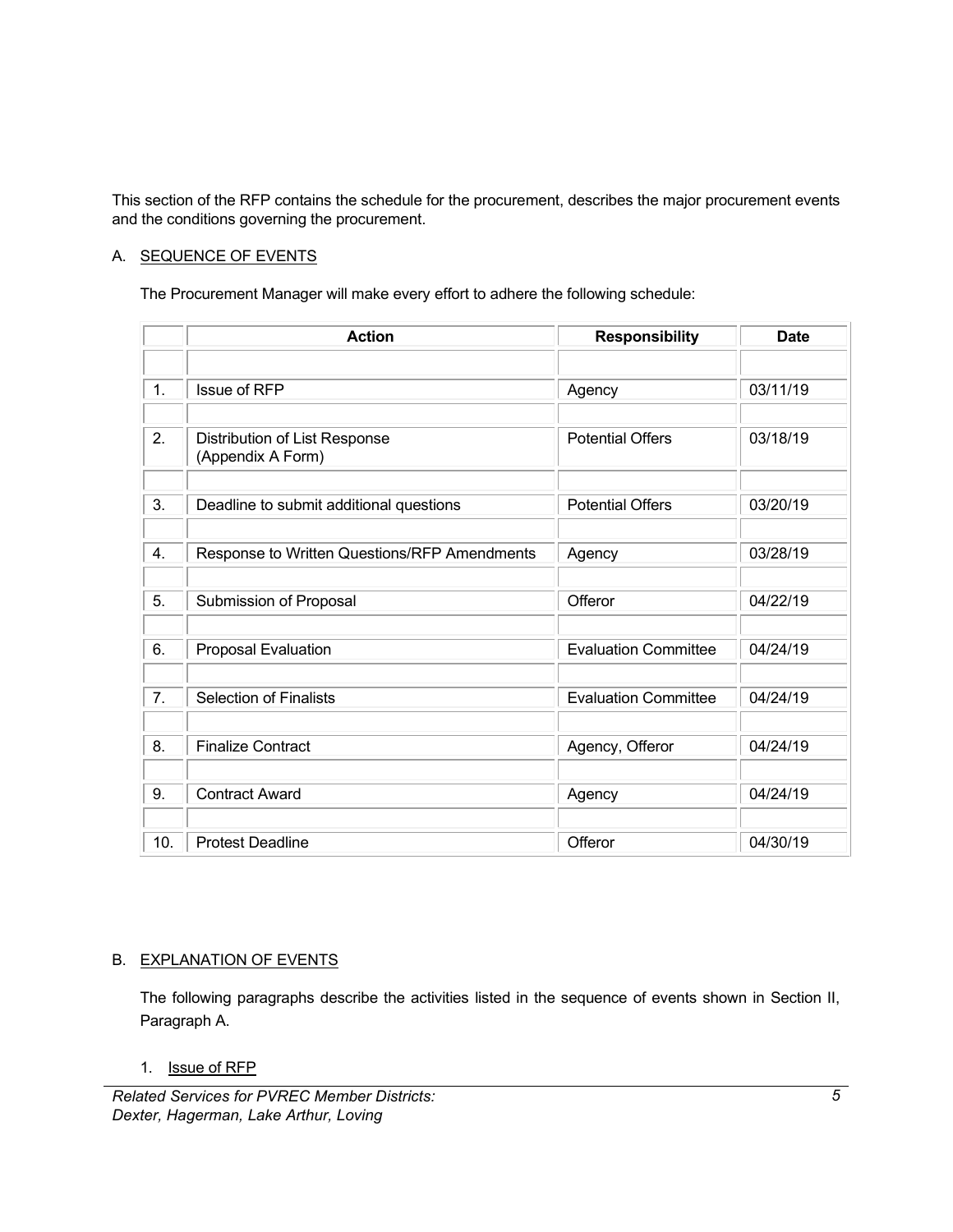This RFP is being issued by the Agency.

### 2. Distribution List Response Due

Potential offerors should hand deliver or return by facsimile or by registered or certified mail the "Acknowledgement of Receipt of Request For Proposals Form" that accompanies this document (See Appendix A) to have their organization placed on the procurement distribution list. The form should be signed by an authorized representative of the organization, dated and returned by close of business on **March 18, 2019**.

The procurement distribution list will be used for the distribution of written responses to questions and any RFP amendments.

Failure to return this form shall constitute a presumption of receipt and rejection of the RFP, and the potential offeror's organization name shall not appear on the distribution list.

### 3. Deadline to Submit Additional Written Questions

Potential offerors may submit additional written questions as to the intent or clarity of this RFP until close of business on **March 20, 2019.** All written questions must be addressed to the Procurement Manager (See Section I, Paragraph D).

### 4. Response to Written Questions/RFP Amendments

Written responses to written questions and any RFP amendments will be distributed on **March 28, 2019** to all potential offerors whose organization name appears on the procurement distribution list. An Acknowledgement of Receipt Form will accompany the distribution package. The form should be signed by the offeror's representative, dated, and hand-delivered or returned by facsimile or by registered or certified mail by the date indicated thereon. Failure to return this form shall constitute a presumption of receipt and withdrawal from the procurement process. Therefore, the offeror's organization name shall be deleted from the procurement distribution list.

Additional written requests for clarification of distributed answers and/or amendments must be received by the Procurement Manager no later than one (1) day after the answers and/or amendments were issued.

### 5. Submission of Proposal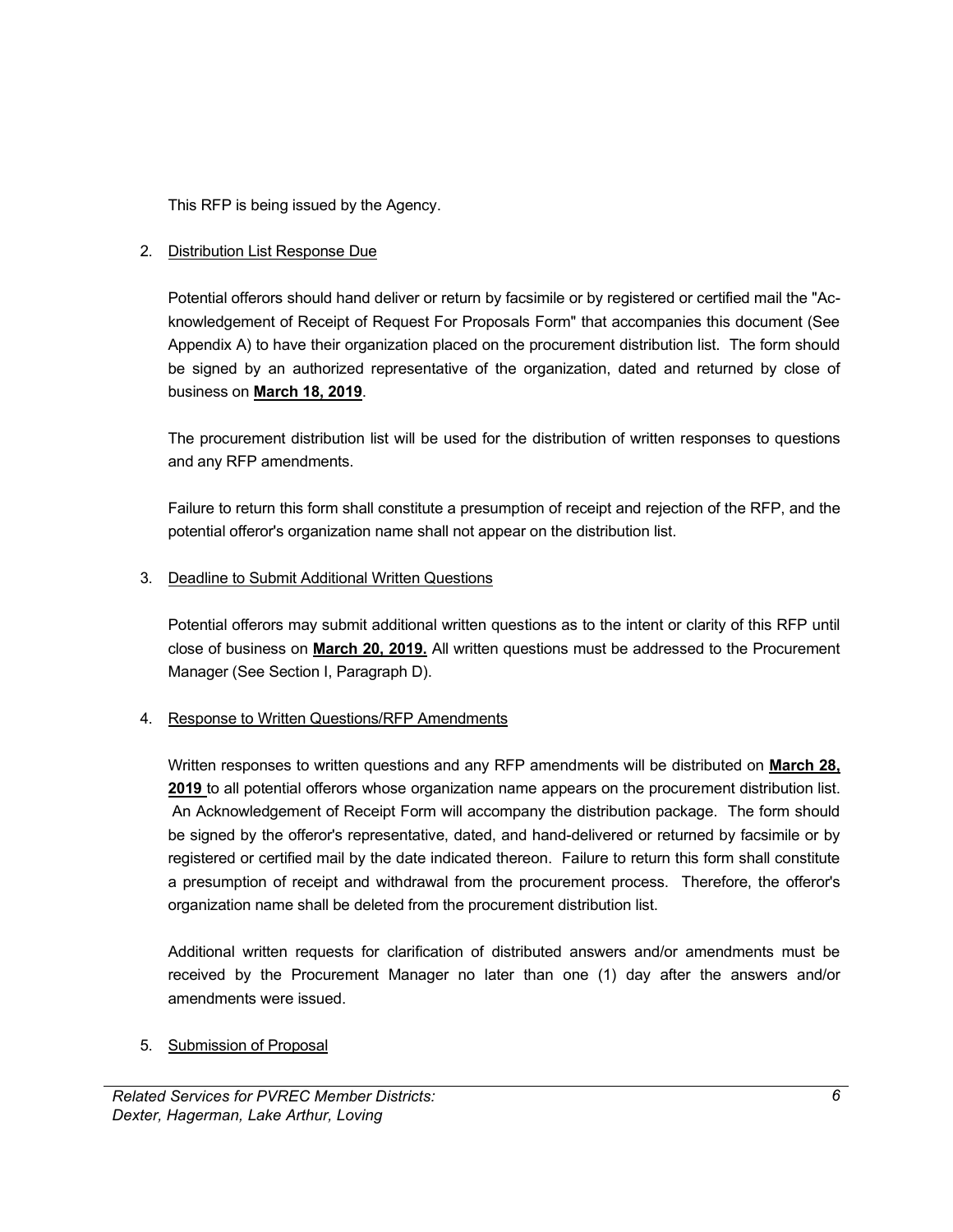ALL OFFEROR PROPOSALS MUST BE RECEIVED FOR REVIEW AND EVALUATION BY THE PROCUREMENT MANAGER OR DESIGNEE NO LATER THAN **2:00 PM MOUNTAIN DAYLIGHT TIME ON April 22, 2019**. Proposals received after this deadline will not be accepted. The date and time will be recorded on each proposal. Proposals must be addressed and delivered to the Procurement Manager at the address listed in Section I, Paragraph D. Proposals must be sealed and labeled on the outside of the package to clearly indicate that they are in response to the **Related Services** Request for Proposals. Proposals submitted by facsimile will not be accepted.

A public log will be kept of the names of all offeror organizations that submitted proposals. Pursuant to Section 13-1-116 NMSA 1978, the contents of any proposal shall not be disclosed to competing offerors prior to contract award.

### 6. Proposal Evaluation

The evaluation of proposals will be performed by an evaluation committee appointed by Agency management. This process will take place on **April 24, 2019.** During this time, the Procurement Manager may initiate discussions with offerors who submit responsive or potentially responsive proposals for the purpose of clarifying aspects of the proposals, but proposals may be accepted and evaluated without such discussion. Discussions SHALL NOT be initiated by the offerors.

### 7. Selection of Finalists

The Evaluation Committee will select and Procurement Manager will notify the final offeror(s) on **April 24, 2019.**

### 8. Finalize Contract

The contract will be finalized with the most advantageous offeror **April 24, 2019.** In the event that mutually agreeable terms cannot be reached within the time specified, the Agency reserves the right to finalize a contract with the next most advantageous offeror without undertaking a new procurement process.

### 9. Contract Award

After review of the Evaluation Committee Report, the recommendation of the Procurement Manager and the signed contract, the Agency Executive Director will award the contract on **April 24, 2019.**

The contract shall be awarded to the offeror or offerors whose proposal is most advantageous, taking into consideration the evaluation factors set forth in the RFP. The most advantageous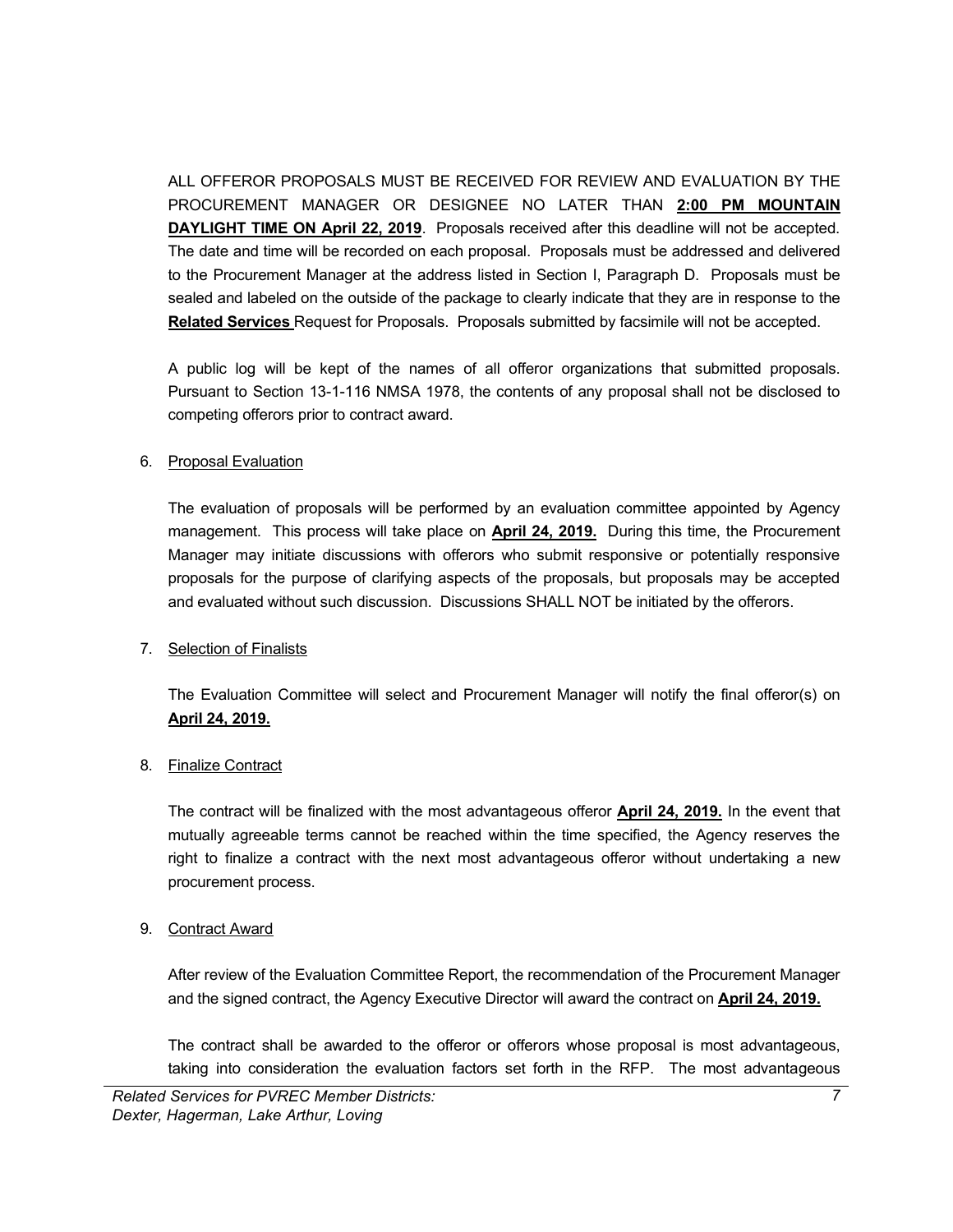proposal may or may not have received the most points.

The award is subject to appropriate Agency approvals.

### 10. Protest Deadline

Any protest by an offeror must be timely and in conformance with Section 13-1-172 NMSA 1978 and applicable procurement regulations. The fifteen (15) day protest period for responsive offerors shall begin on the day following the contract award and will end as of close of business on **April 30, 2019**. Protests must be written and must include the name and address of the protestor and the request for proposals number. It must also contain a statement of grounds for protest including appropriate supporting exhibits, and it must specify the ruling requested from the PVREC's Procurement Manager. The protest must be delivered to the PVREC's Procurement Manager.

> Pecos Valley Regional Education Cooperative #8 Procurement Manager: Kelley Alsup 2218 W. Grand Avenue Artesia, NM 88210

Protests received after the deadline will not be accepted.

### <span id="page-11-0"></span>C. GENERAL REQUIREMENTS

1. Acceptance of Conditions Governing the Procurement

Potential Offerors must indicate their acceptance of the Conditions Governing the Procurement section in the letter of transmittal. Submission of a proposal constitutes acceptance of the Evaluation Factors contained in Section V of this RFP.

<span id="page-11-1"></span>2. Incurring Cost

Any cost incurred by the potential Offeror in preparation, transmittal, and/or presentation of any proposal or material submitted in response to this RFP shall be borne solely by the Offeror. Any cost incurred by the Offeror for set up and demonstration of the proposed equipment and/or system shall be borne solely by the Offeror.

<span id="page-11-2"></span>3. Prime Contractor Responsibility

Any contractual agreement that may result from this RFP shall specify that the prime contractor is solely responsible for fulfillment of all requirements of the contractual agreement with a state agency which may derive from this RFP. The state agency entering into a contractual agreement with a vendor will make payments to only the prime contractor.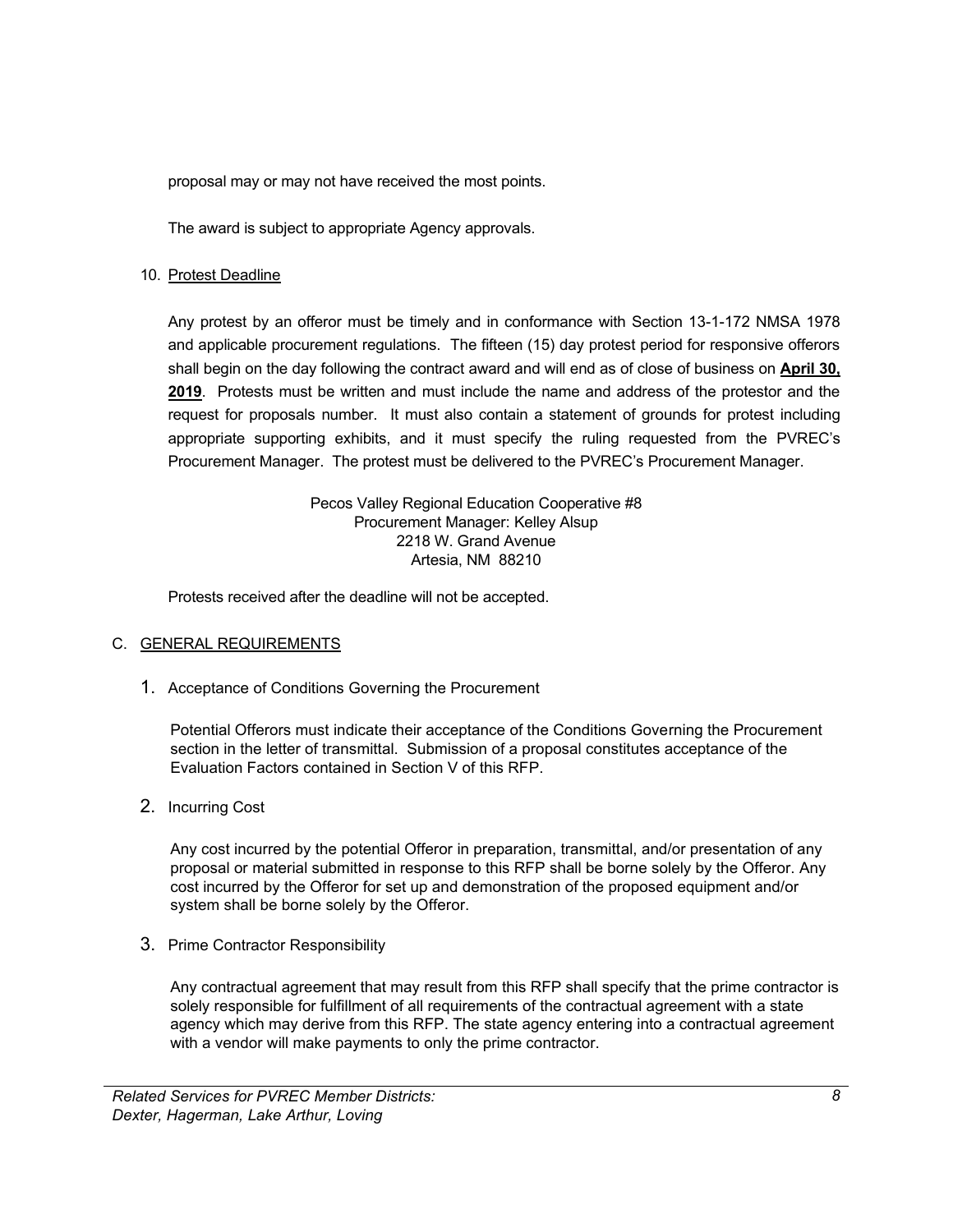### <span id="page-12-0"></span>4. Subcontractors/Consent

The use of subcontractors is allowed. The prime contractor shall be wholly responsible for the entire performance of the contractual agreement whether or not subcontractors are used. Additionally, the prime contractor must receive approval, in writing, from the agency awarding any resultant contract, before any subcontractor is used during the term of this agreement.

### <span id="page-12-1"></span>5. Amended Proposals

An Offeror may submit an amended proposal before the deadline for receipt of proposals. Such amended proposals must be complete replacements for a previously submitted proposal and must be clearly identified as such in the transmittal letter. The Agency personnel will not merge, collate, or assemble proposal materials.

### <span id="page-12-2"></span>6. Offeror's Rights to Withdraw Proposal

Offerors will be allowed to withdraw their proposals at any time prior to the deadline for receipt of proposals. The Offeror must submit a written withdrawal request addressed to the Procurement Manager and signed by the Offeror's duly authorized representative.

The approval or denial of withdrawal requests received after the deadline for receipt of the proposals is governed by the applicable procurement regulations.

<span id="page-12-3"></span>7. Proposal Offer Firm

Responses to this RFP, including proposal prices for services, will be considered firm for one hundred twenty (120) days after the due date for receipt of proposals or ninety (90) days after the due date for the receipt of a best and final offer, if the Offeror is invited or required to submit one.

- <span id="page-12-4"></span>8. Disclosure of Proposal Contents
- a. Proposals will be kept confidential until negotiations and the award are completed by the Agency. At that time, all proposals and documents pertaining to the proposals will be open to the public, except for material that is clearly marked proprietary or confidential. The Procurement Manager will not disclose or make public any pages of a proposal on which the potential Offeror has stamped or imprinted "proprietary" or "confidential" subject to the following requirements:
- b. Proprietary or confidential data shall be readily separable from the proposal in order to facilitate eventual public inspection of the non-confidential portion of the proposal.
- c. Confidential data is restricted to:
	- i. confidential financial information concerning the Offeror's organization;
	- ii. and data that qualifies as a trade secret in accordance with the Uniform Trade Secrets Act, Sections 57-3A-1 to 57-3A-7 NMSA 1978.
	- iii. PLEASE NOTE: The price of products offered or the cost of services proposed **shall not be designated** as proprietary or confidential information.

If a request is received for disclosure of data for which an Offeror has made a written request for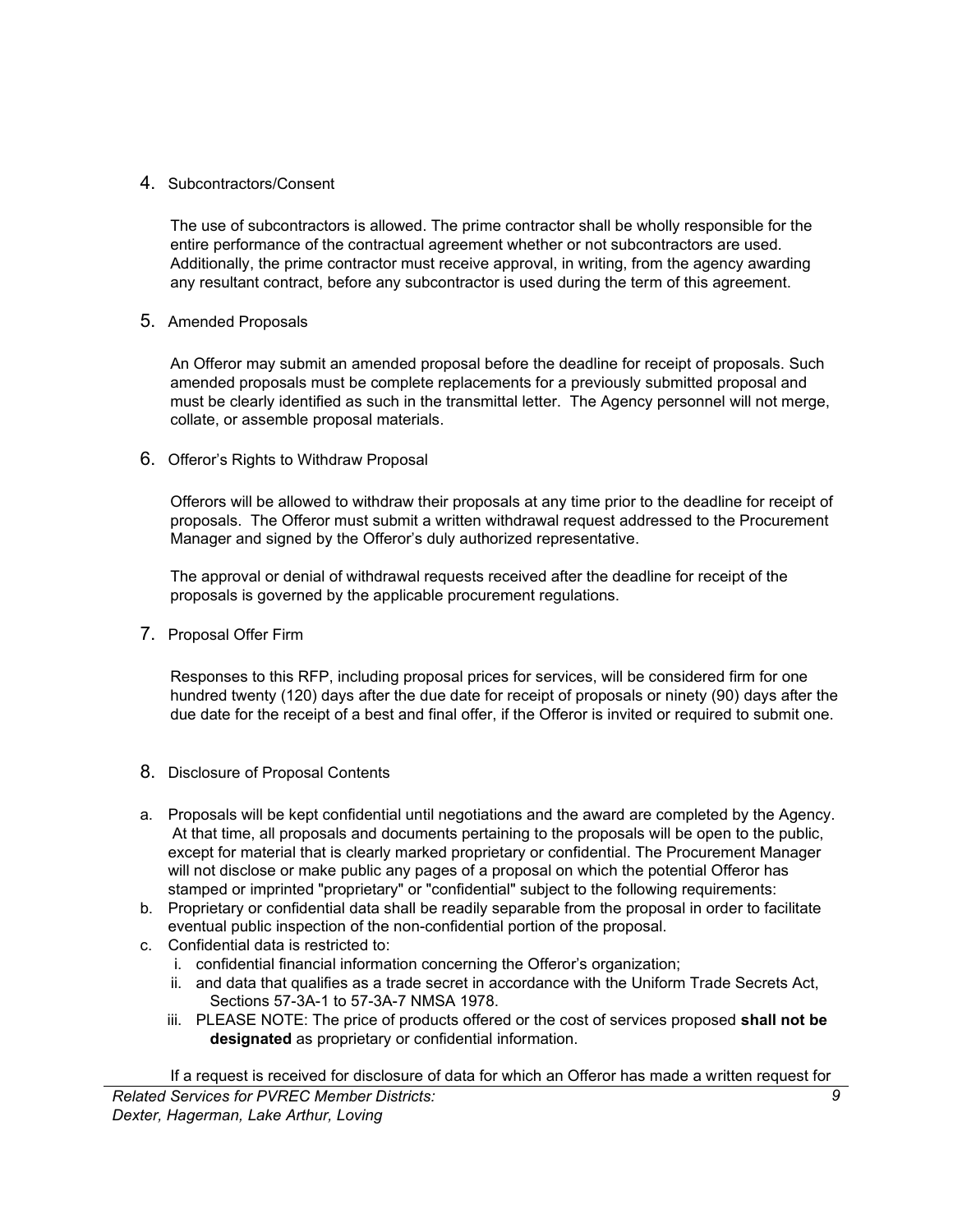confidentiality, the State Purchasing Division or the Agency shall examine the Offeror's request and make a written determination that specifies which portions of the proposal should be disclosed. Unless the Offeror takes legal action to prevent the disclosure, the proposal will be so disclosed. The proposal shall be open to public inspection subject to any continuing prohibition on the disclosure of confidential data.

<span id="page-13-0"></span>9. No Obligation

This RFP in no manner obligates the State of New Mexico or any of its Agencies to the use of any Offeror's services until a valid written contract is awarded and approved by appropriate authorities.

<span id="page-13-1"></span>10.Termination

This RFP may be canceled at any time and any and all proposals may be rejected in whole or in part when the agency determines such action to be in the best interest of the State of New Mexico.

<span id="page-13-2"></span>11.Sufficient Appropriation

Any contract awarded as a result of this RFP process may be terminated if sufficient appropriations or authorizations do not exist. Such terminations will be effected by sending written notice to the contractor. The Agency's decision as to whether sufficient appropriations and authorizations are available will be accepted by the contractor as final.

<span id="page-13-3"></span>12.Legal Review

The Agency requires that all Offerors agree to be bound by the General Requirements contained in this RFP. Any Offeror's concerns must be promptly submitted in writing to the attention of the Procurement Manager.

<span id="page-13-4"></span>13.Governing Law

This RFP and any agreement with an Offeror which may result from this procurement shall be governed by the laws of the State of New Mexico.

<span id="page-13-5"></span>14.Basis for Proposal

Only information supplied, in writing, by the Agency through the Procurement Manager or in this RFP should be used as the basis for the preparation of Offeror proposals.

<span id="page-13-6"></span>15.Contract Terms and Conditions

The contract between an agency and a contractor will follow the format specified by the Agency and contain the terms and conditions set forth in the Sample Contract Appendix C. However, the contracting agency reserves the right to negotiate provisions in addition to those contained in this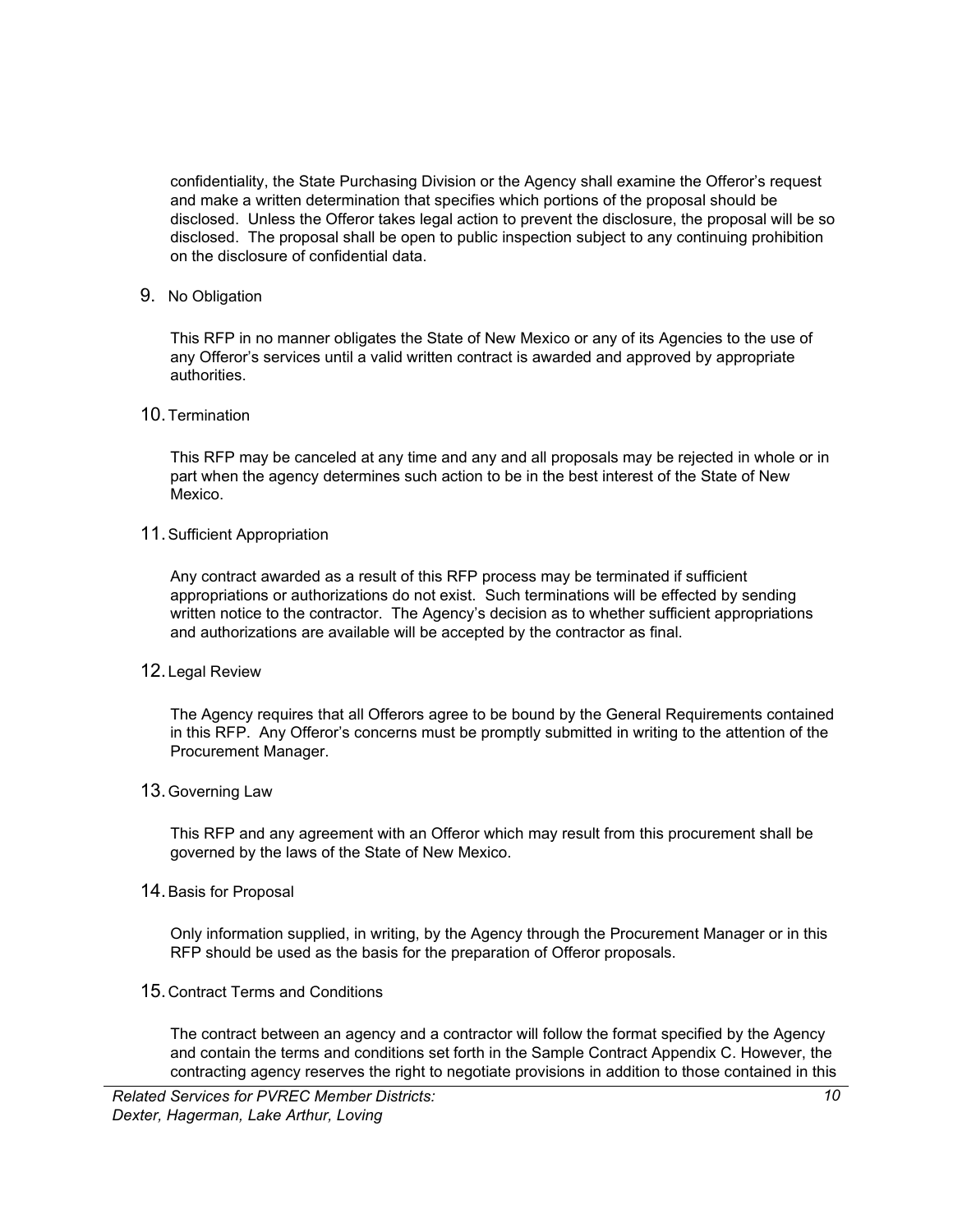RFP (Sample Contract) with any Offeror. The contents of this RFP, as revised and/or supplemented, and the successful Offeror's proposal will be incorporated into and become part of any resultant contract.

The Agency discourages exceptions from the contract terms and conditions as set forth in the RFP Sample Contract. Such exceptions may cause a proposal to be rejected as nonresponsive when, in the sole judgment of the Agency (and its evaluation team), the proposal appears to be conditioned on the exception, or correction of what is deemed to be a deficiency, or an unacceptable exception is proposed which would require a substantial proposal rewrite to correct.

Should an Offeror object to any of the terms and conditions as set forth in the RFP Sample Contract (APPENDIX C) strongly enough to propose alternate terms and conditions in spite of the above, the Offeror must propose **specific** alternative language. The Agency may or may not accept the alternative language. General references to the Offeror's terms and conditions or attempts at complete substitutions of the Sample Contract are not acceptable to the Agency and will result in disqualification of the Offeror's proposal.

Offerors must provide a brief discussion of the purpose and impact, if any, of each proposed change followed by the specific proposed alternate wording.

<span id="page-14-0"></span>16.Offeror's Terms and Conditions

Offerors must submit with the proposal a complete set of any additional terms and conditions they expect to have included in a contract negotiated with the Agency.

### <span id="page-14-1"></span>17.Contract Deviations

Any additional terms and conditions, which may be the subject of negotiation, will be discussed only between the Agency and the Offeror selected and shall not be deemed an opportunity to amend the Offeror's proposal.

### <span id="page-14-2"></span>18.Offeror Qualifications

The Evaluation Committee may make such investigations as necessary to determine the ability of the potential Offeror to adhere to the requirements specified within this RFP. The Evaluation Committee will reject the proposal of any potential Offeror who is not a Responsible Offeror or fails to submit a responsive offer as defined in Sections 13-1-83 and 13-1-85 NMSA 1978.

<span id="page-14-3"></span>19.Right to Waive Minor Irregularities

The Evaluation Committee reserves the right to waive minor irregularities. The Evaluation Committee also reserves the right to waive mandatory requirements provided that all of the otherwise responsive proposals failed to meet the same mandatory requirements and the failure to do so does not otherwise materially affect the procurement. This right is at the sole discretion of the Evaluation Committee.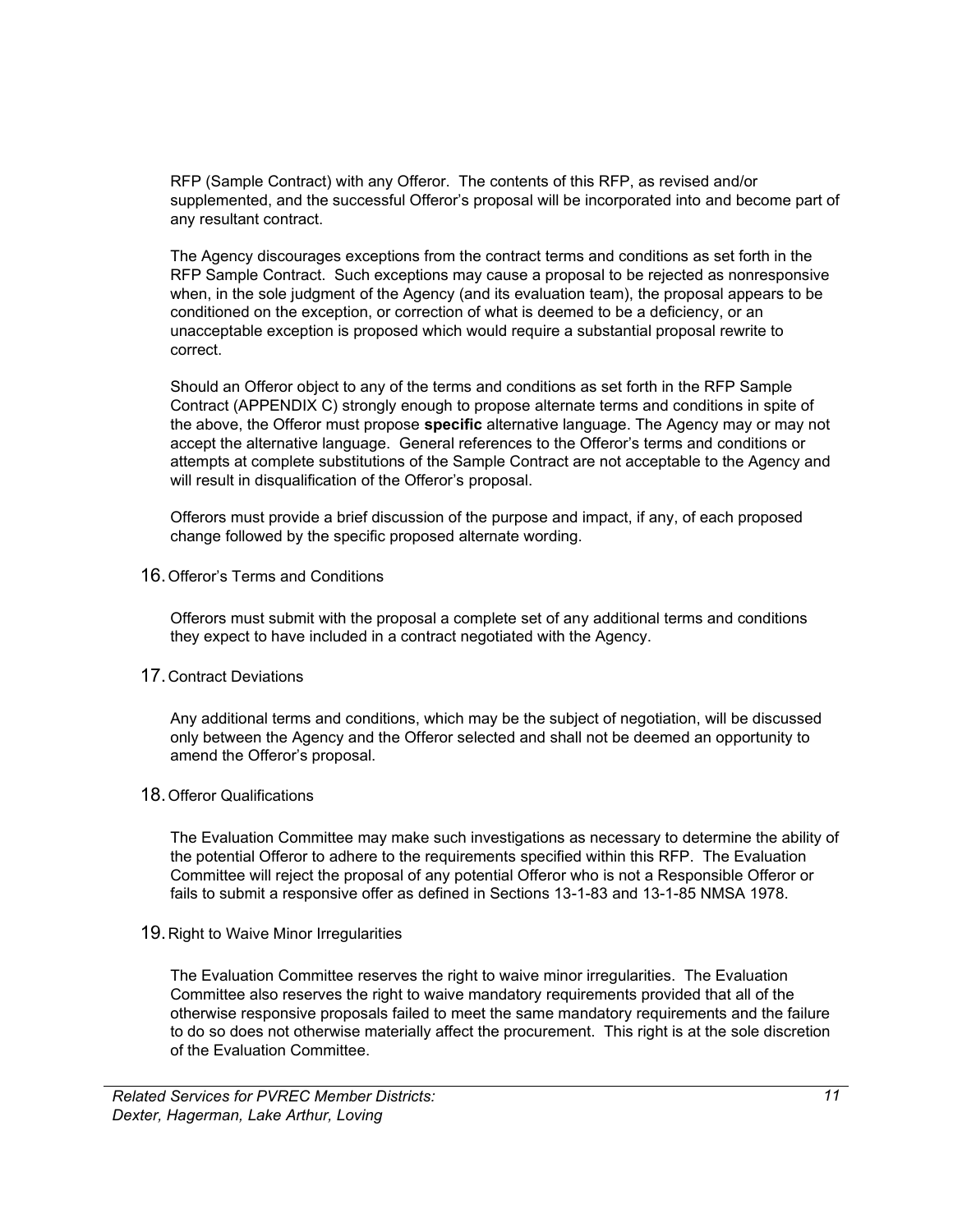### <span id="page-15-0"></span>20.Change in Contractor Representatives

The Agency reserves the right to require a change in contractor representatives if the assigned representative(s) is (are) not, in the opinion of the Agency, adequately meeting the needs of the Agency.

### <span id="page-15-1"></span>21.Notice of Penalties

The Procurement Code, Sections 13-1-28 through 13-1-199 NMSA 1978, imposes civil, misdemeanor and felony criminal penalties for its violation. In addition, the New Mexico criminal statutes impose felony penalties for bribes, gratuities and kickbacks.

### <span id="page-15-2"></span>22.Agency Rights

The Agency in agreement with the Evaluation Committee reserves the right to accept all or a portion of a potential Offeror's proposal.

### <span id="page-15-3"></span>23. Right to Publish

Throughout the duration of this procurement process and contract term, Offerors and contractors must secure from the agency written approval prior to the release of any information that pertains to the potential work or activities covered by this procurement and/or agency contracts deriving from this procurement. Failure to adhere to this requirement may result in disqualification of the Offeror's proposal or removal from the contract.

### <span id="page-15-4"></span>24.Ownership of Proposals

All documents submitted in response to the RFP shall become property of the State of New Mexico.

### <span id="page-15-5"></span>25.Confidentiality

Any confidential information provided to, or developed by, the contractor in the performance of the contract resulting from this RFP shall be kept confidential and shall not be made available to any individual or organization by the contractor without the prior written approval of the Agency.

The Contractor(s) agrees to protect the confidentiality of all confidential information and not to publish or disclose such information to any third party without the procuring Agency's written permission.

### <span id="page-15-6"></span>26.Electronic mail address required

**A large part of the communication regarding this procurement will be conducted by electronic mail (e-mail). Offeror must have a valid e-mail address to receive this correspondence. (See also Section II.B.5, Response to Written Questions).**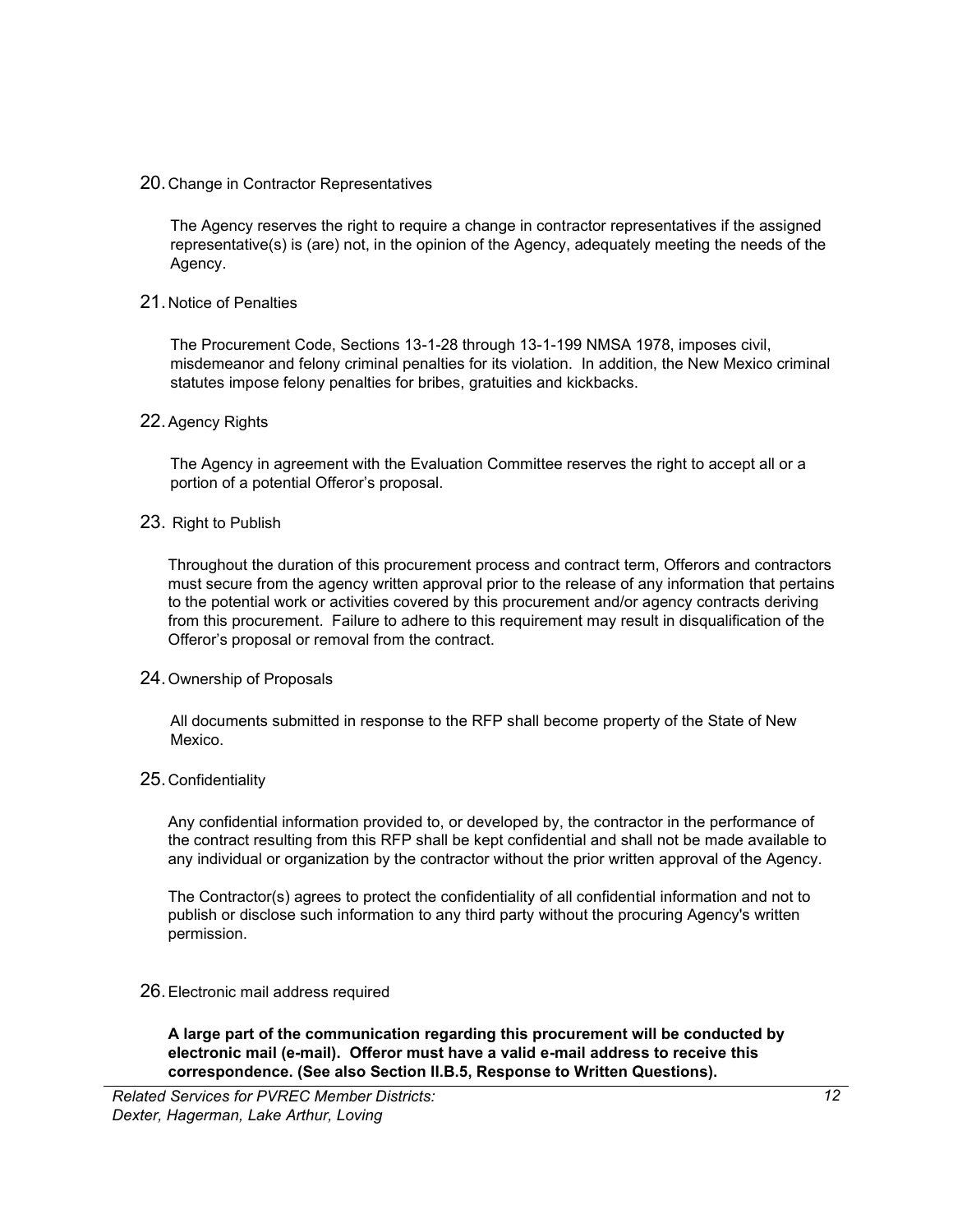<span id="page-16-0"></span>27.Use of Electronic Versions of this RFP

**This RFP is being made available by electronic means. In the event of conflict between a version of the RFP in the Offeror's possession and the version maintained by the agency, the Offeror acknowledges that the version maintained by the agency shall govern. Please refer to: [http://www.generalservices.state.nm.us/statepurchasing/ITBs\\_\\_RFPs\\_and\\_Bid\\_Tabulation](http://www.generalservices.state.nm.us/statepurchasing/ITBs__RFPs_and_Bid_Tabulation.aspx) [.aspx.](http://www.generalservices.state.nm.us/statepurchasing/ITBs__RFPs_and_Bid_Tabulation.aspx)**

- <span id="page-16-1"></span>28.New Mexico Employees Health Coverage
- a. If the Offeror has, or grows to, six (6) or more employees who work, or who are expected to work, an average of at least 20 hours per week over a six (6) month period during the term of the contract, Offeror must agree to have in place, and agree to maintain for the term of the contract, health insurance for those employees if the expected annual value in the aggregate of any and all contracts between Contractor and the State exceed \$250,000 dollars.
- b. Offeror must agree to maintain a record of the number of employees who have (a) accepted health insurance; (b) decline health insurance due to other health insurance coverage already in place; or (c) decline health insurance for other reasons. These records are subject to review and audit by a representative of the state.
- c. Offeror must agree to advise all employees of the availability of State publicly financed health care coverage programs by providing each employee with, as a minimum, the following web site link to additional information [http://www.insurenewmexico.state.nm.us/.](http://www.insurenewmexico.state.nm.us/)
- d. For Indefinite Quantity, Indefinite Delivery contracts (price agreements without specific limitations on quantity and providing for an indeterminate number of orders to be placed against it); these requirements shall apply the first day of the second month after the Offeror reports combined sales (from state and, if applicable, from local public bodies if from a state price agreement) of \$250,000.
- <span id="page-16-2"></span>29.Campaign Contribution Disclosure Form

Offeror must complete, sign, and return the Campaign Contribution Disclosure Form, APPENDIX B, as a part of their proposal. This requirement applies regardless whether a covered contribution was made or not made for the positions of Governor and Lieutenant Governor or other identified official. Failure to complete and return the signed unaltered form will result in disqualification.

- <span id="page-16-3"></span>30. Pay Equity Reporting Requirements
- a. If the Offeror has ten (10) or more employees OR eight (8) or more employees in the same job classification, Offeror must complete and submit the required reporting form (PE10-249) if they are awarded a contract. Out-of-state Contractors that have no facilities and no employees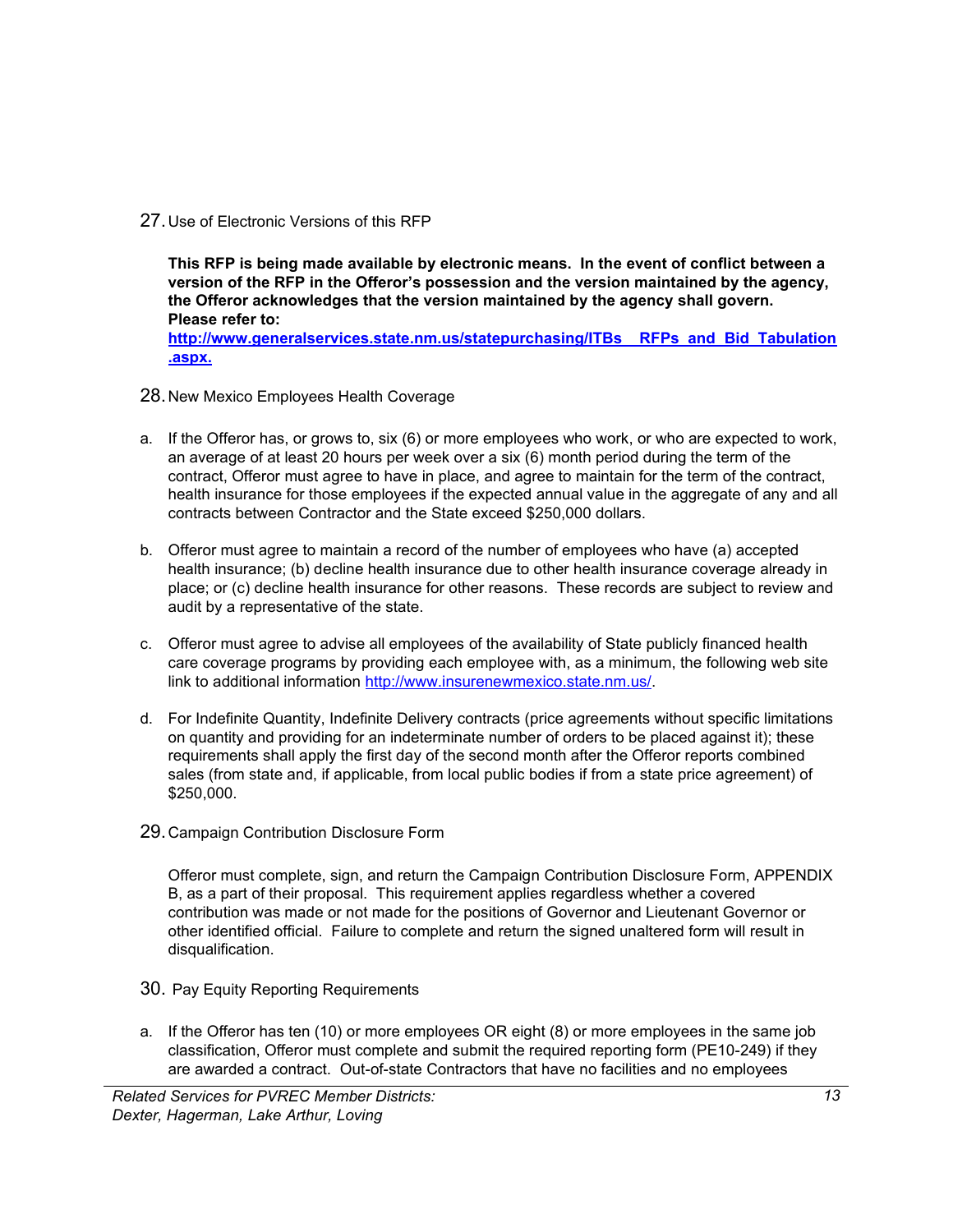working in New Mexico are exempt if the contract is directly with the out-of-state contractor and fulfilled directly by the out-of-state contractor, and not passed through a local vendor.

- b. For contracts that extend beyond one (1) calendar year, or are extended beyond one (1) calendar year, Offeror must also agree to complete and submit the required form annually within thirty (30) calendar days of the annual bid or proposal submittal anniversary date and, if more than 180 days has elapsed since submittal of the last report, at the completion of the contract.
- c. Should Offeror not meet the size requirement for reporting at contract award but subsequently grows such that they meet or exceed the size requirement for reporting, Offeror must agree to provide the required report within ninety (90) calendar days of meeting or exceeding the size requirement.
- d. Offeror must also agree to levy these reporting requirements on any subcontractor(s) performing more than 10% of the dollar value of this contract if said subcontractor(s) meets, or grows to meet, the stated employee size thresholds during the term of the contract. Offeror must further agree that, should one or more subcontractor not meet the size requirement for reporting at contract award but subsequently grows such that they meet or exceed the size requirement for reporting, offer will submit the required report, for each such subcontractor, within ninety (90) calendar days of that subcontractor meeting or exceeding the size requirement.

### <span id="page-17-0"></span>31.Disclosure Regarding Responsibility

- A. Any prospective Contractor and any of its Principals who enter into a contract greater than sixty thousand dollars (\$60,000.00) with any state agency or local public body for professional services, tangible personal property, services or construction agrees to disclose whether the Contractor, or any principal of the Contractor's company:
- 1. is presently debarred, suspended, proposed for debarment, or declared ineligible for award of contract by any federal entity, state agency or local public body;
- 2. has within a three-year period preceding this offer, been convicted in a criminal matter or had a civil judgment rendered against them for:
	- a. the commission of fraud or a criminal offense in connection with obtaining, attempting to obtain, or performing a public (federal, state or local) contract or subcontract;
	- b. violation of Federal or state antitrust statutes related to the submission of offers; or
	- c. the commission in any federal or state jurisdiction of embezzlement, theft, forgery, bribery, falsification or destruction of records, making false statements, tax evasion, violation of Federal criminal tax law, or receiving stolen property;
- 3. is presently indicted for, or otherwise criminally or civilly charged by any (federal state or local) government entity with the commission of any of the offenses enumerated in paragraph A of this disclosure;
- 4. has, preceding this offer, been notified of any delinquent Federal or state taxes in an amount that exceeds \$3,000.00 of which the liability remains unsatisfied. Taxes are considered delinquent if the following criteria apply.
	- a. The tax liability is finally determined. The liability is finally determined if it has been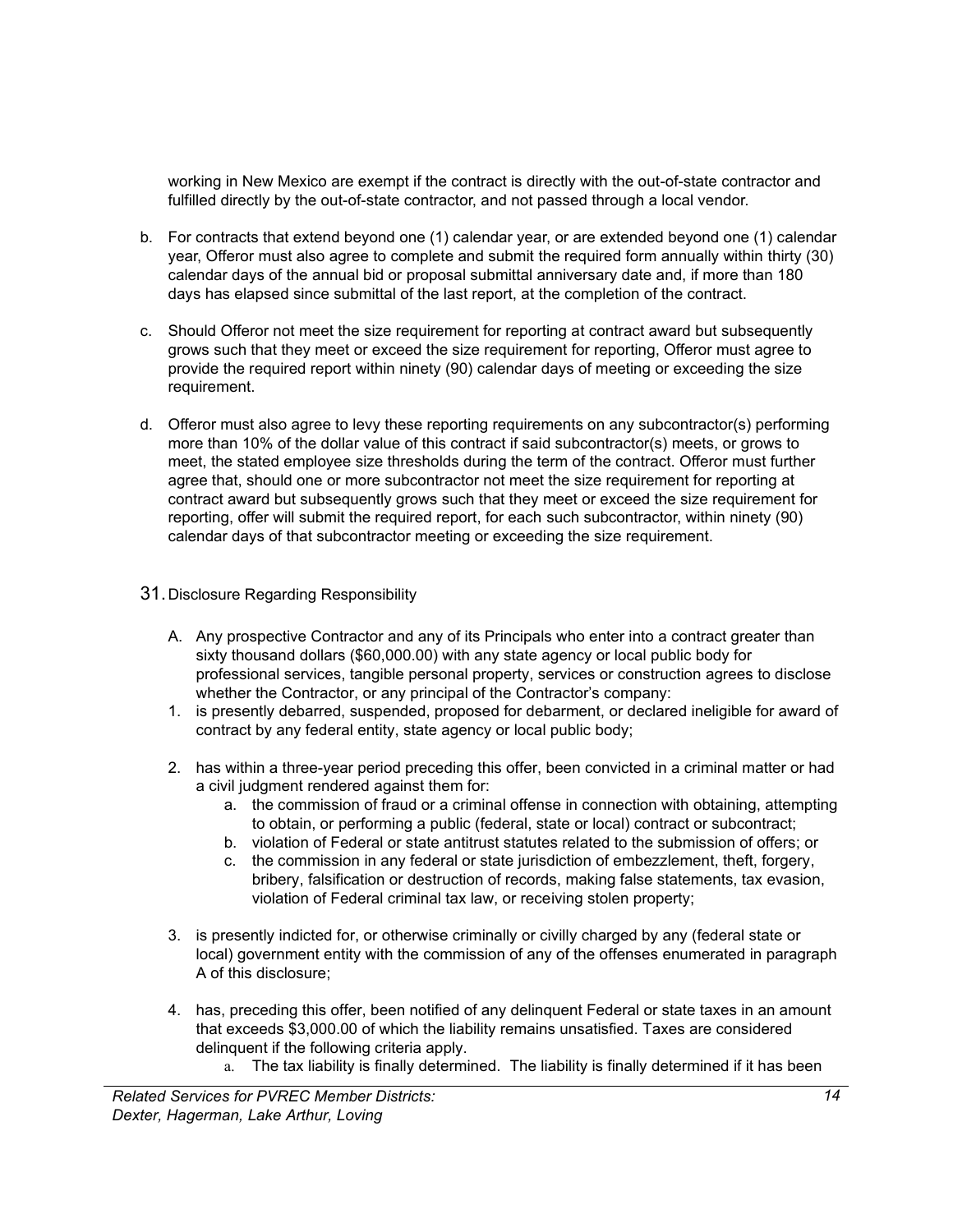assessed. A liability is not finally determined if there is a pending administrative or judicial challenge. In the case of a judicial challenge of the liability, the liability is not finally determined until all judicial appeal rights have been exhausted.

- b. The taxpayer is delinquent in making payment. A taxpayer is delinquent if the taxpayer has failed to pay the tax liability when full payment was due and required. A taxpayer is not delinquent in cases where enforced collection action is precluded.
- c. Have within a three year period preceding this offer, had one or more contracts terminated for default by any federal or state agency or local public body.)
- B. Principal, for the purpose of this disclosure, means an officer, director, owner, partner, or a person having primary management or supervisory responsibilities within a business entity or related entities.
- C. The Contractor shall provide immediate written notice to the State Purchasing Agent or other party to this Agreement if, at any time during the term of this Agreement, the Contractor learns that the Contractor's disclosure was at any time erroneous or became erroneous by reason of changed circumstances.
- D. A disclosure that any of the items in this requirement exist will not necessarily result in termination of this Agreement. However, the disclosure will be considered in the determination of the Contractor's responsibility and ability to perform under this Agreement. Failure of the Contractor to furnish a disclosure or provide additional information as requested will be grounds for immediate termination of this Agreement pursuant to the conditions set forth in Paragraph 7 of this Agreement.
- E. Nothing contained in the foregoing shall be construed to require establishment of a system of records in order to render, in good faith, the disclosure required by this document. The knowledge and information of a Contractor is not required to exceed that which is the normally possessed by a prudent person in the ordinary course of business dealings.
- F. The disclosure requirement provided is a material representation of fact upon which reliance was placed when making an award and is a continuing material representation of the facts during the term of this Agreement. If during the performance of the contract, the Contractor is indicted for or otherwise criminally or civilly charged by any government entity (federal, state or local) with commission of any offenses named in this document the Contractor must provide immediate written notice to the State Purchasing Agent or other party to this Agreement. If it is later determined that the Contractor knowingly rendered an erroneous disclosure, in addition to other remedies available to the Government, the State Purchasing Agent or Central Purchasing Officer may terminate the involved contract for cause. Still further the State Purchasing Agent or Central Purchasing Officer may suspend or debar the Contractor from eligibility for future solicitations until such time as the matter is resolved to the satisfaction of the State Purchasing Agent or Central Purchasing Officer.

### **III. RESPONSE FORMAT AND ORGANIZATION**

A. NUMBER OF RESPONSES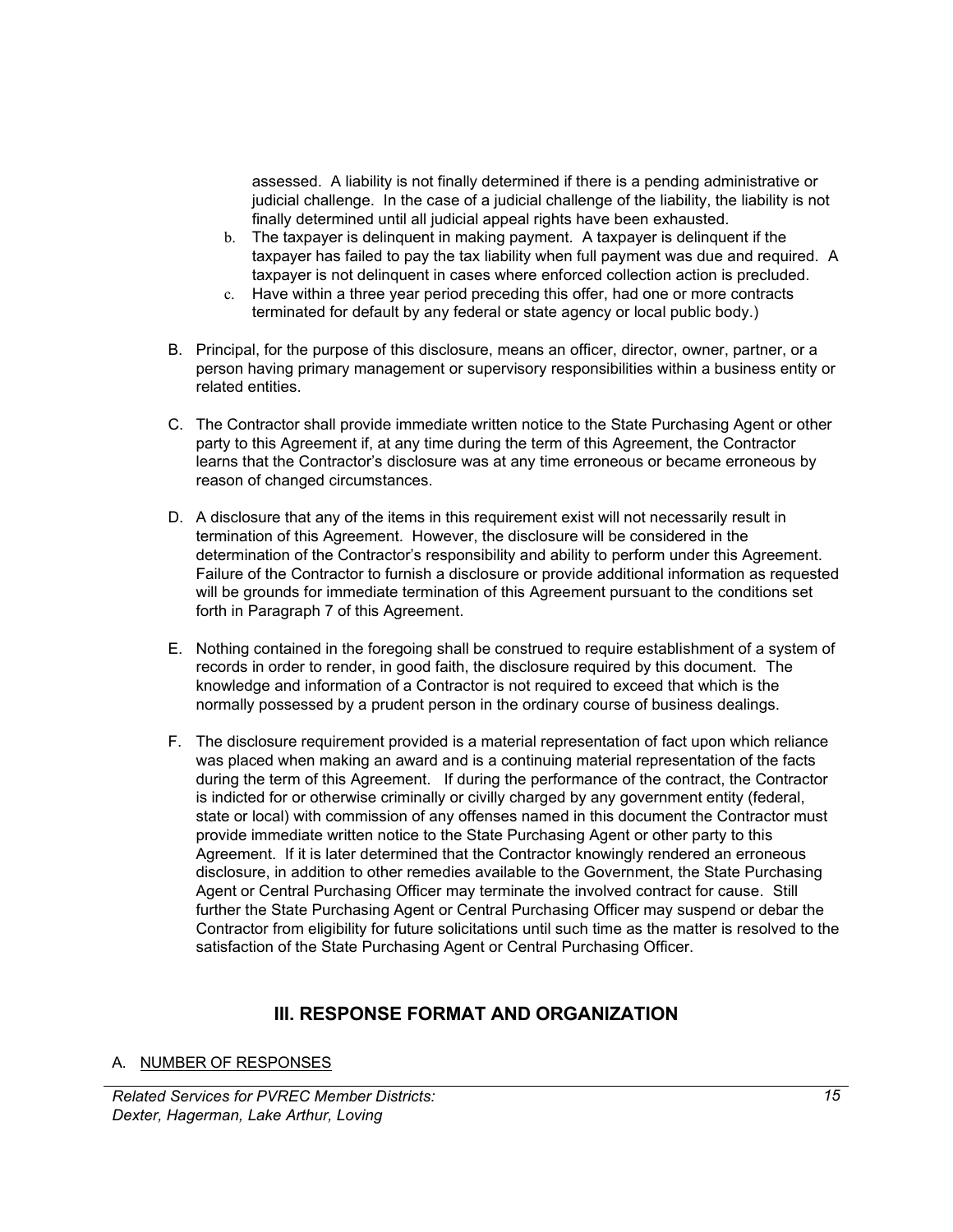Offerors shall submit only one proposal.

### B. NUMBER OF COPIES

Offerors shall deliver one (1) original and five (3) identical copies of their proposal to the location specified in Section I, Paragraph D on or before the closing date and time for receipt of proposals. The original proposal with original signatures should be labeled as "original".

### C. PROPOSAL FORMAT

All proposals must be typewritten on standard 8 1/2 x 11 paper (larger paper is permissible for charts, spreadsheets, etc.) and placed within a binder with tabs delineating each section.

### 1. Proposal Organization

The proposal must be organized and indexed in the following format and must contain, as a minimum, all listed items in the sequence indicated.

- a) Letter of Transmittal
- b) Table of Contents
- c) Proposal Summary (Optional)
- d) Response to Mandatory Specifications
- e) Completed Cost Response Form
- f) Response to Agency Terms and Conditions
- g) Offeror's Additional Terms and Conditions
- h) Other Supporting Material

Within each section of their proposal, offerors should address the items in the order in which they appear in this RFP. All forms provided in the RFP must be thoroughly completed and included in the appropriate section of the proposal. All discussion of proposed costs, rates or expenses must include the cost response form.

Any proposal that does not adhere to these requirements may be deemed non-responsive and rejected on that basis.

The proposal summary may be included by offerors to provide the Evaluation Committee with an overview of the technical and business features of the proposal; however, this material will not be used in the evaluation process unless specifically referenced from other portions of the offeror's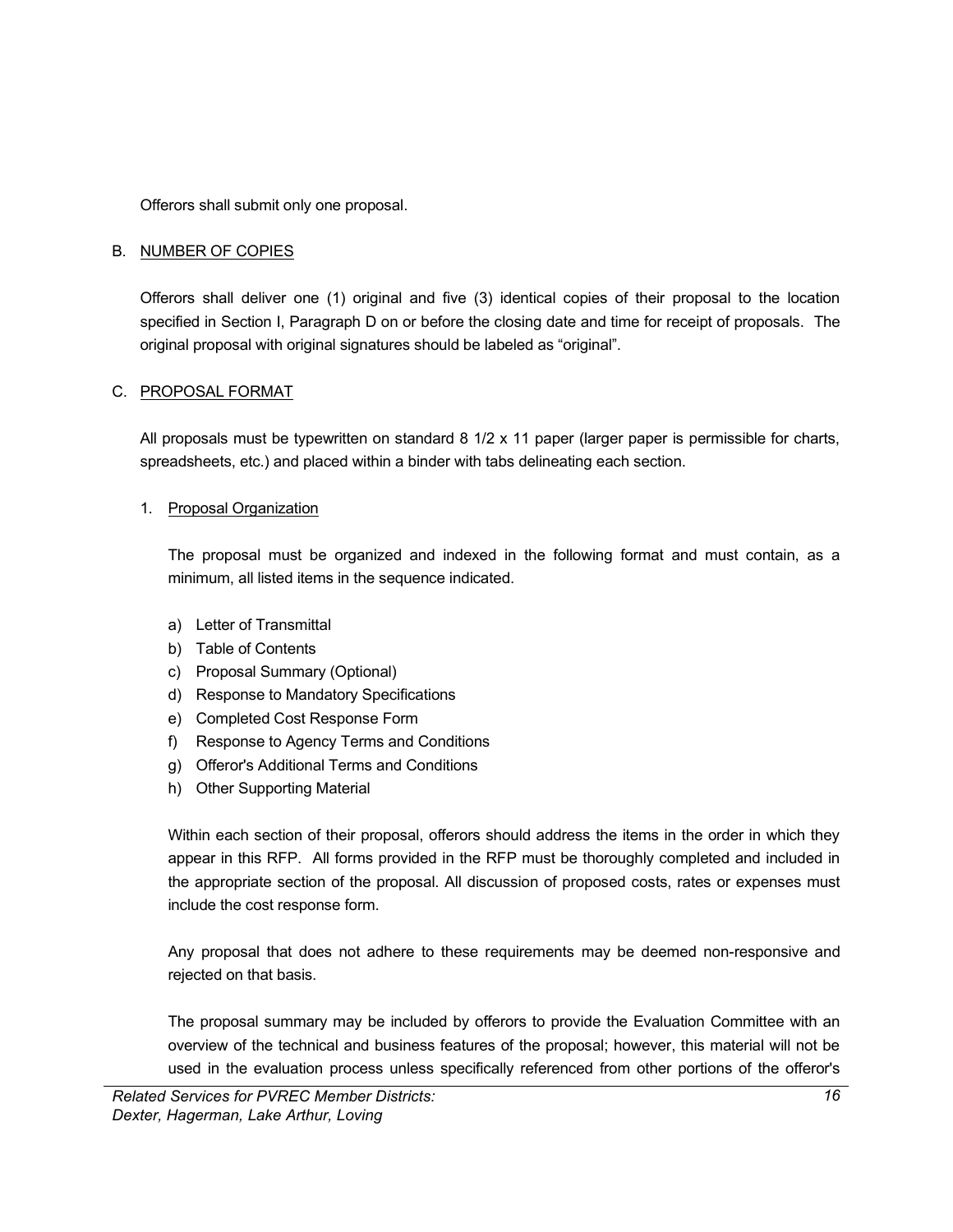proposal.

Offerors may attach other materials that they feel may improve the quality of their responses. However, these materials should be included as items in a separate appendix.

### 2. Letter of Transmittal

Each proposal must be accompanied by a letter of transmittal. The letter of transmittal MUST:

- a) identify the submitting organization;
- b) identify the name and title of the person authorized by the organization to contractually obligate the organization;
- c) identify the name, title and telephone number of the person authorized to negotiate the contract on behalf of the organization;
- d) identify the names, titles and telephone numbers of persons to be contacted for clarification;
- e) explicitly indicate acceptance of the Conditions Governing the Procurement stated in Section II, Paragraph C.1;
- f) be signed by the person authorized to contractually obligate the organization;
- g) acknowledge receipt of any and all amendments to this RFP.
- h) Include a statement that offeror concurs with evaluation process.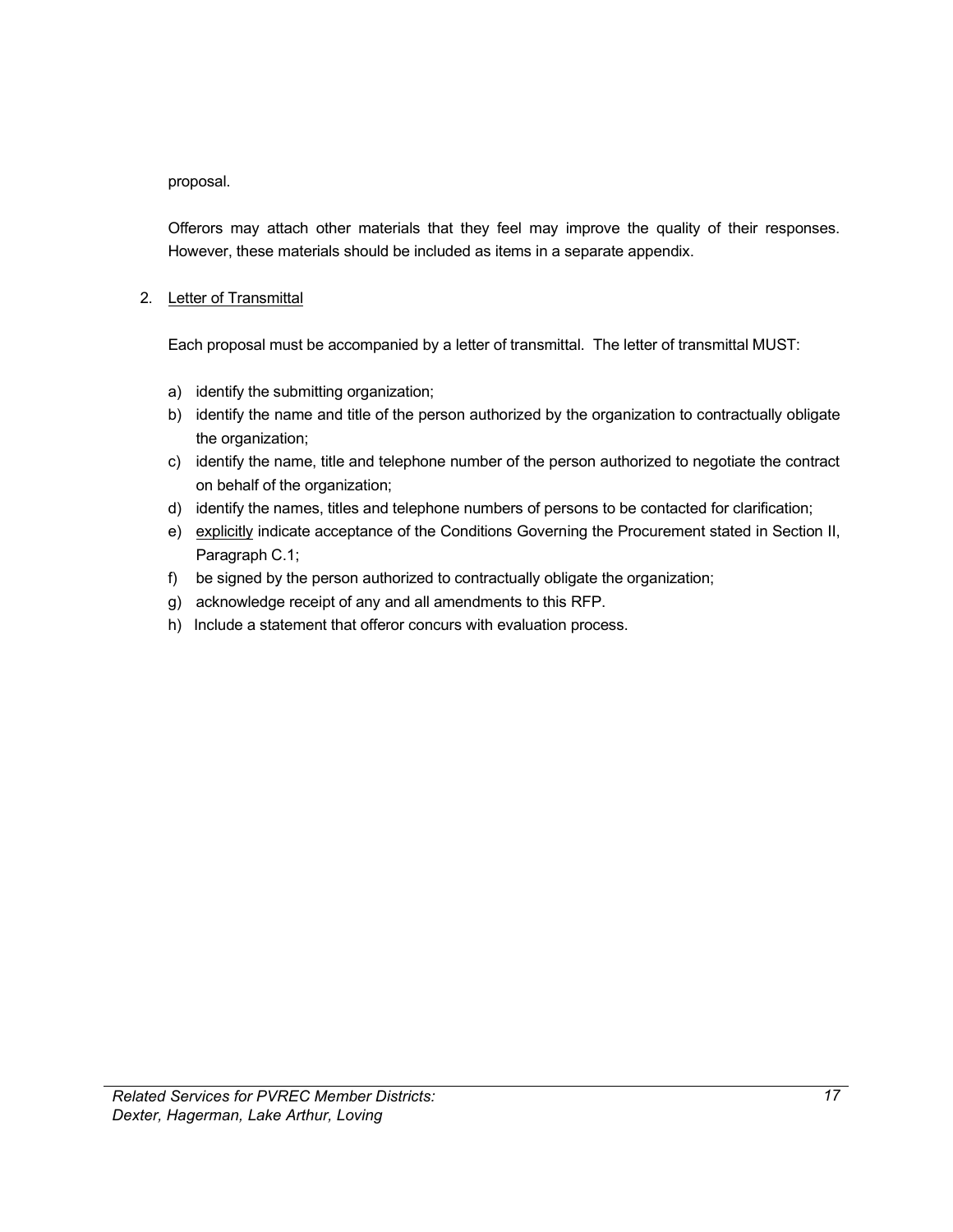### **IV. SPECIFICATIONS**

Offerors should respond in the form of a thorough narrative to each mandatory specification. The narratives along with required supporting materials will be evaluated and awarded points accordingly.

### A. Information

### 1. Technical Specifications

a. Provide on site Occupational Therapy Services for the following PVREC Member Districts: Dexter, Hagerman, Lake Arthur, and Loving.

- b. Provide monthly reports as required by the New Mexico Department of Health for Medicaid eligible children.
- c. Cost for services should include a base hourly rate as well as a schedule or scale of charges for additional services, qualifications and credentials.
- d. Cost for service may include, if applicable, appropriate requests and schedule for step increases, either for individuals or for the firm.
- e. The failure of an Offeror to meet a mandatory specification will result in disqualification of the proposal.

### **OFFERORS MAY PROPOSE TO PROVIDE ANY ONE RELATED SERVICE OR ANY COMBINATION OF RELATED SERVICES. (OFFEROR NEED NOT PROPOSE TO PROVIDE ALL RELATED SERVICES).**

#### 2. Agency Resources

The following resources will be provided to contractor personnel for use on this contract:

- access will be available to copiers and fax machines
- other technical support resources

### 3. Work Performance

For the purpose of preparing proposals, Offerors are to assume that all on-site work will be performed at any and/or all of the following locations:

### **Dexter Consolidated Schools, Hagerman Municipal Schools, Lake Arthur Municipal Schools, and Loving Municipal Schools.**

4. Time Frame

The contract is scheduled to begin on **May 1, 2019**. The initial contract deliverables are to be completed by **June 30, 2020**.

#### B. Mandatory Specifications

#### 1. Corporate Experience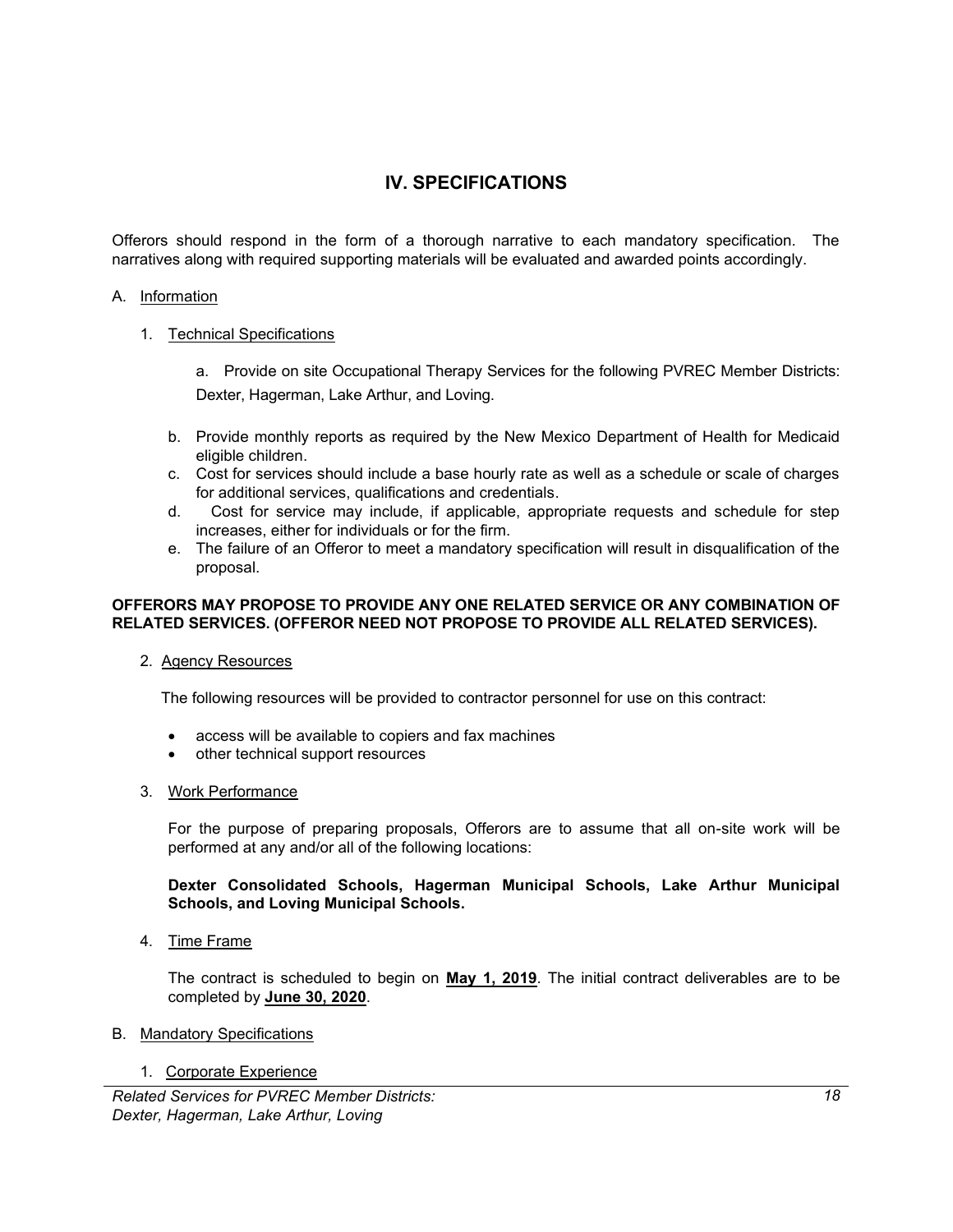Offerors must submit a statement of relevant corporate experience. The documentation must thoroughly describe how the offeror has supplied expertise for similar contracts and work related to speech therapy services.

Offerors must submit in their proposal copies of appropriate professional certifications. Including the following:

- **Occupational Therapist/Occupational Therapy Assistant:**
	- Associates Degree (COTA)
	- **Bachelors Degree**
	- Masters Degree and/or
	- Ph/D
	- Professional License for an Occupational Therapist (or COTA) from the New Mexico Regulation and Licensing Department.
	- Medicaid Number which the provider and PVREC can affiliate.
	- National Provider Identification number
	- New Mexico Public Education Department License
	- Malpractice or Liability insurance
	- Fingerprint/Background check

Offerors should include in their proposals documentation describing the extent of their experience and expertise as an Occupational Therapist.

Offerors should include in their proposals documentation of the extent of their knowledge regarding the following:

- a. The Individuals with Disabilities Act, Part B & Part C
- b. School-based Health Services

### 2. Corporate References

Proposals must include three (3) external client references from clients who received similar services. The minimum information that must be provided about each reference is:

- a. Name of individual or company services were provided for
- b. Address of individual or company
- c. Name of contact person
- d. Telephone number of contact person
- e. Type of services provided and dates services were provided

### 3. Offeror Staff Experience

Offerors must submit resumes of all proposed professional staff members who will be performing services under the contract. Experience narratives shall be attached that describe the specific relevant experience of the staff members in relation to the role that member will perform for this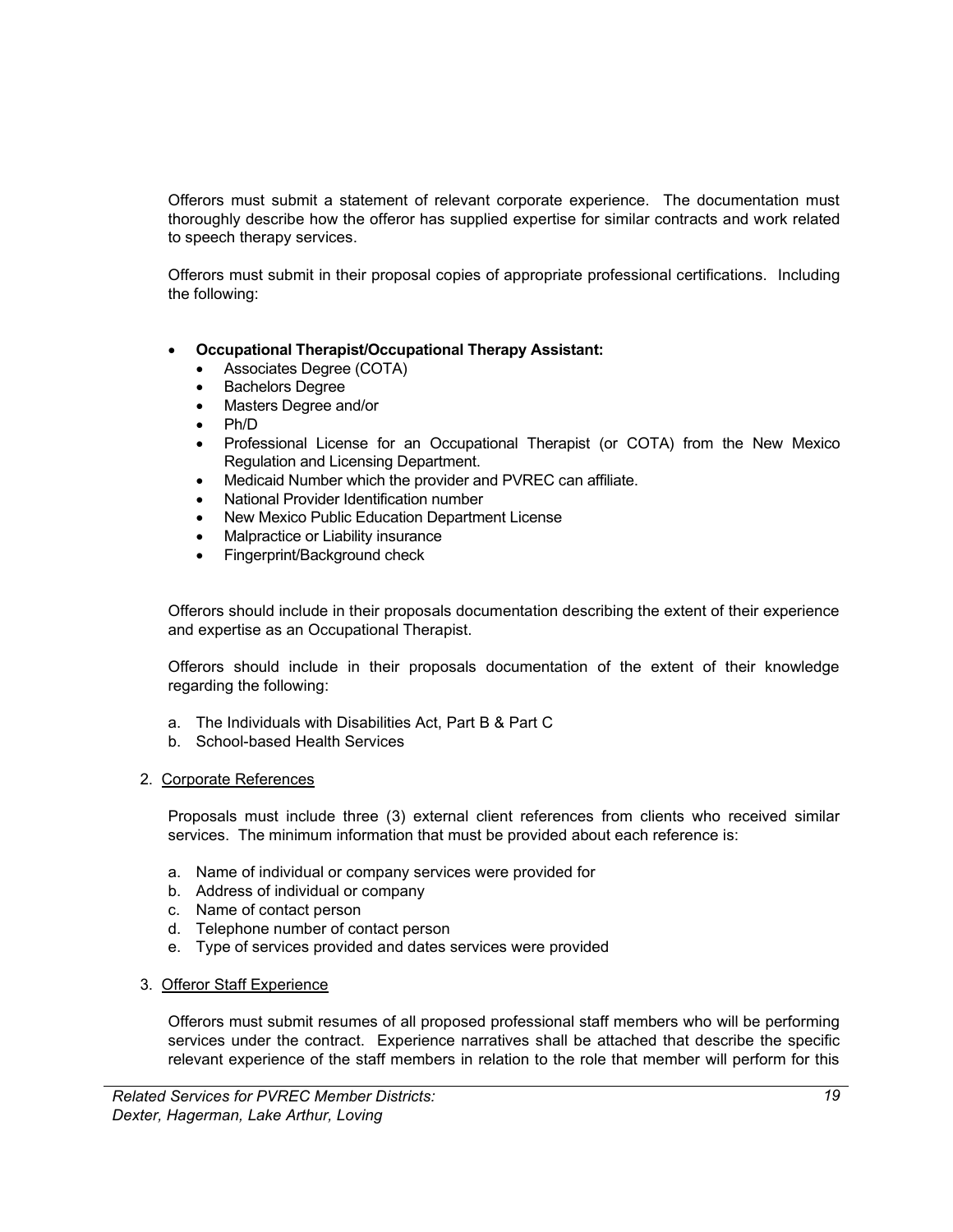contract. The narrative(s) must include the name of the individual(s) proposed and should include a thorough description of the education, knowledge, and relevant experience as well as certifications or other professional credential that clearly shows how they meet and/or exceed the Agency's minimum experience requirements as follows:

### 4. Proposed Staff References

One external client reference for each proposed staff member must be provided. The minimum information that must be provided about each reference is:

Name of individual or company services were provided for:

- a. Address of individual or company
- b. Name of contact person
- c. Telephone number of contact person
- d. Type of services provided and dates services were provided
- 5. Project Plan

Offerors must submit a thorough project plan as part of the proposal. At a minimum, the project plan must include a milestone chart including tasks to be performed, the time frame and proposed staff member designated for the completion of each task.

6. Cost

Offerors must propose one firm, fixed, fully-loaded hourly rate per service category on the proposal cost form in Appendix C. The firm, fixed, fully-loaded hourly rate will include travel to and from the off-site workplace to the on-site workplace. The proposed fully-loaded hourly rates must include travel, per diem, fringe benefits and any overhead costs for contractor personnel. New Mexico gross receipts taxes are excluded from the proposed maximum hourly rates. They shall be shown separately on the invoice.

The service categories are as follows:

- a. Occupational Therapist
- b. Occupational Therapy Assistant

### **V. EVALUATION**

### A. Evaluation Point Summary

The following is a summary of evaluation factors with point value assigned to each. These, along with the general requirements, will be used in the evaluation of Offeror proposals.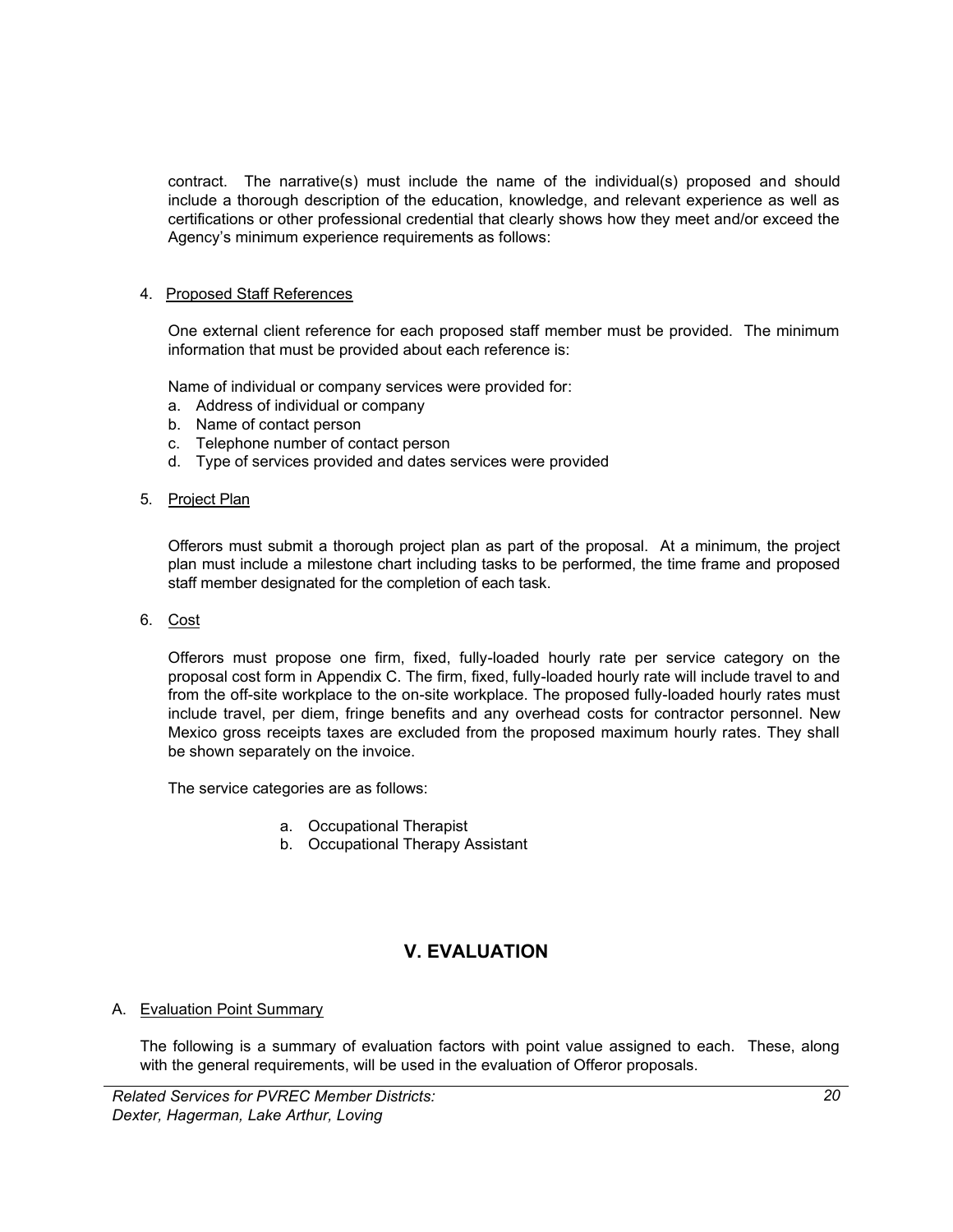| <b>FACTORS</b> |                                  | <b>POINTS</b><br><b>AVAILABLE</b> |
|----------------|----------------------------------|-----------------------------------|
|                |                                  |                                   |
| $\mathbf{1}$ . | Corporate Experience             | 100                               |
| 2.             | Corporate References             | 100                               |
| 3.             | <b>Proposed Staff Experience</b> | 200                               |
| 4 <sup>1</sup> | <b>Proposed Staff References</b> | 100                               |
| 5.             | Project Plan                     | 200                               |
| 6.             | Cost                             | 300                               |
|                |                                  |                                   |
|                | TOTAL                            | 1.000                             |

#### B. Evaluation Factors

Points will be awarded on the basis of the following evaluation factors:

1. Corporate Experience (100 points)

The corporate experience of the offeror will be evaluated based upon documented experience on similar projects and engagements.

2. Corporate References (100 points)

Points for corporate references will be awarded based upon an evaluation of the offeror's work for previous clients receiving similar services to those proposed by the offeror for this contract.

3. Staff Experience (200 points)

Points for staff experience will be awarded based upon an evaluation of each staff member's experience as it relates to their role and the needs of this contract.

4. Individual References (100 points)

Points for individual references will be awarded based upon an evaluation of the individual's work performed for previous clients receiving similar services to those proposed for the staff member for this contract.

5. Project Plan (200 points)

Points will be awarded for this evaluation factor based upon the quality and thoroughness of the project plan.

6. Cost (300 points)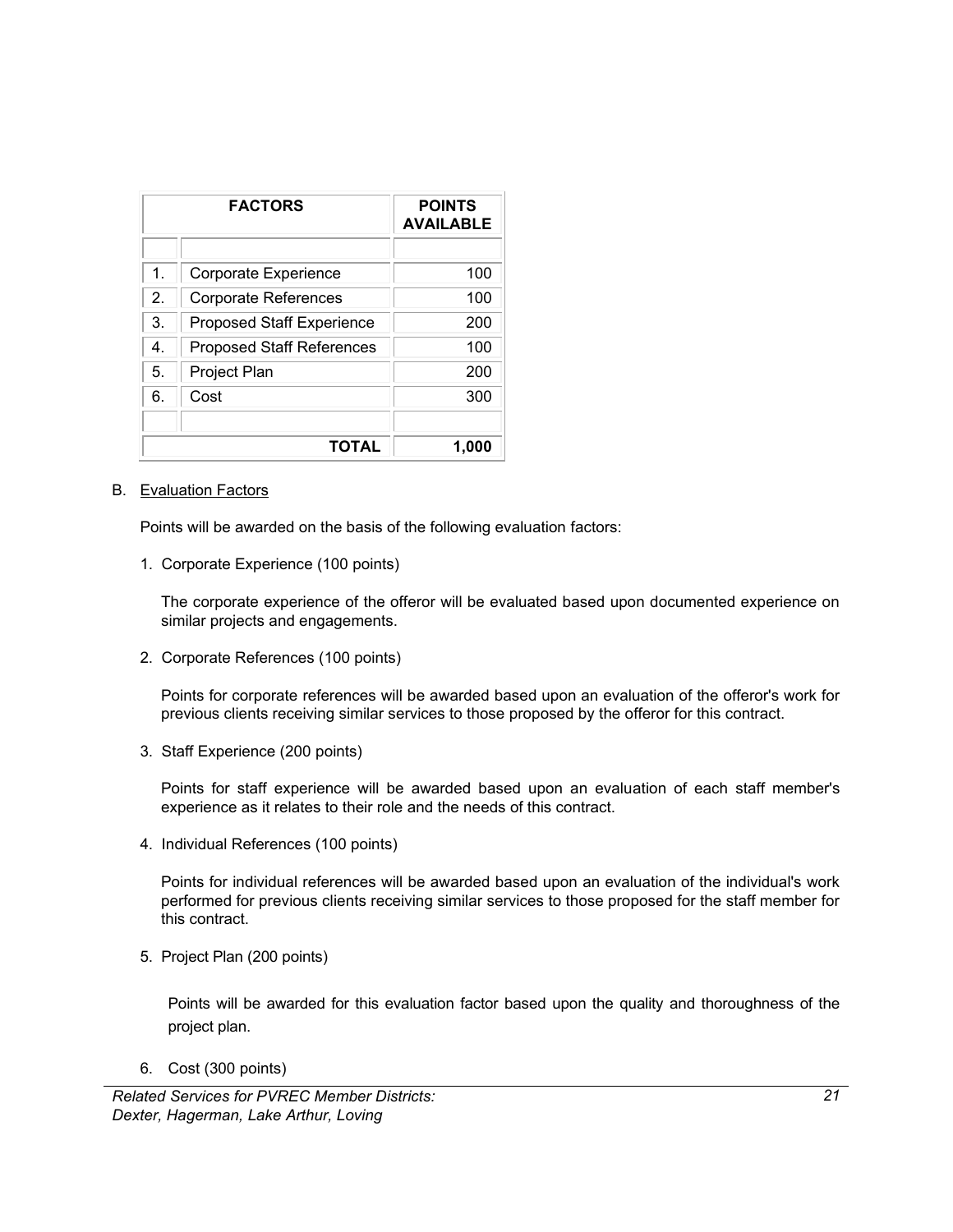The evaluation of each offeror's cost proposal will be conducted using the following formula as applied to each separate service category:

Lowest Responsive Offer Average Hourly Rate \_\_\_\_ x 300 = Award Points<br>This offeror's Average Hourly Rate

### C. Evaluation Process

The evaluation process will follow the steps listed below:

- 1. All offeror proposals will be reviewed for compliance with the mandatory requirements stated within the RFP. Proposals deemed non-responsive will be eliminated from further consideration.
- 2. The Procurement Manager may contact the offeror for clarification of the response as specified in Section II, Paragraph B.8.
- 3. The Evaluation Committee may use other sources of information to perform the evaluation as specified in Section II, Paragraph C.18.
- 4. Responsive proposals will be evaluated on the factors in Section V that have been assigned a point value. The responsible offeror whose proposal is most advantageous to the Agency, taking into consideration the evaluation factors in Section V, will be recommended for contract award as specified in Section II, Paragraph B.12. Please note, however, that a serious deficiency in the response to any one factor may be grounds for rejection regardless of overall score.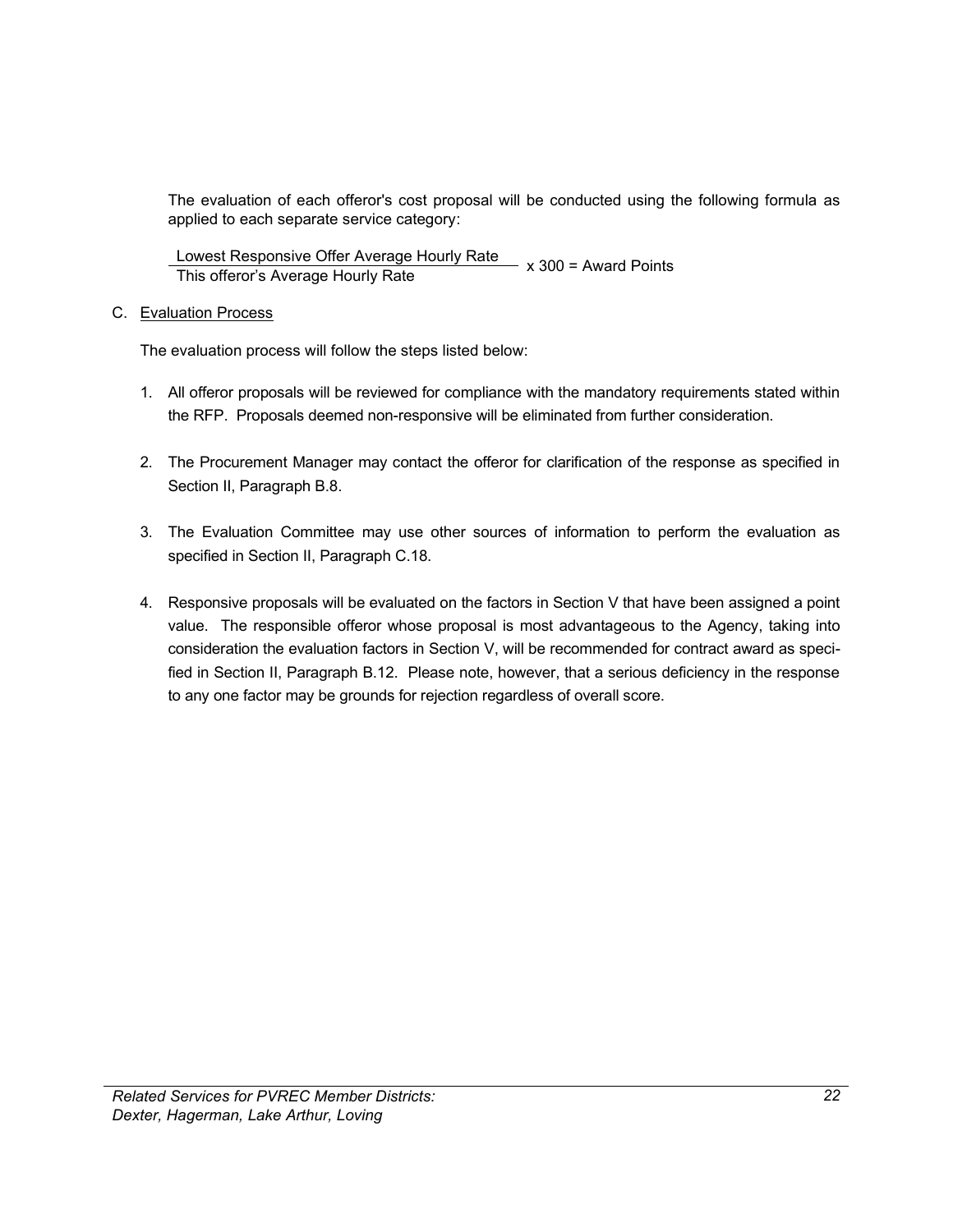### **APPENDIX A**

Acknowledgement of Receipt Form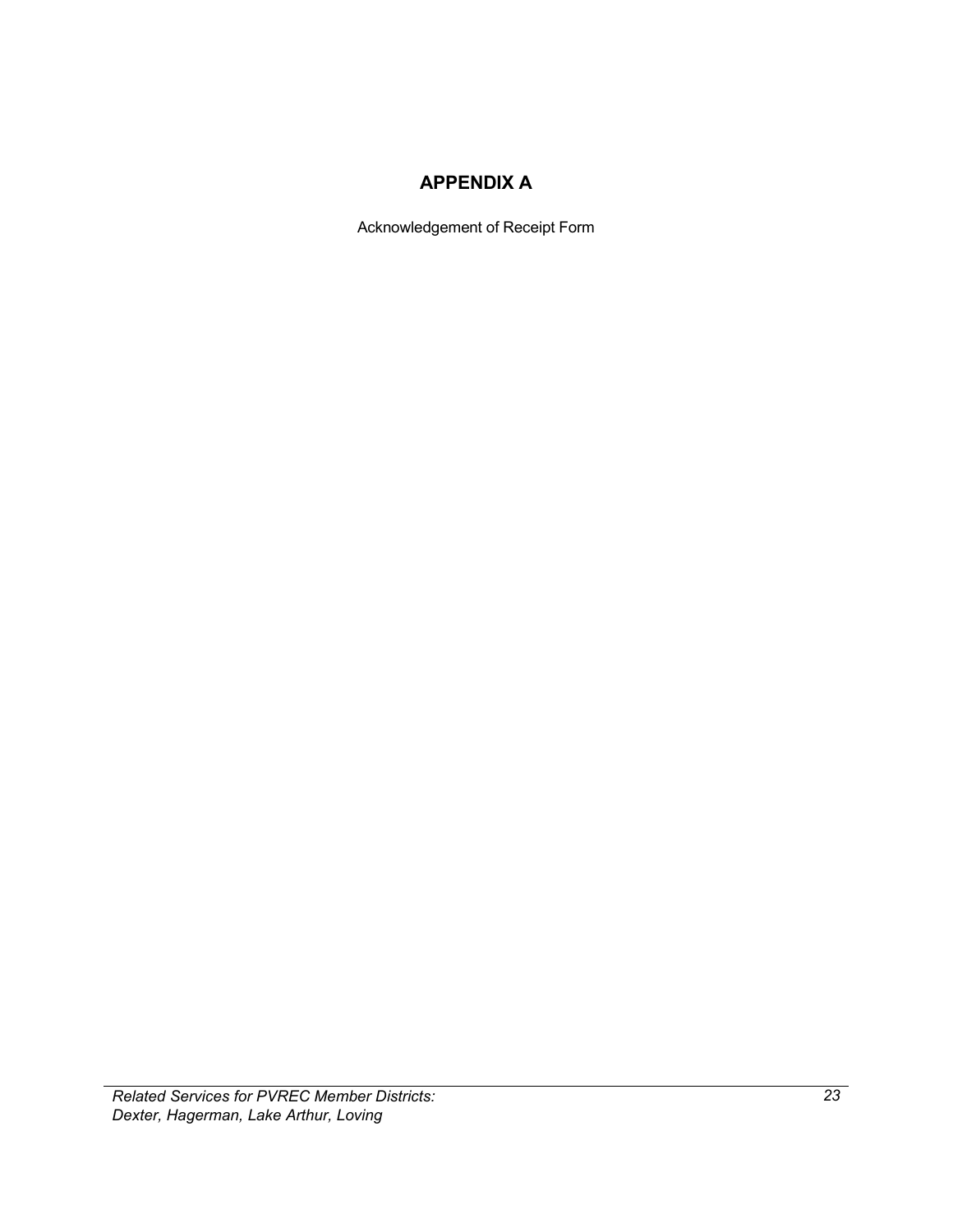#### REQUESTS FOR PROPOSALS

### **RELATED SERVICES FOR DEXTER, HAGERMAN, LAKE ARTHUR, AND LOVING SCHOOLS**

### ACKNOWLEDGEMENT OF RECEIPT FORM

In acknowledgement of receipt of this Request for Proposal the undersigned agrees that he/she has received a complete copy, beginning with the title page and table of contents, and ending with Appendix C.

The acknowledgement of receipt should be signed and returned to the Procurement Manager no later than close of business on **March 18, 2019**. Only potential offerors who elect to return this form completed with the indicated intention of submitting a proposal will receive copies of all offeror written questions and the Agency's written responses to those questions as well as RFP amendments, if any are issued.

| FIRM:                  |                                                                                                                                                                                                 |
|------------------------|-------------------------------------------------------------------------------------------------------------------------------------------------------------------------------------------------|
| <b>REPRESENTED BY:</b> | <u> 1989 - Johann John Stein, markin film yn y brenin y brenin y brenin y brenin y brenin y brenin y brenin y br</u>                                                                            |
| TITLE:                 |                                                                                                                                                                                                 |
| E-MAIL:                | FAX NO.:                                                                                                                                                                                        |
| <b>ADDRESS:</b>        |                                                                                                                                                                                                 |
| CITY:                  | STATE: ZIP CODE:                                                                                                                                                                                |
| SIGNATURE:             |                                                                                                                                                                                                 |
|                        | This name and address will be used for all correspondence related to the Request for Proposal.                                                                                                  |
|                        | Firm does/does not (circle one) intend to respond to this Request for Proposals.                                                                                                                |
|                        | <b>Kelley Alsup</b><br>Pecos Valley Regional Education Cooperative<br>2218 W. Grand Avenue<br>Artesia, NM 88210<br>Phone: 505.748.6100<br>Fax Number: 505.748.6160<br>E-Mail: kalsup@pvrec8.com |

 $A - 1$ 

*Related Services for PVREC Member Districts: Dexter, Hagerman, Lake Arthur, Loving*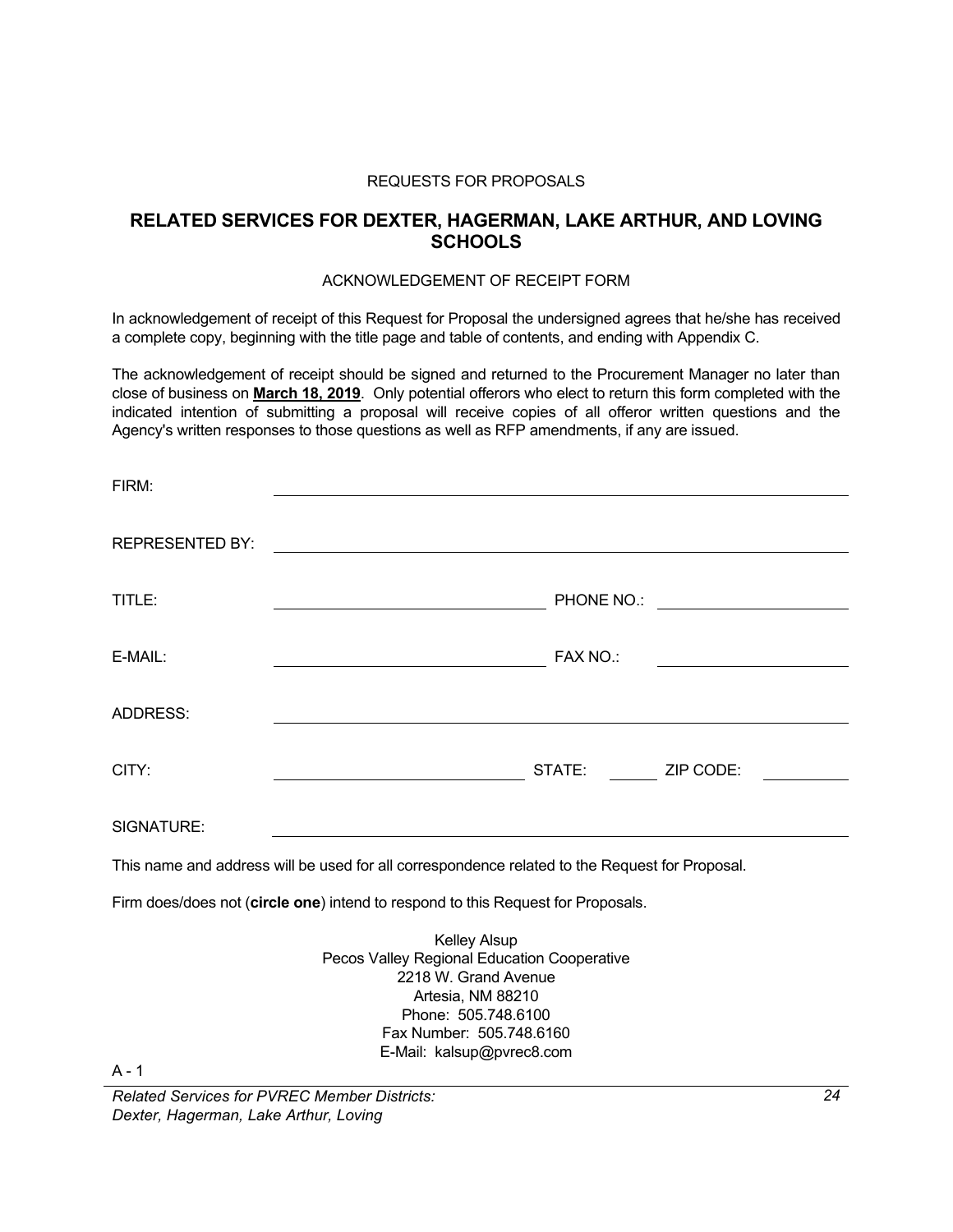### **APPENDIX B**

### <span id="page-28-1"></span><span id="page-28-0"></span>**CAMPAIGN CONTRIBUTION DISCLOSURE FORM**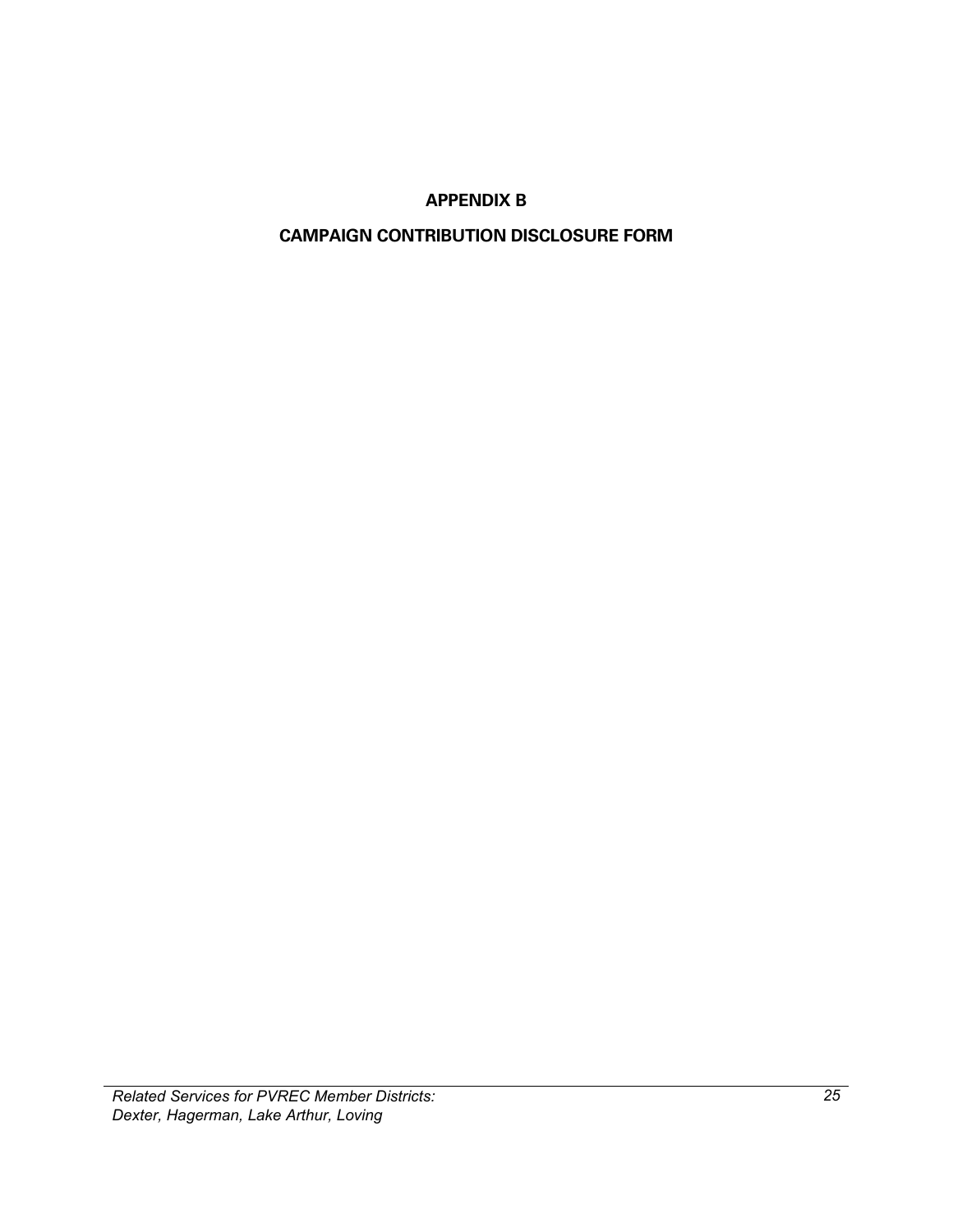### **Campaign Contribution Disclosure Form**

Pursuant to NMSA 1978, § 13-1-191.1 (2006), any person seeking to enter into a contract with any state agency or local public body for professional services, a design and build project delivery system, or the design and installation of measures the primary purpose of which is to conserve natural resources must file this form with that state agency or local public body. This form must be filed even if the contract qualifies as a small purchase or a sole source contract. The prospective contractor must disclose whether they, a family member or a representative of the prospective contractor has made a campaign contribution to an applicable public official of the state or a local public body during the two years prior to the date on which the contractor submits a proposal or, in the case of a sole source or small purchase contract, the two years prior to the date the contractor signs the contract, if the aggregate total of contributions given by the prospective contractor, a family member or a representative of the prospective contractor to the public official exceeds two hundred and fifty dollars (\$250) over the two year period.

Furthermore, the state agency or local public body shall void an executed contract or cancel a solicitation or proposed award for a proposed contract if: 1) a prospective contractor, a family member of the prospective contractor, or a representative of the prospective contractor gives a campaign contribution or other thing of value to an applicable public official or the applicable public official's employees during the pendency of the procurement process or 2) a prospective contractor fails to submit a fully completed disclosure statement pursuant to the law.

THIS FORM MUST BE FILED BY ANY PROSPECTIVE CONTRACTOR WHETHER OR NOT THEY, THEIR FAMILY MEMBER, OR THEIR REPRESENTATIVE HAS MADE ANY CONTRIBUTIONS SUBJECT TO DISCLOSURE.

The following definitions apply:

"Applicable public official" means a person elected to an office or a person appointed to complete a term of an elected office, who has the authority to award or influence the award of the contract for which the prospective contractor is submitting a competitive sealed proposal or who has the authority to negotiate a sole source or small purchase contract that may be awarded without submission of a sealed competitive proposal.

"Campaign Contribution" means a gift, subscription, loan, advance or deposit of money or other thing of value, including the estimated value of an in-kind contribution, that is made to or received by an applicable public official or any person authorized to raise, collect or expend contributions on that official's behalf for the purpose of electing the official to either statewide or local office. "Campaign Contribution" includes the payment of a debt incurred in an election campaign, but does not include the value of services provided without compensation or unreimbursed travel or other personal expenses of individuals who volunteer a portion or all of their time on behalf of a candidate or political committee, nor does it include the administrative or solicitation expenses of a political committee that are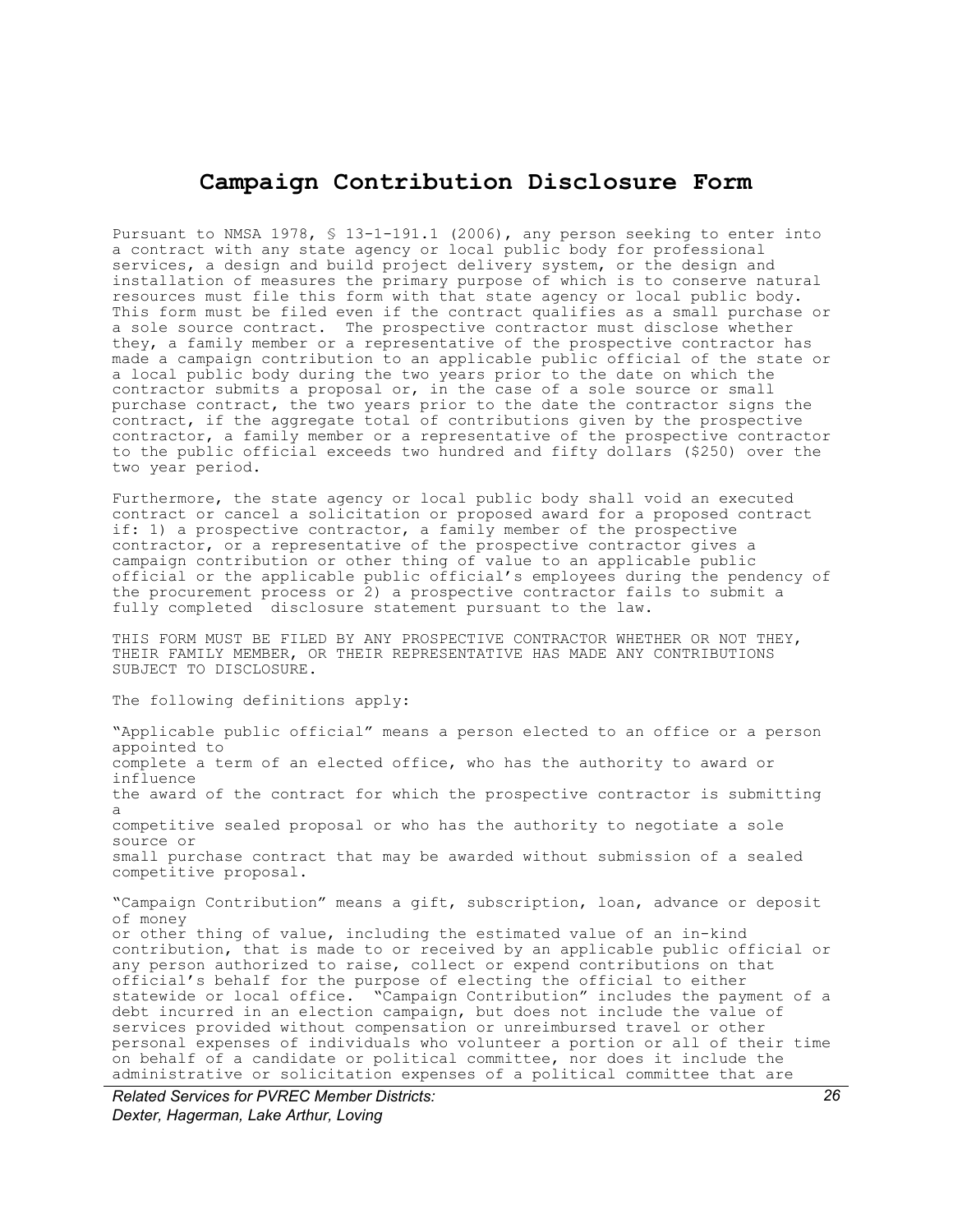paid by an organization that sponsors the committee. "Family member" means spouse, father, mother, child, father-in-law, motherin-law, daughter-in-law or son-in-law. "Pendency of the procurement process" means the time period commencing with the public notice of the request for proposals and ending with the award of the contract or the cancellation of the request for proposals. "Person" means any corporation, partnership, individual, joint venture, association or any other private legal entity. "Prospective contractor" means a person who is subject to the competitive sealed proposal process set forth in the Procurement Code or is not required to submit a competitive sealed proposal because that person qualifies for a sole source or a small purchase contract. "Representative of a prospective contractor" means an officer or director of a corporation, a member or manager of a limited liability corporation, a partner of a partnership or a trustee of a trust of the prospective contractor. DISCLOSURE OF CONTRIBUTIONS: Contribution Made By: Relation to Prospective Contractor:  $\mathcal{L}_\text{max} = \frac{1}{2} \sum_{i=1}^n \mathcal{L}_i \mathcal{L}_i + \mathcal{L}_i \mathcal{L}_i + \mathcal{L}_i \mathcal{L}_i + \mathcal{L}_i \mathcal{L}_i + \mathcal{L}_i \mathcal{L}_i + \mathcal{L}_i \mathcal{L}_i + \mathcal{L}_i \mathcal{L}_i + \mathcal{L}_i \mathcal{L}_i + \mathcal{L}_i \mathcal{L}_i + \mathcal{L}_i \mathcal{L}_i + \mathcal{L}_i \mathcal{L}_i + \mathcal{L}_i \mathcal{L}_i + \mathcal{L}_i \mathcal{L$ Name of Applicable Public Official:  $\mathcal{L}_\text{max} = \frac{1}{2} \sum_{i=1}^{N} \mathcal{L}_i \mathcal{L}_i + \mathcal{L}_i \mathcal{L}_i + \mathcal{L}_i \mathcal{L}_i + \mathcal{L}_i \mathcal{L}_i + \mathcal{L}_i \mathcal{L}_i + \mathcal{L}_i \mathcal{L}_i + \mathcal{L}_i \mathcal{L}_i + \mathcal{L}_i \mathcal{L}_i + \mathcal{L}_i \mathcal{L}_i + \mathcal{L}_i \mathcal{L}_i + \mathcal{L}_i \mathcal{L}_i + \mathcal{L}_i \mathcal{L}_i + \mathcal{L}_i \mathcal{$ Date Contribution(s) Made: \_\_\_\_\_\_\_\_\_\_\_\_\_\_\_\_\_\_\_\_\_\_\_\_\_\_\_\_\_\_\_\_\_\_\_\_\_\_\_\_\_\_ Amount(s) of Contribution(s) \_\_\_\_\_\_\_\_\_\_\_\_\_\_\_\_\_\_\_\_\_\_\_\_\_\_\_\_\_\_\_\_\_\_\_\_\_\_\_\_\_\_ Nature of Contribution(s) \_\_\_\_\_\_\_\_\_\_\_\_\_\_\_\_\_\_\_\_\_\_\_\_\_\_\_\_\_\_\_\_\_\_\_\_\_\_\_\_\_\_ Purpose of Contribution(s) \_\_\_\_\_\_\_\_\_\_\_\_\_\_\_\_\_\_\_\_\_\_\_\_\_\_\_\_\_\_\_\_\_\_\_\_\_\_\_\_\_\_ (Attach extra pages if necessary) Signature Date Title (position)

*Related Services for PVREC Member Districts: Dexter, Hagerman, Lake Arthur, Loving*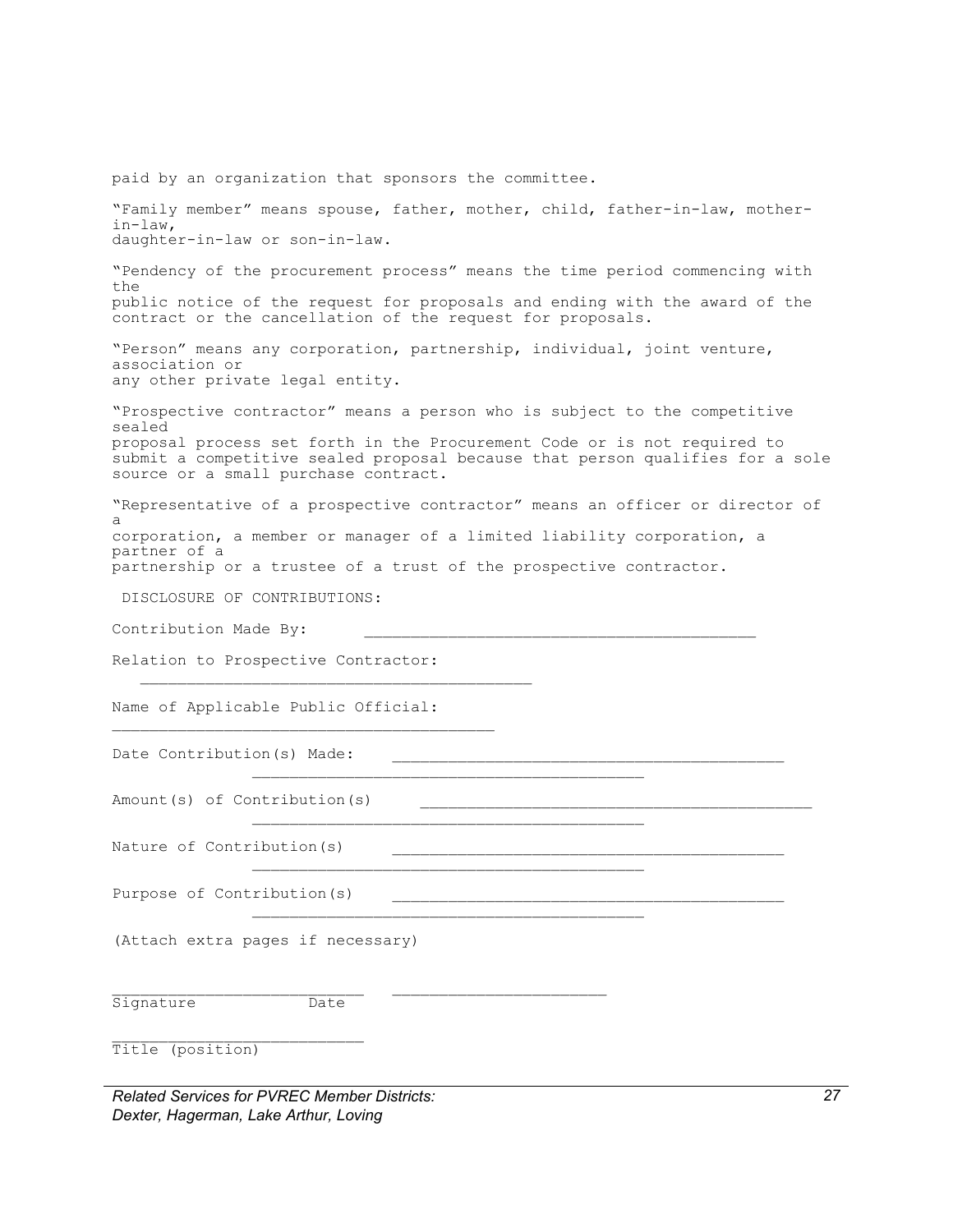NO CONTRIBUTIONS IN THE AGGREGATE TOTAL OVER TWO HUNDRED FIFTY DOLLARS (\$250) WERE MADE to an applicable public official by me, a family member or representative.

Signature Date

Title (Position)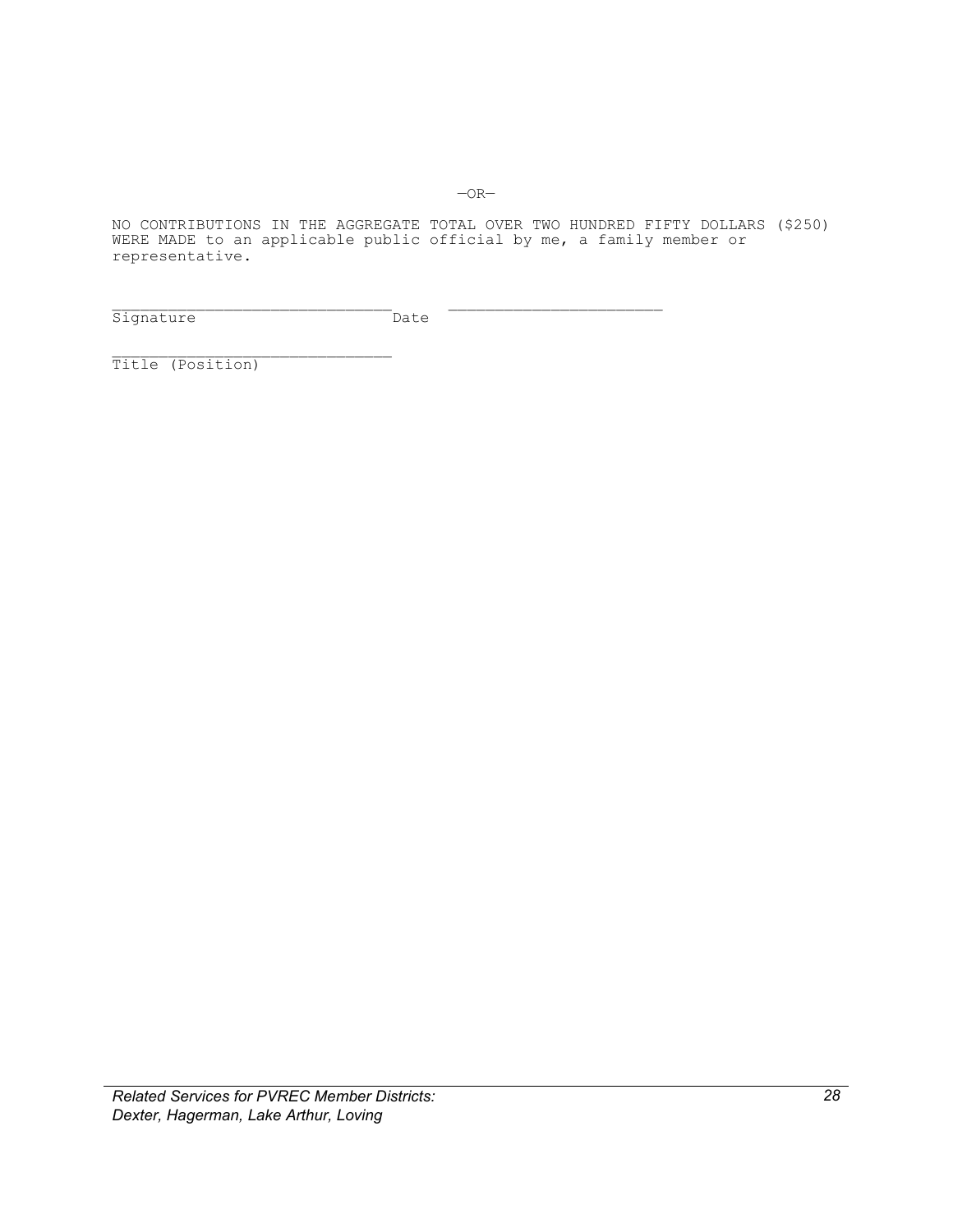### **APPENDIX C**

Sample Contract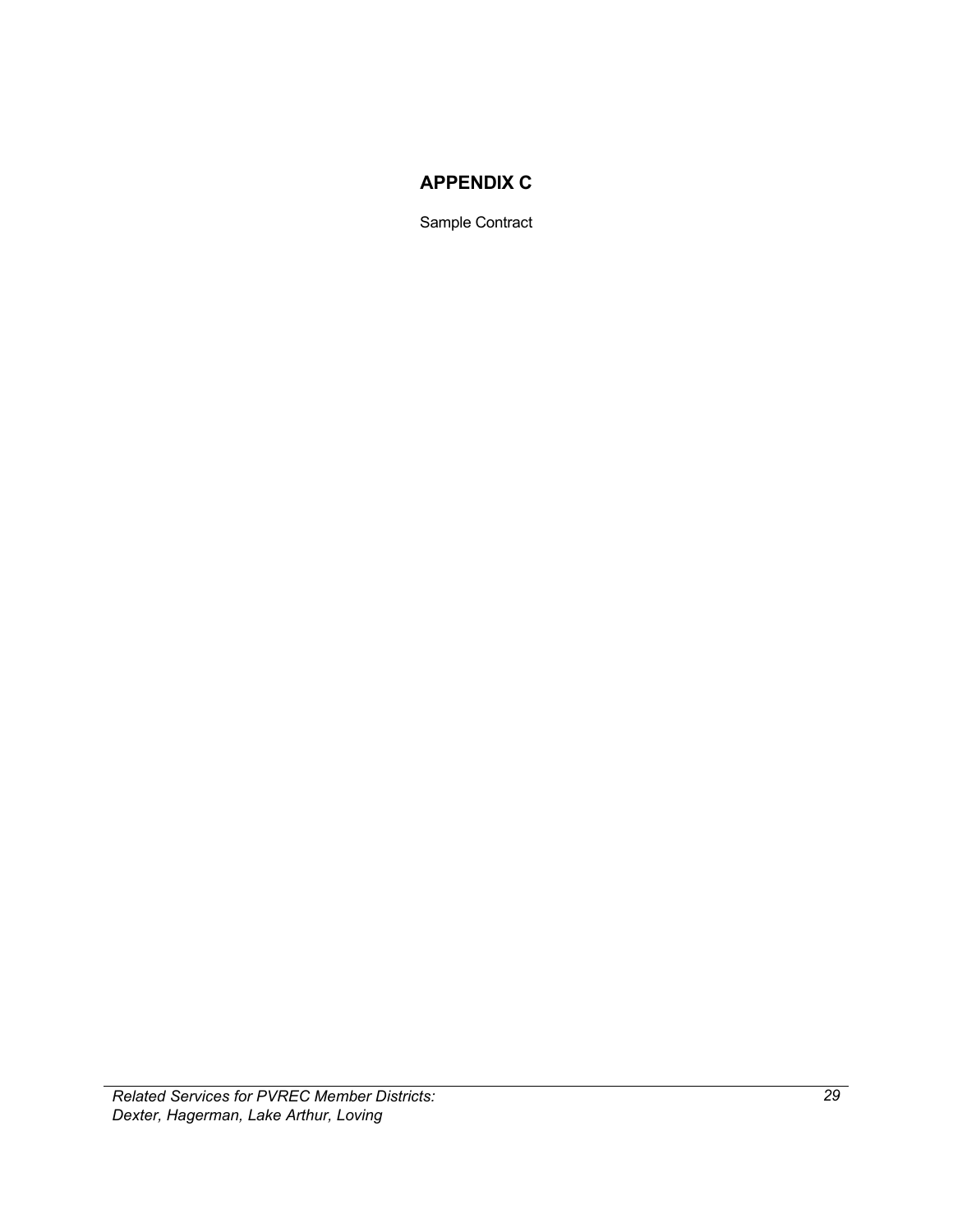### **PROFESSIONAL SERVICES CONTRACT**

### CONTRACT NO. \_\_\_\_\_\_\_\_\_\_\_\_

#### STATE OF NEW MEXICO PROFESSIONAL SERVICES CONTRACT FOR **RELATED THERAPY SERVICES FOR DEXTER, HAGERMAN, LAKE ARTHUR, AND LOVING SCHOOLS**

THIS AGREEMENT is made and entered into by and between the Pecos Valley Regional Education Cooperative, herein after referred to as the "Procuring Agency", and (insert contractor name) herein after referred to as the "Contractor."

### IT IS MUTUALLY AGREED BETWEEN THE PARTIES:

- 1. Definitions
	- a. "Project Manager" means the individual assigned by the Procuring Agency to manage the project and administer this Agreement.
	- b. "Project Plan" means a document approved by the Project Manager which includes a list of tasks to be preformed and the time frame for the completion of each task. All work under this Agreement shall be performed in accordance with the approved Project Plan.
- 2. Scope of Work:

The contractor will provide related therapy services in Dexter, Hagerman, Lake Arthur, and Loving **Schools** 

Duties and Responsibilities:

Provide related therapy services in any and/or all of the following school districts: Dexter, Hagerman, Lake Arthur, and Loving with a schedule established and agreed-upon by the procuring agency and the contractor. Input therapy data into the Medicaid reporting system on a monthly basis.

1. Provide evaluations, direct services, and reports.

b. Maintain the following required professional license, certifications and insurance:

- **Occupational Therapist/Occupational Therapy Assistant:**
- Associates Degree (COTA)
- **Bachelors Degree**
- Masters Degree and/or
- Ph/D
- Professional License for an Occupational Therapist (or COTA) from the New Mexico Regulation and Licensing Department.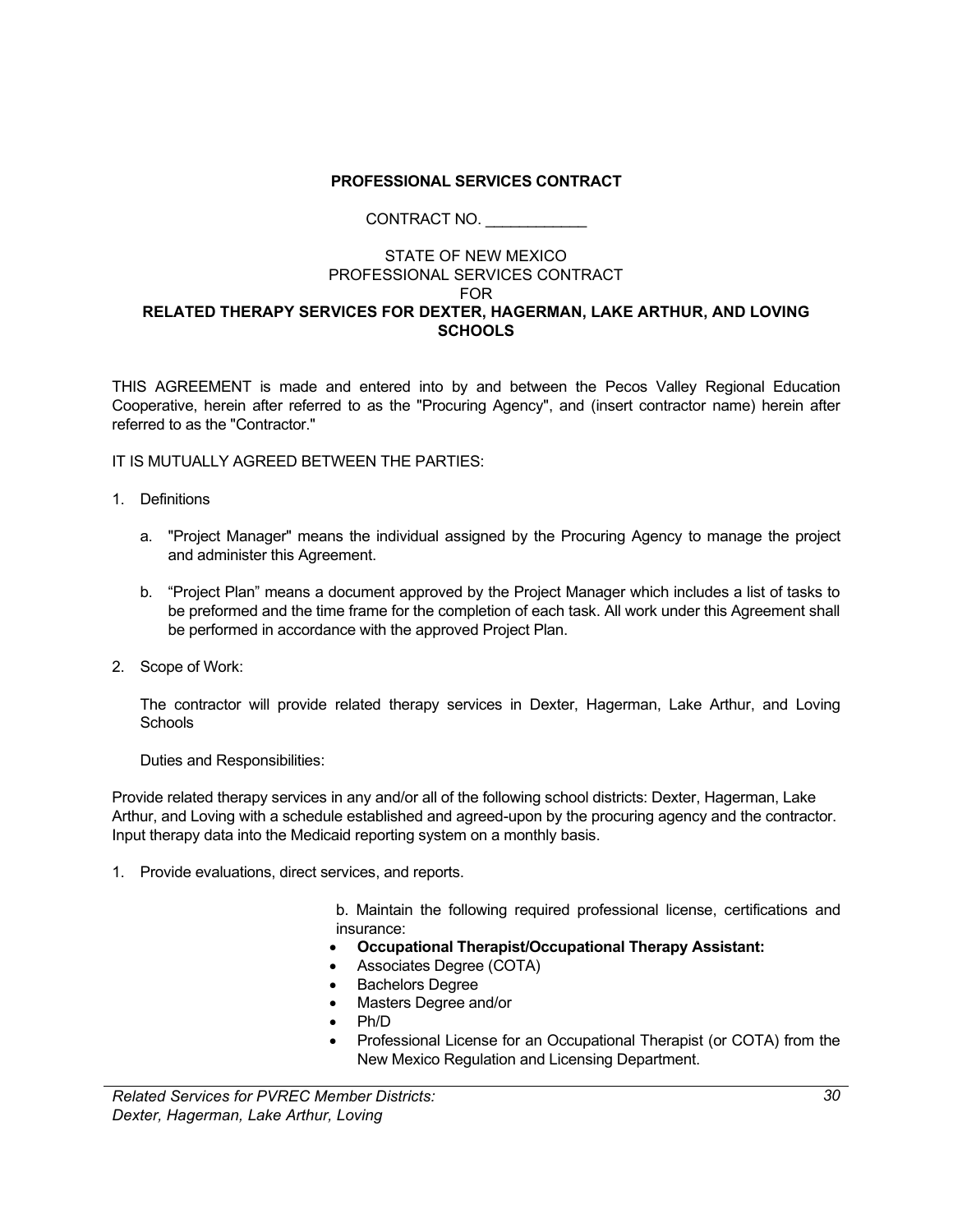- Medicaid Number which the provider and PVREC can affiliate.
- National Provider Identification number
- New Mexico Public Education Department License
- Malpractice or Liability insurance
- Fingerprint/Background check
- 2. Additional Information:
	- •The following listed contractor supplied personnel shall perform services under this agreement:
		- (insert the names of contractor personnel and consultant classification from the contractor's proposal)
- 3. Work Site

Services will be provided in locations identified within and and/or all of the following school districts: Dexter, Hagerman, Lake Arthur, and Loving Schools.

a. Payment Provisions

All payments under this Agreement are subject to the following provisions.

- b. Acceptance In accordance with Section 13-1-158 NMSA 1978, the Procuring Agency shall determine if the services provided meet specifications. No payment shall be made for any service until the services and/or deliverables have been accepted in writing by the Project Manager. Unless otherwise agreed upon between the Procuring Agency and the Contractor, within fifteen (15) days from the date the Procuring Agency receives written notice from the Contractor that payment is requested for services, the Project Manager shall issue a written certification of complete or partial acceptance or rejection of the services or deliverables. Upon certification by the Project Manager that the services or deliverables have been received and accepted, payment shall be tendered to the Contractor within thirty (30) days after the date of certification. If the payment is made by mail, the payment shall be deemed tendered on the date it is postmarked. After the thirtieth day from the date that written certification of acceptance is issued, late payment charges shall be paid on the unpaid balance due on the contract to the Contractor at the rate of 1.5 % per month.
- c. Rates The contractor agrees to perform billable work at the following rate(s) of per hour.

| <b>Service Category</b> | <b>Rate Per Hour</b> |
|-------------------------|----------------------|
| Occupational Therapist  |                      |
| COTA                    |                      |

- c. Compensation The total compensation under this Agreement will be the rate per hour plus gross receipts taxes. **Travel time is not billable**.
- d. Payment of Invoice Payment shall be made monthly upon the receipt and acceptance of a detailed, certified Statement of Account. Payment will be made to the Contractor's designated mailing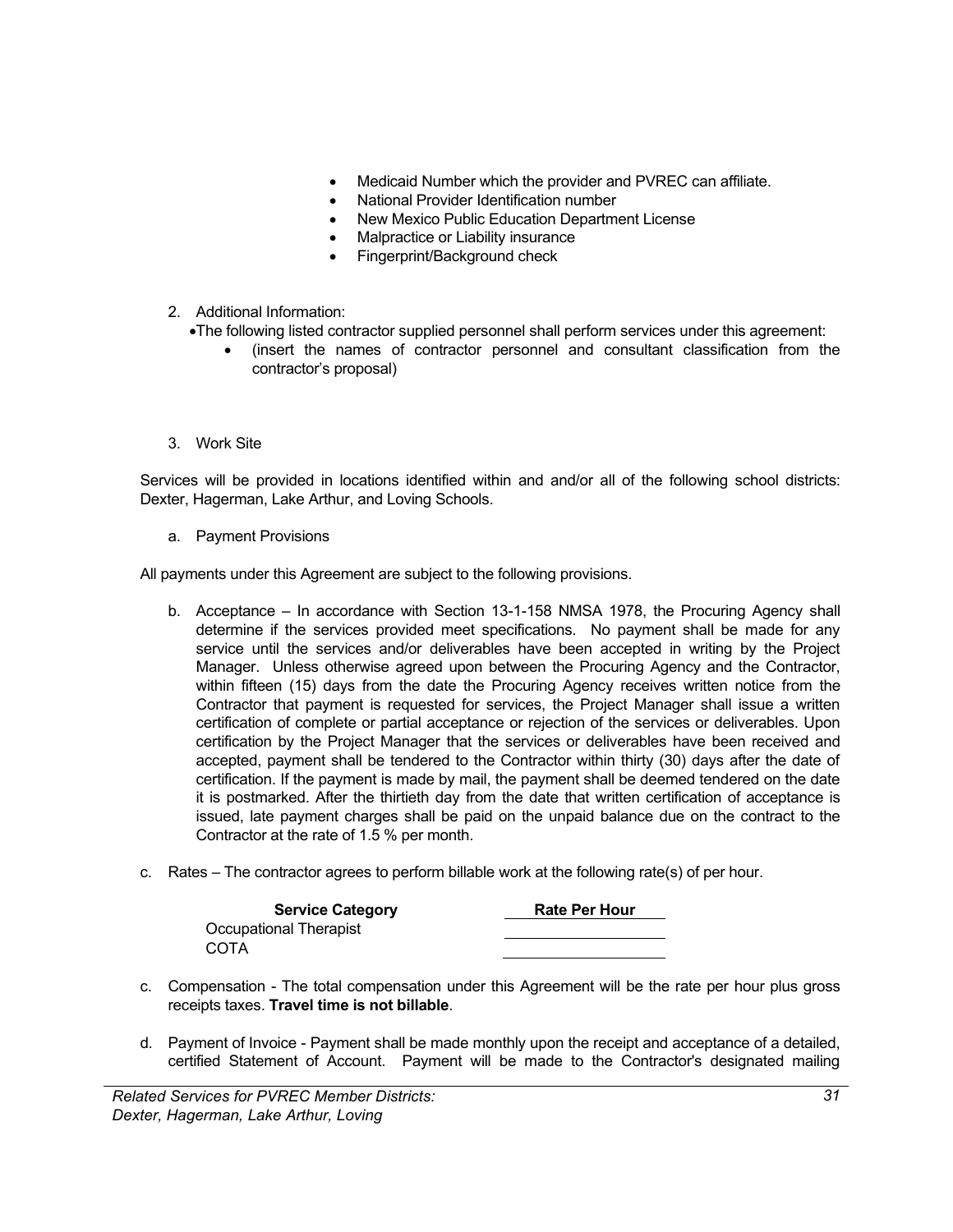address.

e. Payment of Taxes - The Contractor shall be reimbursed by the Procuring Agency for applicable New Mexico gross receipts taxes or local option taxes for services rendered. Such taxes must be itemized separately on the invoice.

The payment of taxes for any money received under this Agreement shall be the Contractor's sole responsibility and should be reported under the Contractor's Federal and State tax identification number(s).

- f. Invoices Invoices shall be submitted to the Project Manager.
- 5. Term

This Agreement shall begin on date approved by the Pecos Valley Regional Education Cooperative and end on **June 30, 2020.** The procuring agency reserves the option of renewing the initial contract on an annual basis for three (3) additional years or any portion thereof. This Agreement including all extensions and renewals shall not exceed four calendar years in duration.

6. Termination

This Agreement may be terminated by either of the parties hereto upon written notice delivered to the other party at least thirty (30) days prior to the intended date of termination. By such termination, neither party may nullify obligations already incurred for performance or failure to perform prior to the date of termination. THE PROVISION IS NOT EXCLUSIVE AND DOES NOT WAIVE OTHER LEGAL RIGHTS AND REMEDIES AFFORDED THE STATE INS SUCH CIRCUMSTANCES AS CONTRACTOR'S DEFAULT/BREACH OF CONTRACT.

7. Status of Contractor

The Contractor, and his agents and employees, are independent contractors performing professional services for the Procuring Agency and are not employees of the Pecos Valley Regional Education Cooperative. The Contractor, and his agents and employees, shall not accrue leave, retirement, insurance, bonding, use of state vehicles, or any other benefits afforded to employees of the Pecos Valley Regional Education Cooperative as a result of this Agreement. The Contractor acknowledges that all sums received hereunder are personally reportable by it for income tax purposes as self-employment or business income and are reportable for self-employment tax.

8. Assignment

The Contractor shall not assign or transfer any interest in this Agreement or assign any claims for money due or to become due under this Agreement without prior written approval of the Procuring Agency and the PVREC Coordinating Council.

9. Subcontracting

The Contractor shall not subcontract any portion of the services to be performed under this Agreement without written approval from the Project Manager.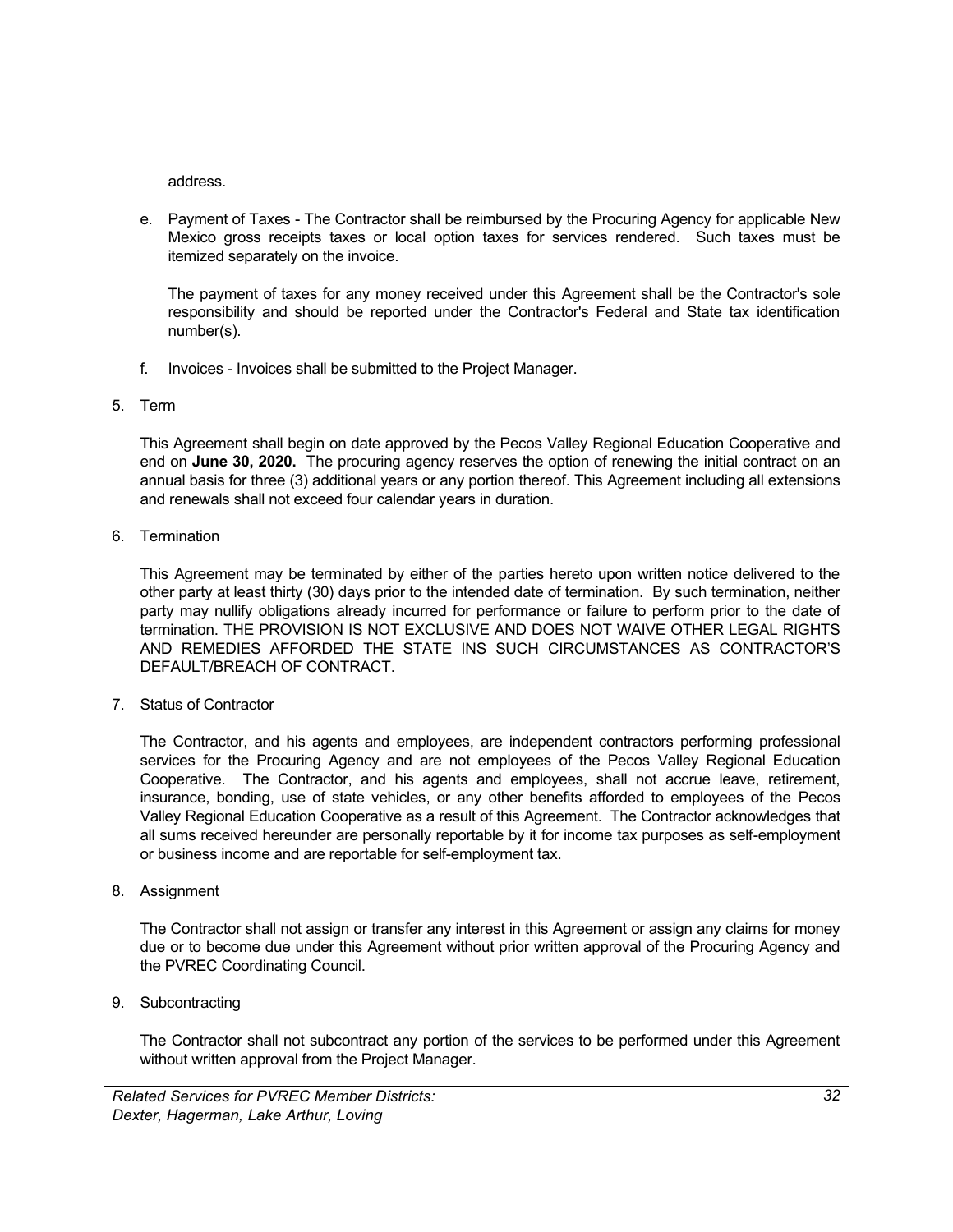### 10. Records of Audit

During the term of this Agreement and for three years thereafter, the Contractor shall maintain detailed records pertaining to the services rendered and products delivered. These records shall be subject to inspection by the Procuring Agency, PVREC Coordinating Council, the State Auditor and appropriate federal authorities. The Procuring Agency shall have the right to audit billings both before and after payment. Payment under this Agreement shall not foreclose the right of the Procuring Agency to recover excessive or illegal payments.

### 11. Appropriations

The terms of this Agreement are contingent upon sufficient appropriations and authorization being made by the Legislature of New Mexico for the performance of this Agreement. If sufficient appropriations and authorization are not made by the Legislature, this Agreement shall terminate upon written notice being given by the Procuring Agency to the Contractor. The Procuring Agency's decision as to whether sufficient appropriations are available shall be accepted by the Contractor and shall be final.

### 12. Release

The Contractor, upon final payment of the amount due under this Agreement, releases the Procuring Agency, and its officers and employees all liabilities, claims and obligations whatsoever arising from or under this Agreement. The Contractor agrees not to purport to bind the PVREC, unless the Contractor has express written authority to do so, and then only within the strict limits of that authority.

### 13. Confidentiality

Any confidential information provided to or developed by the Contractor in the performance of this Agreement shall be kept confidential and shall not be made available to any individual or organization by the Contractor without prior written approval by the Project Manager.

### 14. Product of Service: Copyright

All materials developed or acquired by the Contractor under this Agreement shall become the property of the PVREC and shall be delivered to Procuring Agency no later than the termination date of this Agreement. Nothing produced, in whole or in part, by the Contractor under this Agreement shall be the subject of an application for copyright by or on behalf of the Contractor. The original and one copy of all materials, work papers, meeting notes, design documents, or other documents produced by the Contractor shall be indexed and placed in appropriately labeled binders and delivered to the Project Manager at conclusion of the Agreement.

The source code to any custom–developed software under this Agreement shall become the property of the PVREC and shall be delivered to the Agency on media of the Agency's choice no later that the termination date of this Agreement.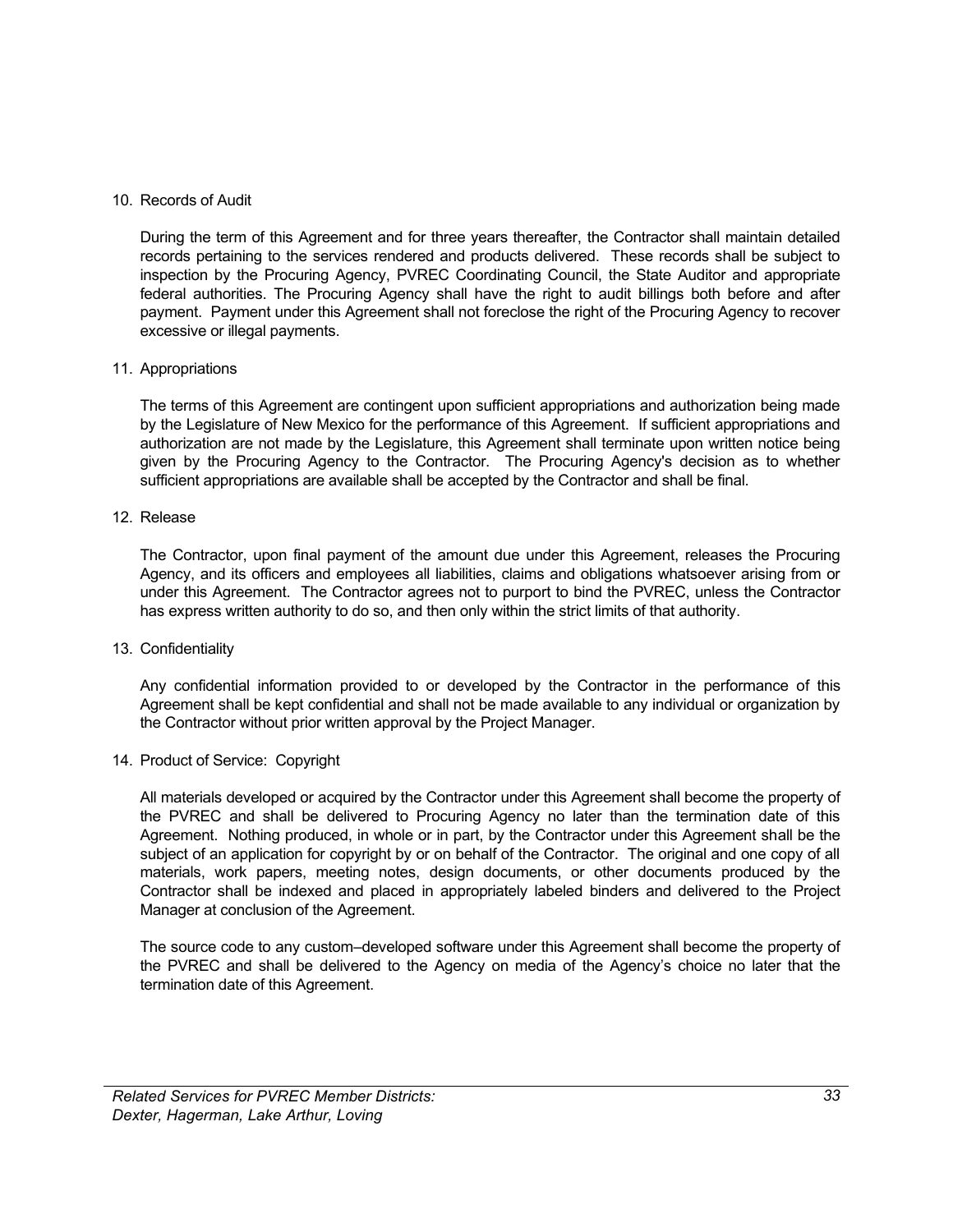### 15. Conflict of Interest

The Contractor warrants that he presently has no interest and shall not acquire any interest, direct or indirect, which would conflict in any manner or degree with the performance of services required under this Agreement. The Contractor shall comply with any applicable provisions of the New Mexico Governmental Conduct Act and the New Mexico Financial Disclosures Act.

### 16. Amendment

This Agreement shall not be altered, changed or amended except by instrument in writing executed by the parties hereto.

### 17. Approval of Contractor Personnel

Once work has started, no changes of personnel will be made by the contractor without the prior written consent of the Project Manager. Replacement of any contractor personnel, if approved, shall be with personnel of equal ability, experience and qualifications. The Contractor will be responsible for any expenses incurred in familiarizing the replacement personnel to insure their being productive to the project immediately upon receiving assignments. Approval of replacement personnel shall not be unreasonably withheld.

The Procuring Agency shall retain the right to request the removal of any of the Contractor's personnel at any time.

### 18. Scope of Agreement

This Agreement incorporates all the agreements, covenants, and understandings between the parties hereto concerning the subject matter hereof, and all such covenants, agreements and understandings have been merged into this written Agreement. No prior agreement or understandings, verbal or otherwise, of the parties or their agents shall be valid or enforceable unless embodied in this Agreement.

### 19. Notice

The Procurement Code, Sections 13-1-28 through 13-1-199 NMSA 1978, imposes civil and misdemeanor criminal penalties for its violation. In addition, the New Mexico criminal statutes impose felony penalties for bribes, gratuities and kickbacks.

### 20. Equal Opportunity Compliance

The Contractor agrees to abide by all Federal and State laws, and rules and regulations, pertaining to equal employment opportunity. In accordance with all such laws, rules, and regulations, the Contractor agrees to assure that no person in the United States shall on the grounds of race, color, religion, national origin, sex, sexual preference, age or handicap, be excluded from employment with or participation in, be denied the benefits of, or be otherwise subjected to discrimination under, any program or activity performed under this Agreement. If Contractor is found to be not in compliance with these requirements during the life of this Agreement, Contractor agrees to take appropriate steps to correct these deficiencies.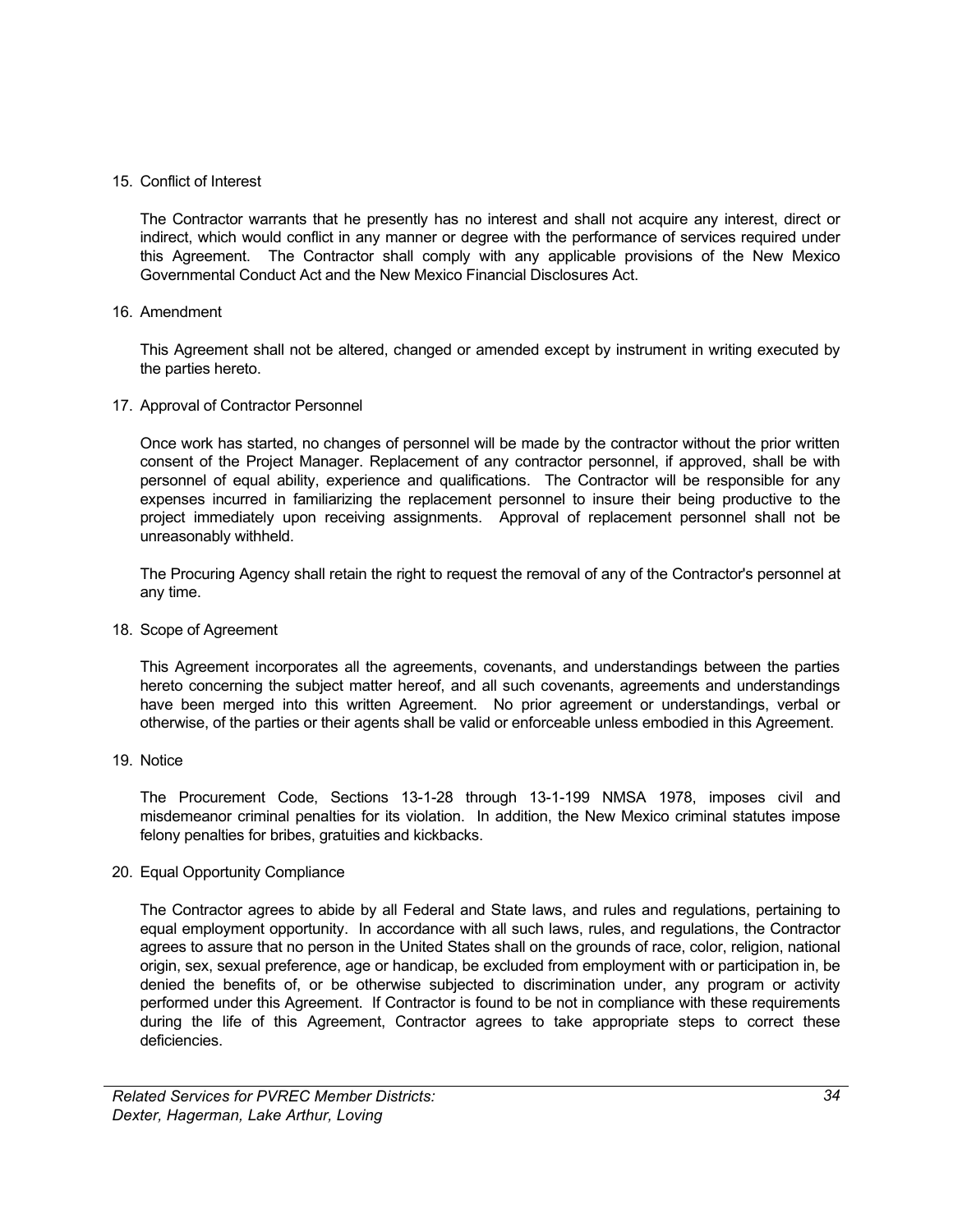#### 21. Indemnification

The Contractor shall hold the state and its agencies and employees harmless and shall indemnify the state and its agencies and employees against any and all claims, suits, actions, liabilities and costs of any kind, including attorney's fees for personal injury or damage to property arising from the acts or omissions of the contractor, its agents, officers, employees or subcontractors. Contractor shall not be liable for any injury or damage as a result of any negligent act or omission committed by the Procuring Agency, its officers or employees.

### 22. Applicable Law

This Agreement shall be governed by the laws of the State of New Mexico.

### 23. Limitation of Liability

The Contractor's liability to the Procuring Agency for any cause whatsoever shall be limited to the purchase price paid to the Contractor for services that are the subject of the Procuring Agency's claim. The foregoing limitation does not apply to Paragraph 21 of this Agreement or to damages resulting from personal injury caused by the Contractor's negligence.

24. Incorporation by Reference and Precedence

This Agreement is derived from (1) the Request for Proposal, written clarifications to the Request for Proposals and Procuring Agency response to questions; and (2) the Contractor's response to the Request for Proposals.

In the event of a dispute under this Agreement, applicable documents will be referred to for the purpose of clarification or for additional detail in the following order of precedence: (1) Amendments to the Agreement in reverse chronological order; (2) the Agreement, including the Scope of Work; (3) the Contractor's Best and Final Offer: the Request for Proposals, including attachments thereto and written responses to questions and written clarifications and (5) the Contractors response to the Request for Proposals.

### 25. Warranties

The Contractor warrants that all services provided under this Agreement will be free from defects. The warranty period for services will be for a period of six (6) months after the acceptance of the deliverable. Warranty work will be performed at the Contractor's expense.

### 26. Project Reporting

The Contractor will provide periodic status reports to the Project Manager. Status reports will include as a minimum a discussion of project progress, problems encountered and recommended solutions, identification of policy or management questions, and requested project plan adjustments.

#### 27. Workers' Compensation

The Contractor agrees to comply with state laws and rules applicable to workers' compensation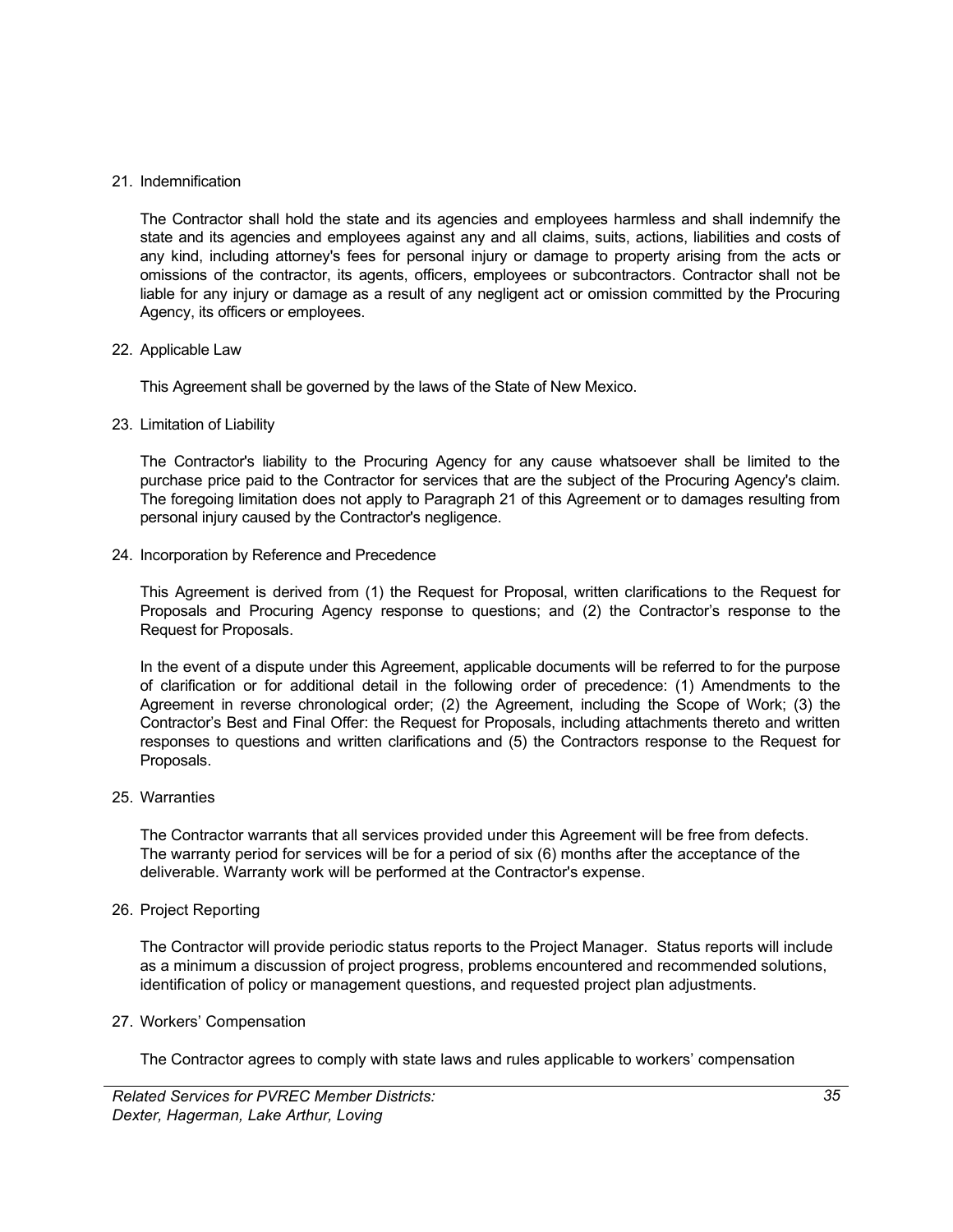benefits for its employees. If the Contractor fails to comply with the Workers' Compensation Act and applicable rules when required to do so, this agreement may be terminated by the Agency.

IN WITNESS WHEREOF, the parties have executed this Agreement as of the date of execution by the PVREC, below.

| David Willden, Executive Director PVREC 8 | (Insert Name), (Insert Title)<br>(Insert Contractor) |
|-------------------------------------------|------------------------------------------------------|
| Date                                      | Date                                                 |

The records of the Taxation and Revenue Department reflect that the Contractor is registered with the Taxation and Revenue Department of the State of New Mexico to pay gross receipts and compensating taxes.

TAXATION AND REVENUE DEPARTMENT

ID NO.: (insert contractor CRS number)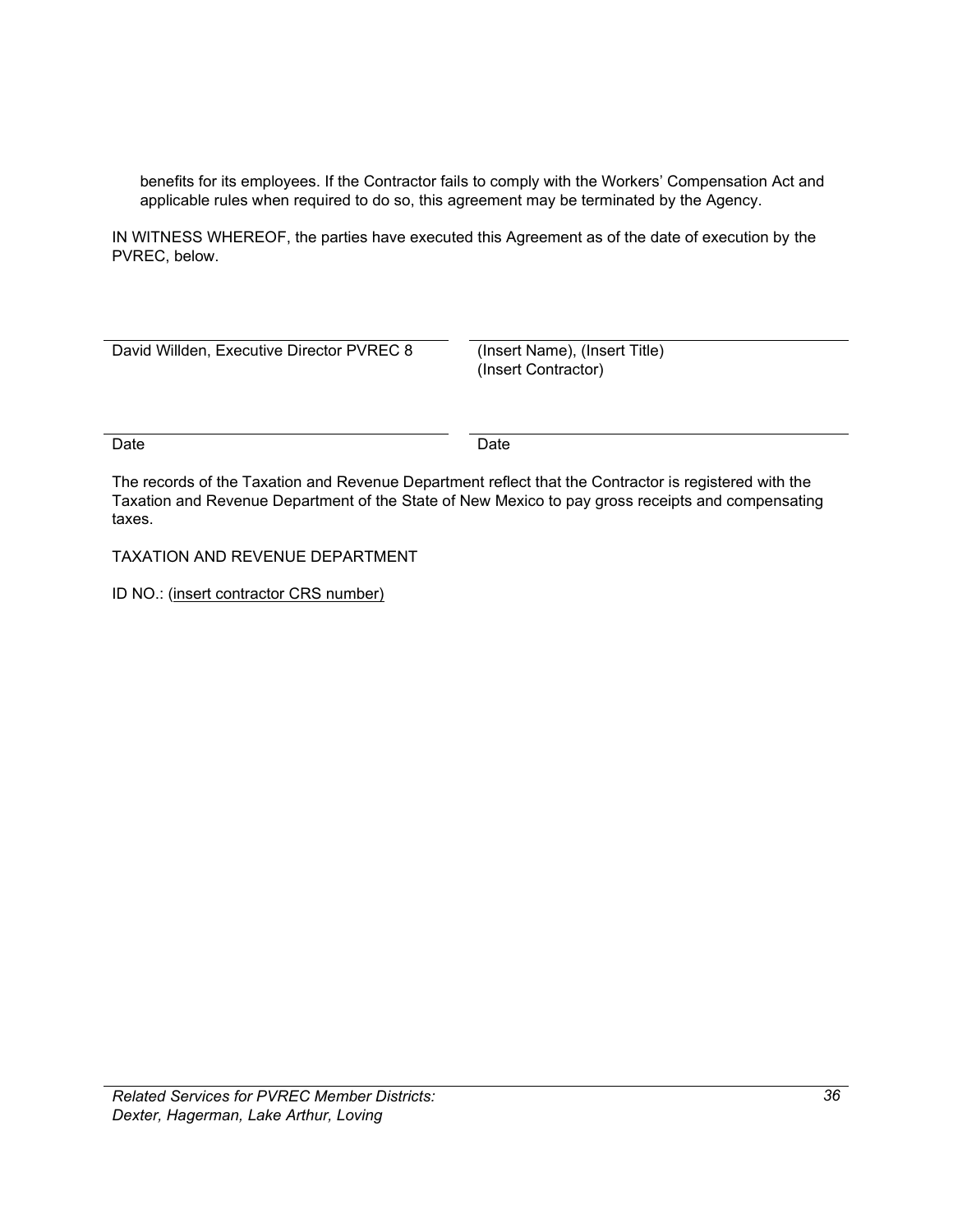### **APPENDIX D**

COST RESPONSE FORM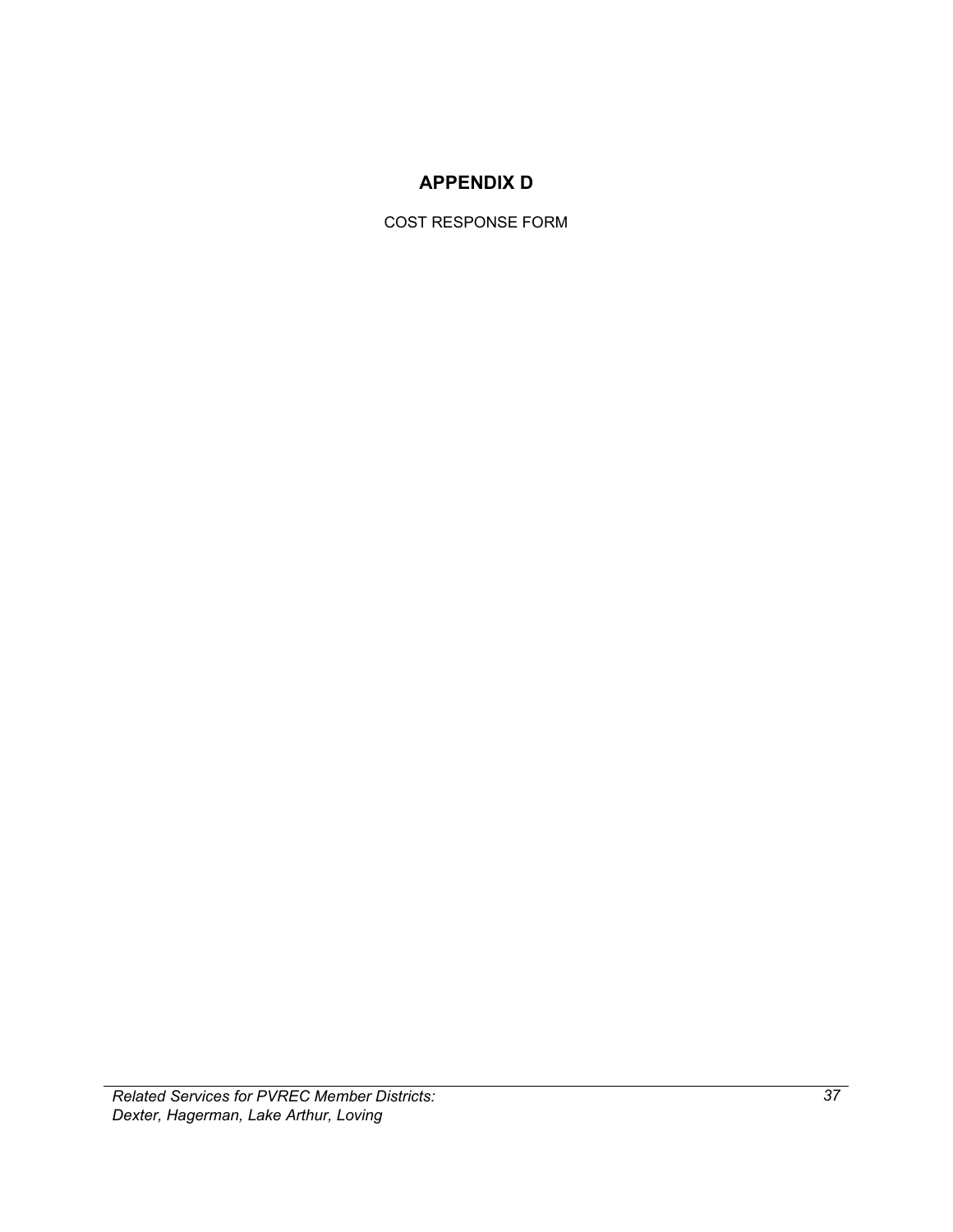### **SUMMARY OF PROPOSED RATES**

The Offeror listed below submits the following firm, fixed hourly rates to complete the requirements as outlined in this RFP for the State of New Mexico.

| <b>SERVICE CLASSIFICATION</b>                                                                                                           | <b>MONTHLY HOURLY RATE</b> |
|-----------------------------------------------------------------------------------------------------------------------------------------|----------------------------|
| $\mathbf{1}$ .<br><u> 1989 - Johann Barbara, martin amerikan basar dan berasal dalam basa dalam basar dalam basar dalam basar dalam</u> |                            |
| 2.                                                                                                                                      |                            |
| 3.                                                                                                                                      |                            |
|                                                                                                                                         |                            |
| Offeror Name:                                                                                                                           |                            |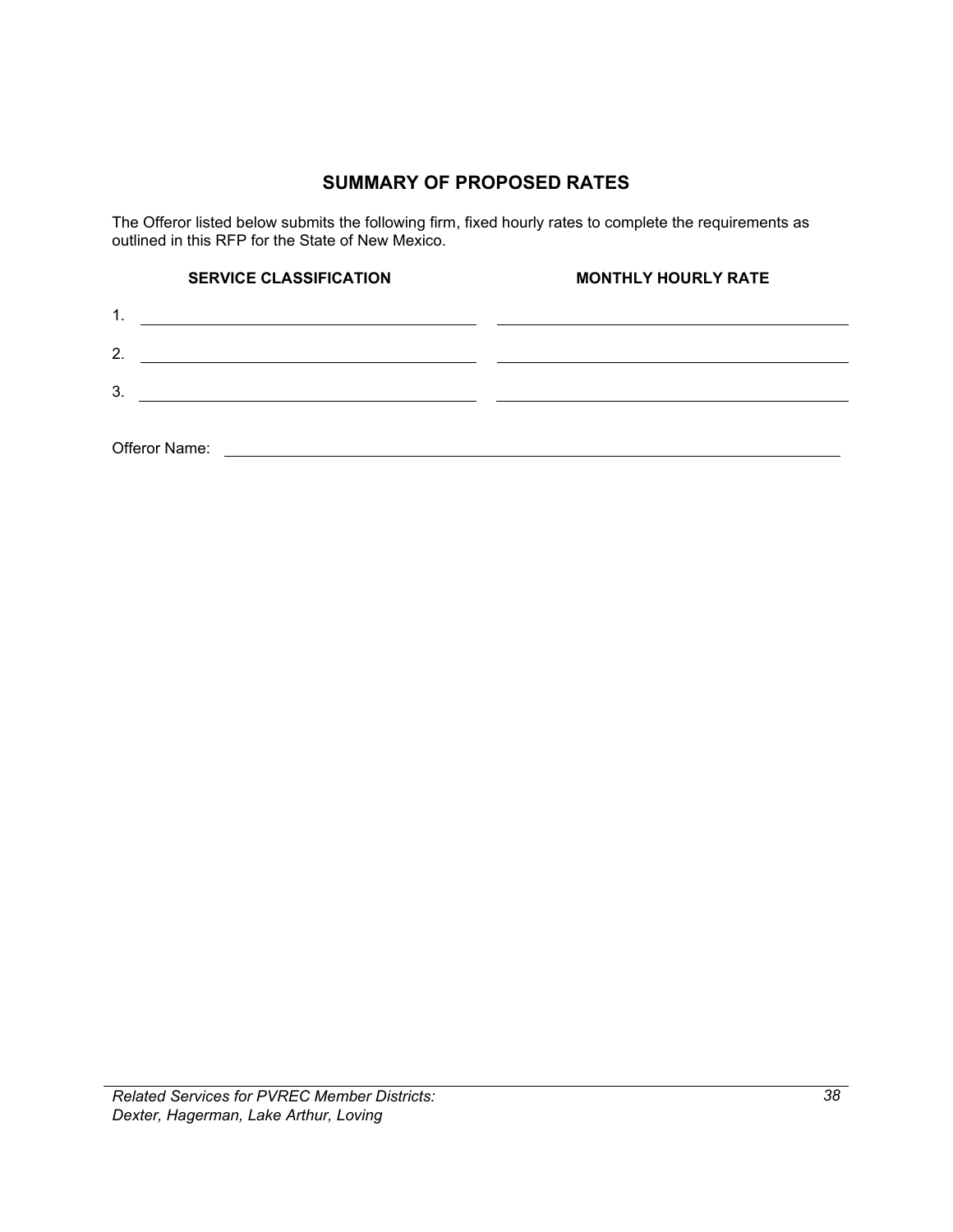### **APPENDIX E**

### <span id="page-42-0"></span>**NEW MEXICO EMPLOYEES HEALTH COVERAGE FORM**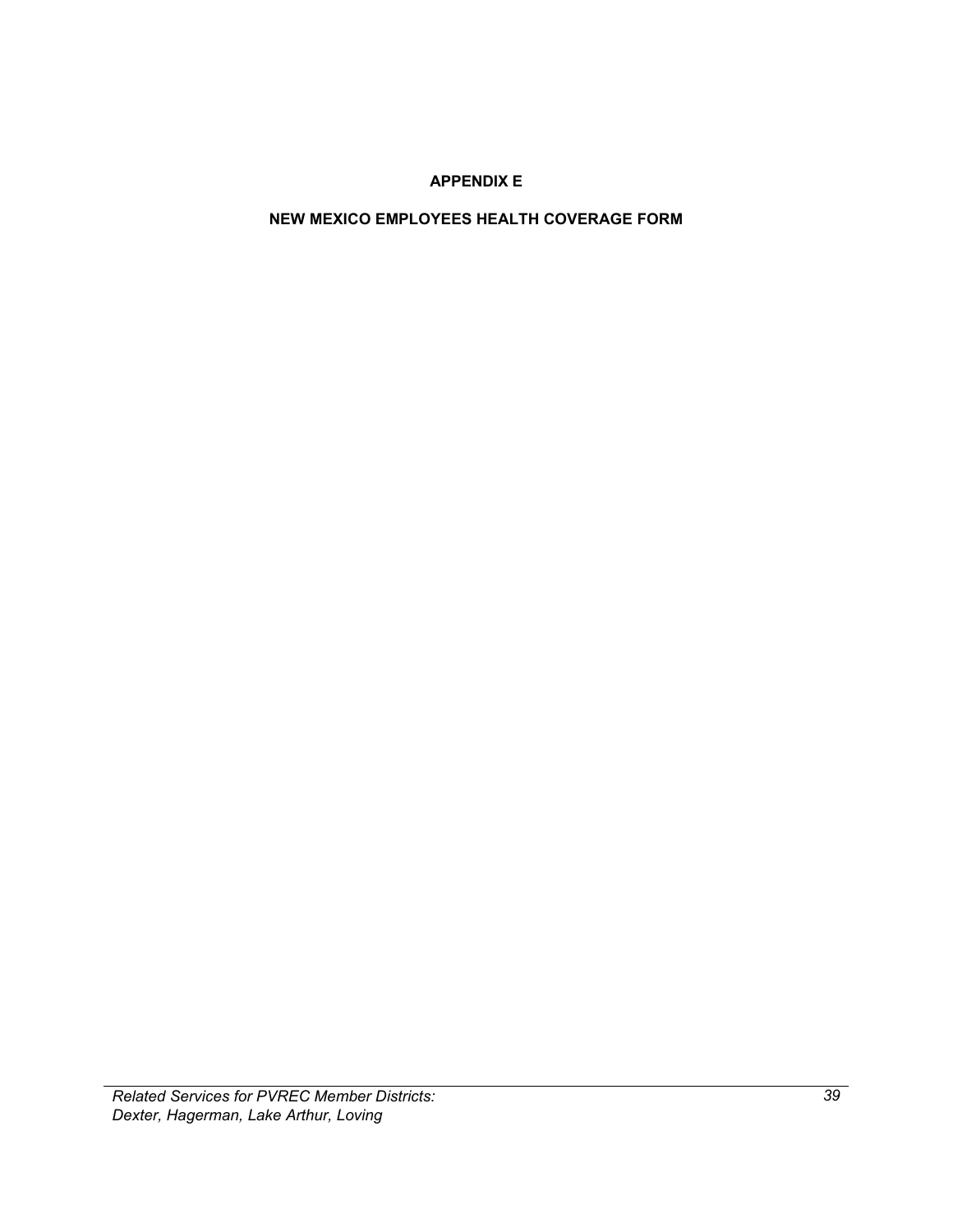### *New Mexico Employees Health Coverage Form*

1. For all contracts solicited and awarded on or after January 1, 2008: If the Offeror has, or grows to, six (6) or more employees who work, or who are expected to work, an average of at least 20 hours per week over a six (6) month period during the term of the contract, Offeror must agree to have in place, and agree to maintain for the term of the contract, health insurance for those employees and offer that health insurance to those employees no later than July 1, 2010 if the expected annual value in the aggregate of any and all contracts between Contractor and the State exceed \$250,000 dollars.

2. Offeror must agree to maintain a record of the number of employees who have (a) accepted health insurance; (b) decline health insurance due to other health insurance coverage already in place; or (c) decline health insurance for other reasons. These records are subject to review and audit by a representative of the state.

3. Offeror must agree to advise all employees of the availability of State publicly financed health care coverage programs by providing each employee with, as a minimum, the following web site link to additional information [http://www.insurenewmexico.state.nm.us/.](http://www.insurenewmexico.state.nm.us/)

4. For Indefinite Quantity, Indefinite Delivery contracts (price agreements without specific limitations on quantity and providing for an indeterminate number of orders to be placed against it); these requirements shall apply the first day of the second month after the Offeror reports combined sales (from state and, if applicable, from local public bodies if from a state price agreement) of \$250,000.

By signing below, Offeror agrees to be bound by the terms stated in this form:

| Signature of Offeror: | Date |
|-----------------------|------|
|                       |      |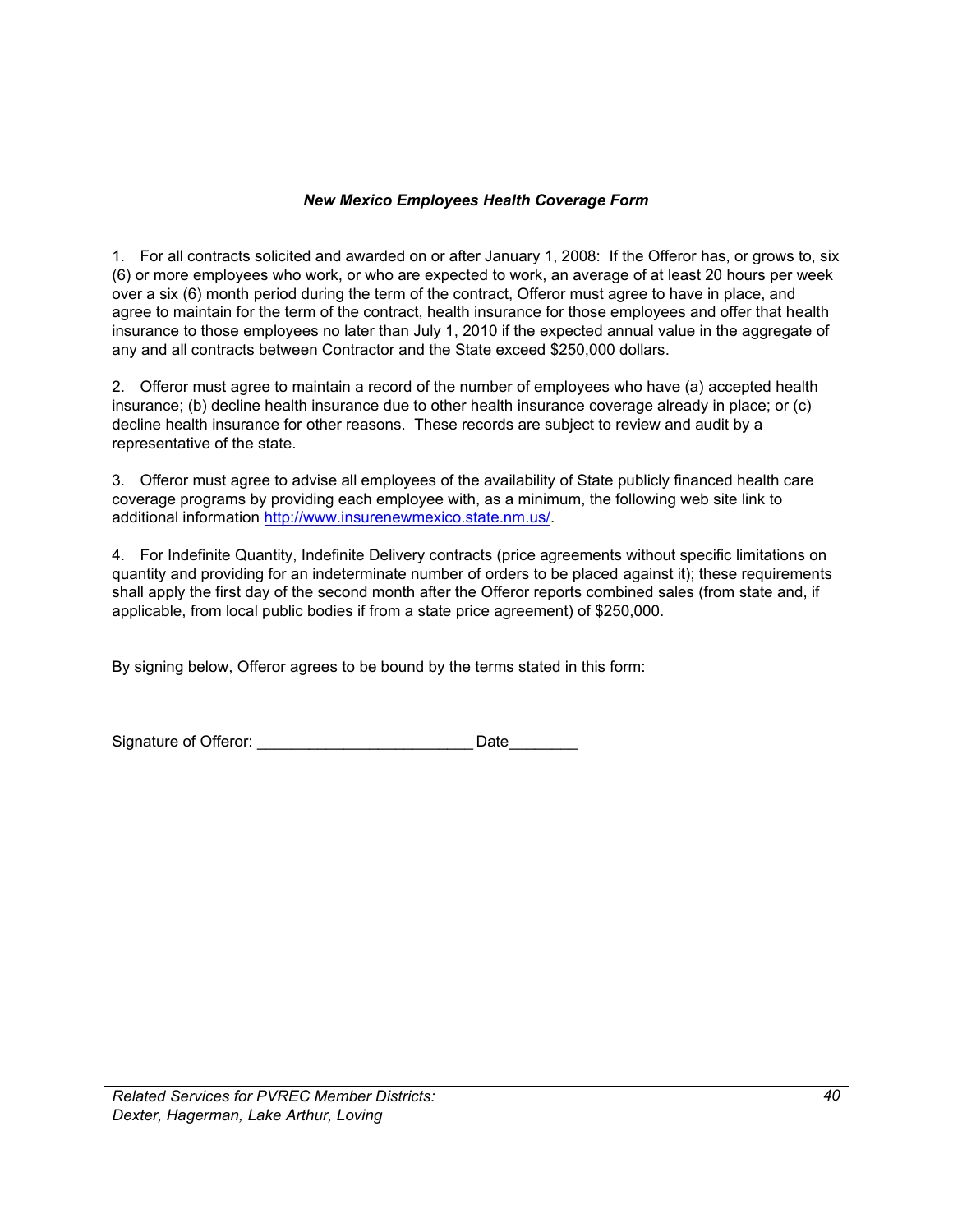### **APPENDIX F**

### <span id="page-44-1"></span><span id="page-44-0"></span>**LETTER OF TRANSMITTAL FORM**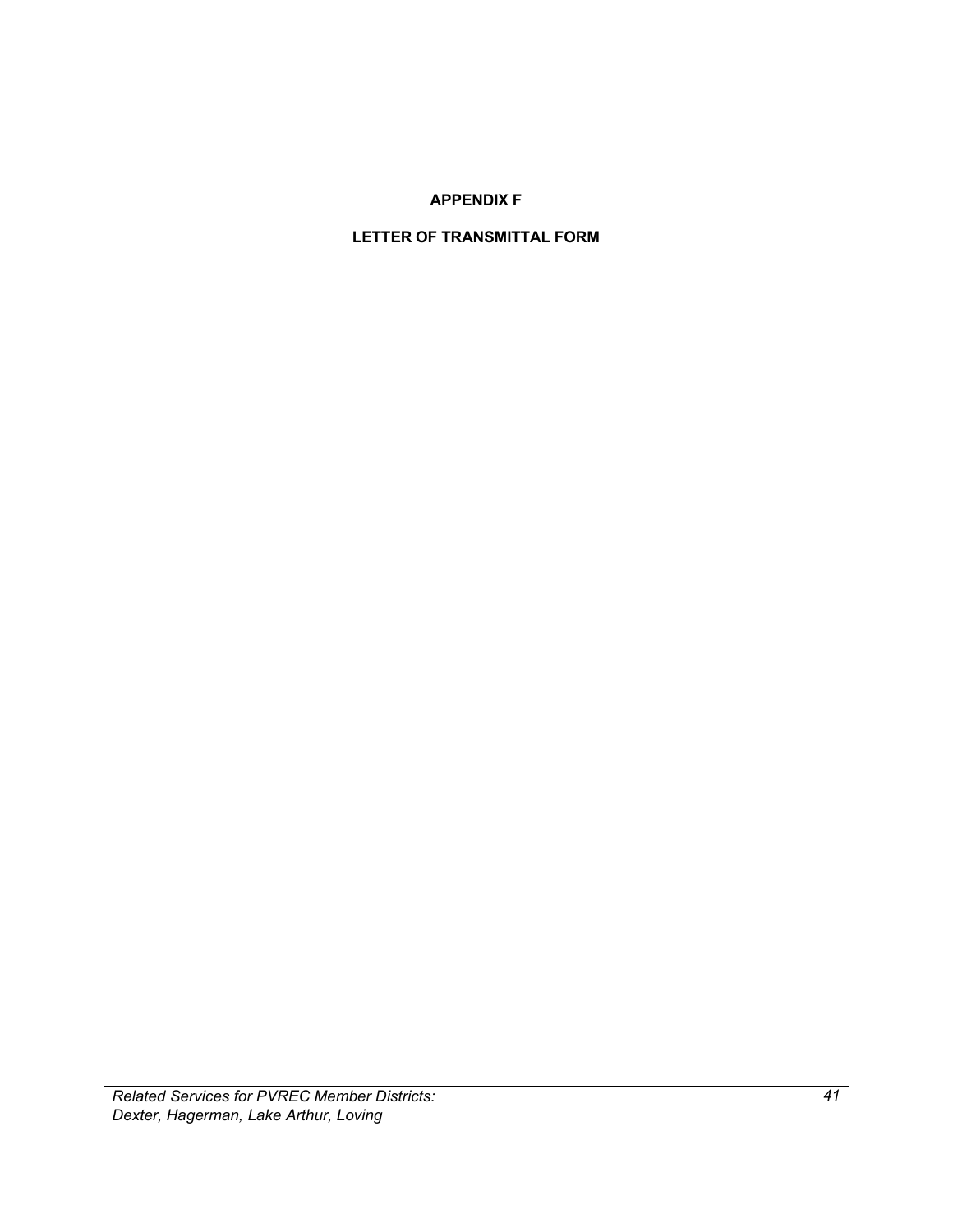### *APPENDIX F Letter of Transmittal Form*

\_\_\_\_\_\_\_\_\_\_\_\_\_\_\_\_\_\_\_\_\_\_\_\_\_\_\_\_\_\_\_\_\_\_\_\_\_\_\_\_\_\_\_\_\_\_\_\_\_\_\_\_\_\_\_\_\_\_\_\_\_\_\_\_\_\_\_\_\_\_\_\_\_\_\_\_

#### **RFP#:\_\_\_\_\_\_\_\_\_\_\_\_\_\_\_\_\_\_\_\_\_\_\_\_\_\_\_\_\_**

### Offeror Name:

Items #1 to #7 EACH MUST BE COMPLETED IN FULL Failure to respond to all seven items WILL RESULT IN THE DISQUALIFICATION OF THE PROPOSAL!

1. **Identity (Name) and Mailing Address** of the submitting organization:

2. For the person authorized by the organization to contractually obligate on behalf of this Offer: Name \_\_\_\_\_\_\_\_\_\_\_\_\_\_\_\_\_\_\_\_\_\_\_\_\_\_\_\_\_\_\_\_\_\_\_\_\_\_\_\_\_\_\_\_\_\_\_\_\_\_\_\_\_\_\_\_\_\_\_\_\_\_\_\_\_\_\_\_\_\_\_

 $\mathcal{L}_\text{max}$  and  $\mathcal{L}_\text{max}$  and  $\mathcal{L}_\text{max}$  and  $\mathcal{L}_\text{max}$  and  $\mathcal{L}_\text{max}$  and  $\mathcal{L}_\text{max}$ 

Title \_\_\_\_\_\_\_\_\_\_\_\_\_\_\_\_\_\_\_\_\_\_\_\_\_\_\_\_\_\_\_\_\_\_\_\_\_\_\_\_\_\_\_\_\_\_\_\_\_\_\_\_\_\_\_\_\_\_\_\_\_\_\_\_\_\_\_\_\_\_\_\_ E-Mail Address

Telephone Number \_\_\_\_\_\_\_\_\_\_\_\_\_\_\_\_\_\_\_\_\_\_\_\_\_\_\_\_\_\_\_\_\_\_\_\_\_\_\_\_\_\_\_\_\_\_\_\_\_\_\_\_\_\_\_\_\_

3. For the person authorized by the organization to negotiate on behalf of this Offer:

| Name             |  |
|------------------|--|
| Title            |  |
| E-Mail Address   |  |
| Telephone Number |  |

4. For the person authorized by the organization to clarify/respond to queries regarding this Offer: Name \_\_\_\_\_\_\_\_\_\_\_\_\_\_\_\_\_\_\_\_\_\_\_\_\_\_\_\_\_\_\_\_\_\_\_\_\_\_\_\_\_\_\_\_\_\_\_\_\_\_\_\_\_\_\_\_\_\_\_\_\_\_\_\_\_\_\_\_\_\_\_

Title  $\overline{\phantom{a}}$ E-Mail Address \_\_\_\_\_\_\_\_\_\_\_\_\_\_\_\_\_\_\_\_\_\_\_\_\_\_\_\_\_\_\_\_\_\_\_\_\_\_\_\_\_\_\_\_\_\_\_\_\_\_\_\_\_\_\_\_\_\_\_\_\_\_\_ Telephone Number

5. Use of Sub-Contractors (Select one)

No sub-contractors will be used in the performance of any resultant contract OR

The following sub-contractors will be used in the performance of any resultant contract:

(Attach extra sheets, as needed)

6. Please describe any relationship with any entity (other than Subcontractors listed in (5) above) which will be used in the performance of any resultant contract.

(Attach extra sheets, as needed)

7. On behalf of the submitting organization named in item #1, above, I accept the Conditions Governing the Procurement as required in Section II. C.1.

 $\mathcal{L}_\text{max}$  and  $\mathcal{L}_\text{max}$  and  $\mathcal{L}_\text{max}$  and  $\mathcal{L}_\text{max}$  and  $\mathcal{L}_\text{max}$  and  $\mathcal{L}_\text{max}$ 

- \_\_\_ I concur that submission of our proposal constitutes acceptance of the Evaluation Factors contained in Section V of this RFP.
- \_\_\_ I acknowledge receipt of any and all amendments to this RFP.

\_\_\_\_\_\_\_\_\_\_\_\_\_\_\_\_\_\_\_\_\_\_\_\_\_\_\_\_\_\_\_\_\_\_\_\_\_\_\_\_\_\_\_\_\_\_\_\_ \_\_\_\_\_\_\_\_\_\_\_\_\_\_\_\_\_\_\_\_\_, 2014

*Related Services for PVREC Member Districts: Dexter, Hagerman, Lake Arthur, Loving*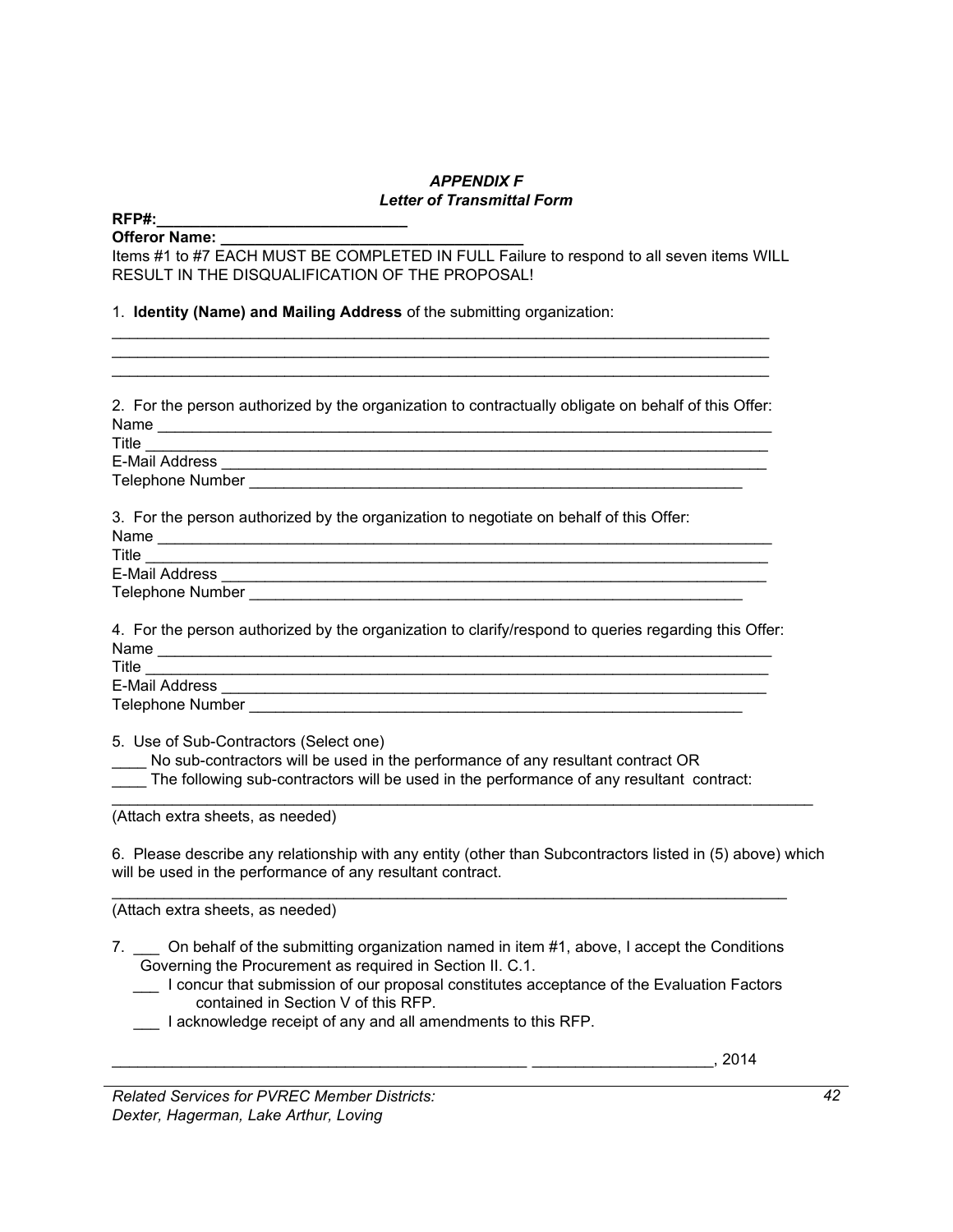Authorized Signature and Date (Must be signed by the person identified in item #2, above.)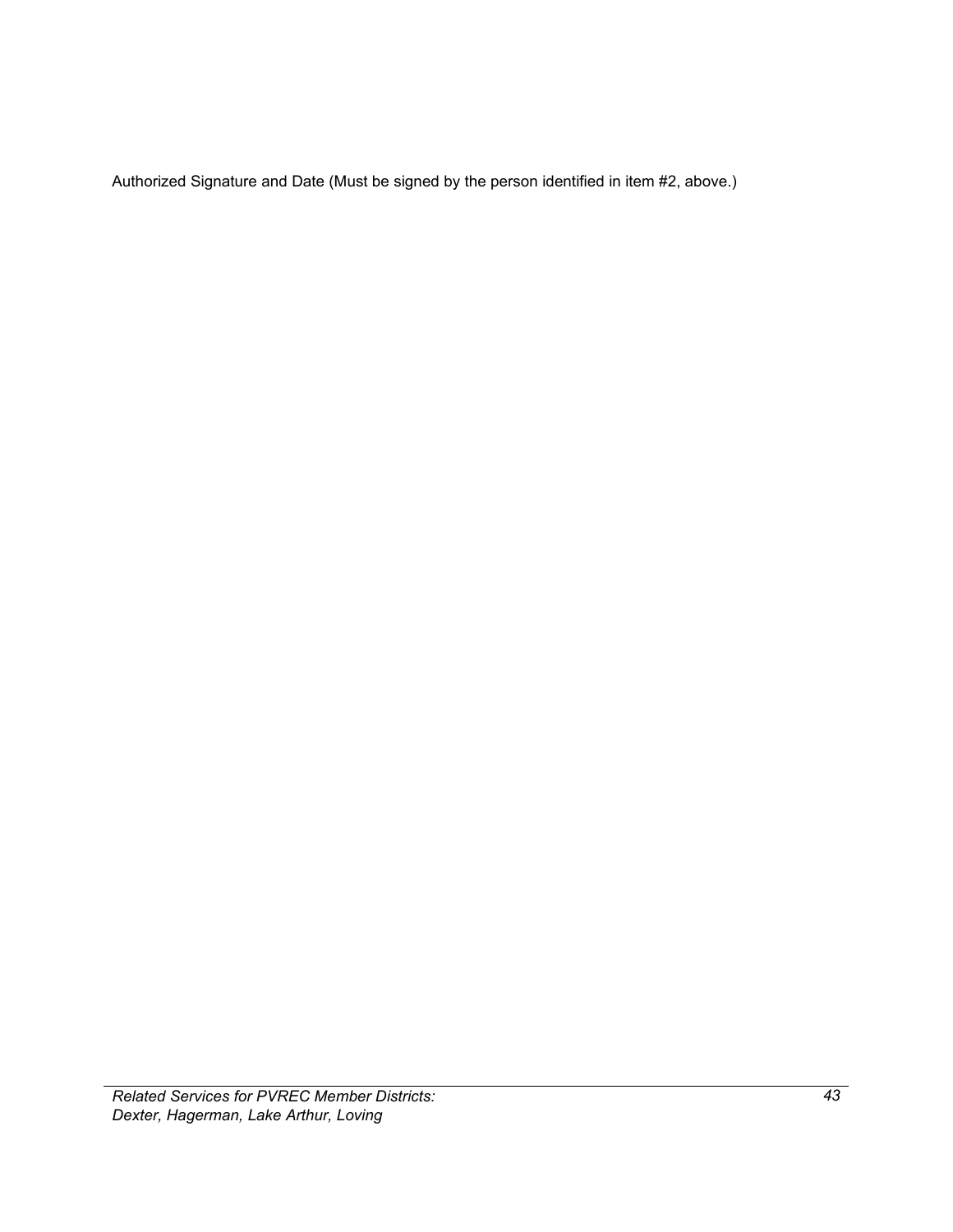### <span id="page-47-1"></span><span id="page-47-0"></span>**APPENDIX G RESIDENT VETERANS CERTIFICATION**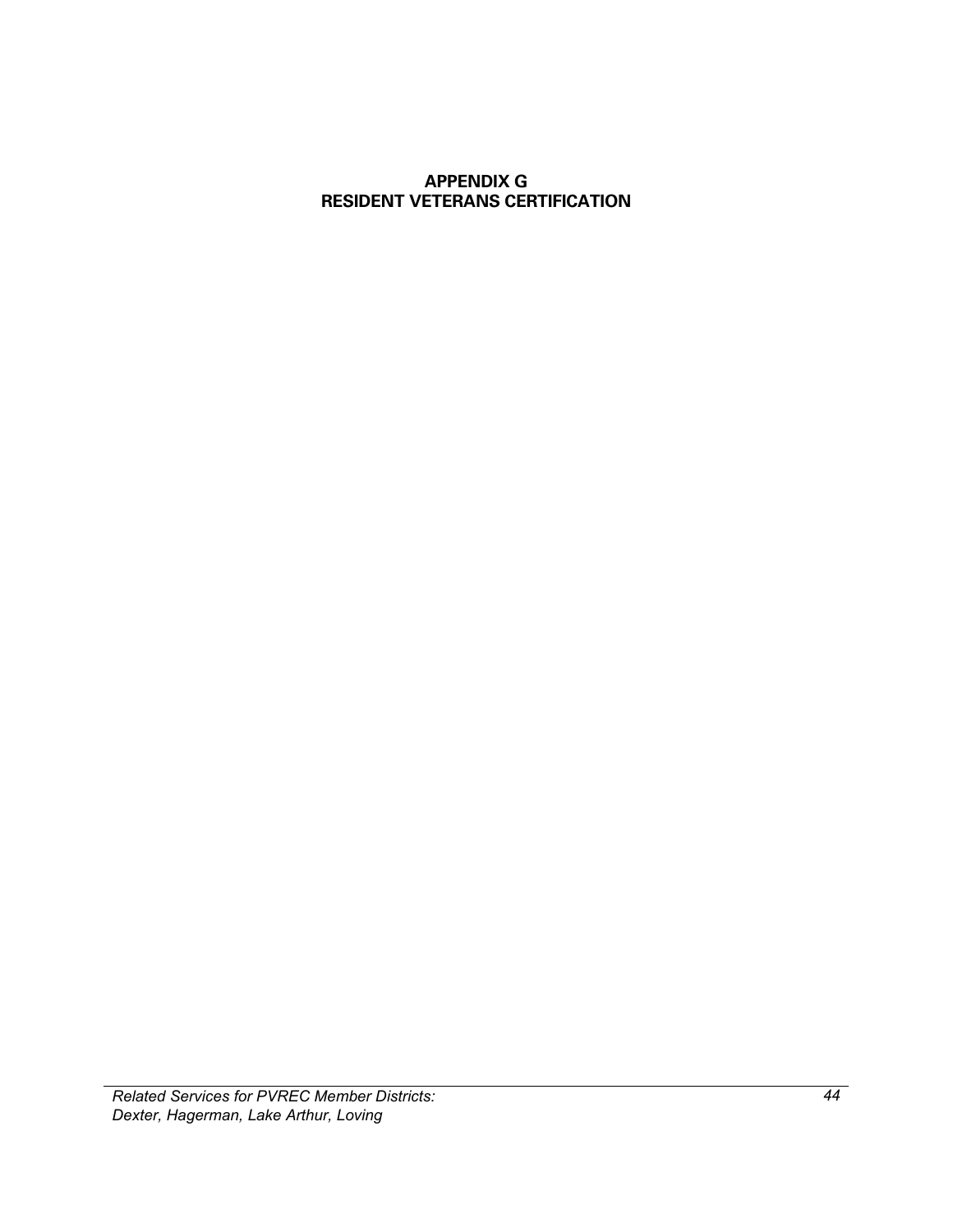## Resident Veterans Preference Certification

(NAME OF CONTRACTOR) hereby certifies the following in regard to application of the resident veterans' preference to this procurement:

### **Please check one box only**

 $\Box$  I declare under penalty of perjury that my business prior year revenue starting January 1ending December 31 is less than \$1M allowing me the 10% preference on this solicitation. I understand that knowingly giving false or misleading information about this fact constitutes a crime.

 $\Box$  I declare under penalty of perjury that my business prior year revenue starting January 1 ending December 31 is more than \$1M but less than \$5M allowing me the 8% preference on this solicitation. I understand that knowingly giving false or misleading information about this fact constitutes a crime.

 $\Box$  I declare under penalty of perjury that my business prior year revenue starting January 1ending December 31 is more than \$5M allowing me the 7% preference on this solicitation. I understand that knowingly giving false or misleading information about this fact constitutes a crime.

"I agree to submit a report, or reports, to the State Purchasing Division of the General Services Department declaring under penalty of perjury that during the last calendar year starting January 1 and ending on December 31, the following to be true and accurate:

 "In conjunction with this procurement and the requirements of this business' application for a Resident Veteran Business Preference/Resident Veteran Contractor Preference under Sections 13-1-21 or 13-1-22 NMSA 1978, when awarded a contract which was on the basis of having such veterans preference, I agree to report to the State Purchasing Division of the General Services Department the awarded amount involved. I will indicate in the report the award amount as a purchase from a public body or as a public works contract from a public body as the case may be.

 "I understand that knowingly giving false or misleading information on this report constitutes a crime."

 $\mathcal{L}_\text{max}$  , and the set of the set of the set of the set of the set of the set of the set of the set of the set of

I declare under penalty of perjury that this statement is true to the best of my knowledge. I understand that giving false or misleading statements about material fact regarding this matter constitutes a crime.

\*Must be an authorized signatory for the Business. The representations made in checking the boxes constitutes a material representation by the business that is subject to protest and may result in denial of

<sup>(</sup>Signature of Business Representative)\* (Date)